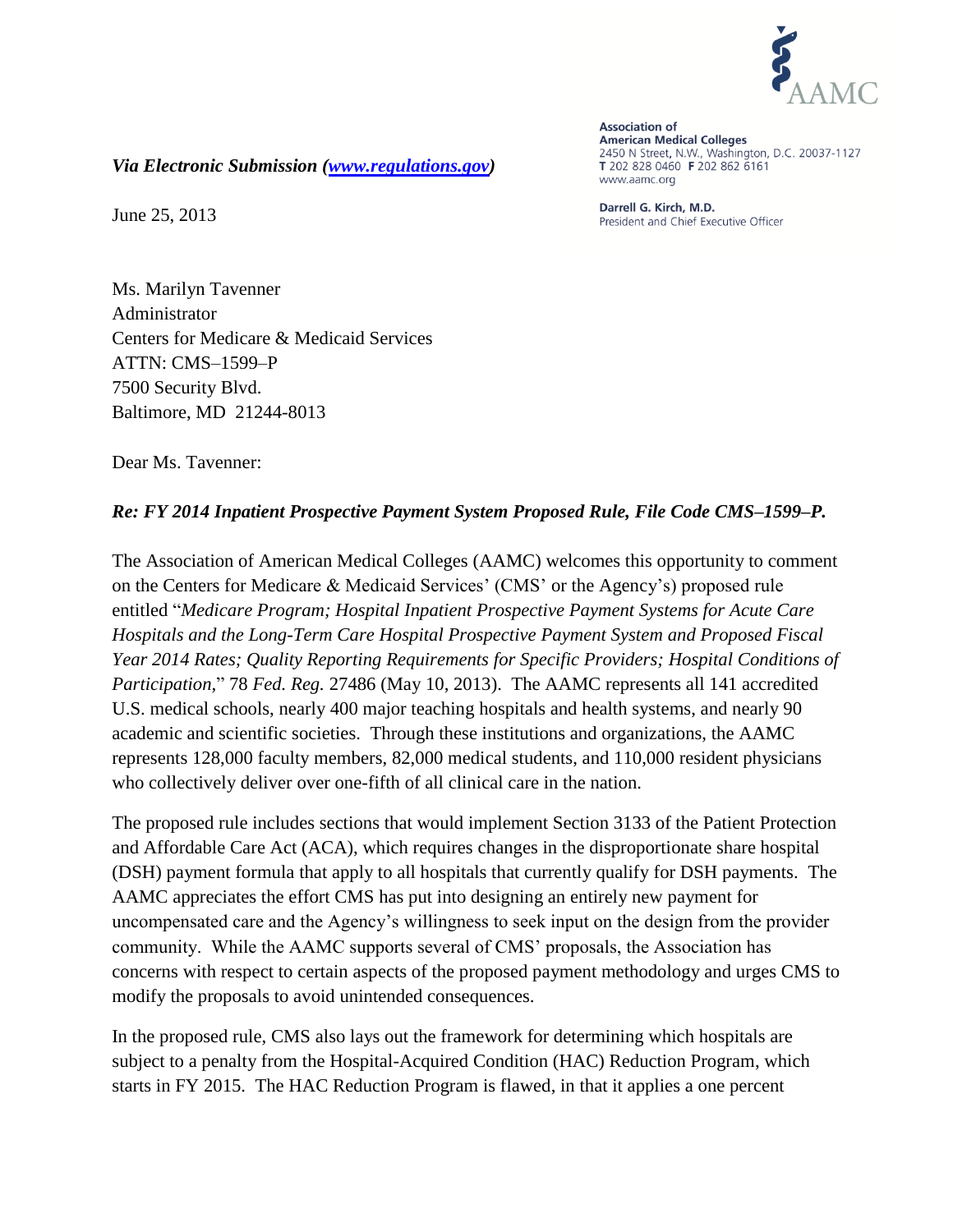penalty to one-quarter of **all hospitals**, regardless of any improvements made by the hospital or the industry. Based on current proposals, teaching hospitals would be disproportionally affected, with over half of teaching hospitals receiving the penalty. CMS has the obligation to ensure the measurement is as fair as possible and does not create a systematic bias for a particular type of hospital. Fully understanding the options has been challenging, because of a lack of readily available data. For example, early AAMC analysis suggests that hospital performance can vary substantially based on whether or not CMS uses chart-abstracted measures versus claims-based measures. Achieving consensus on measure selection and measure scoring is extremely important. The AAMC requests that CMS extend the time period for comments on this proposal and also release data files to facilitate an accurate analysis of measure selection and scoring methodologies.

Our comments focus on the following areas:

- New Adjustment Methodology for Medicare Disproportionate Share Hospital (DSH) Payments
- Labor and Delivery Days as Inpatient Days in the Medicare Utilization Calculation
- Payments for Residents Training in Approved Residency Programs at Critical Access Hospitals (CAHs)
- Hospital Quality-Related Programs
	- o Hospital-Acquired Conditions (HAC) Reduction Program
	- o Hospital Value-Based Purchasing (VBP) Program
	- o Hospital Readmissions Reduction Program
	- o Inpatient Quality Reporting (IQR) Program
- Admission and Medical Review Criteria of Hospital Inpatient Services under Medicare Part A
- MS-DRG Documentation and Coding Adjustment
- Revised MS-DRG Weights/Cost Centers
- Add-On Payments for New Services and Technologies
- Outlier Payments

# **NEW ADJUSTMENT METHODOLOGY FOR MEDICARE DISPROPORTIONATE SHARE HOSPITAL (DSH) PAYMENTS**

Sec. 3133 of the Affordable Care Act (ACA) requires changes in the DSH payment formula and applies to all hospitals that qualify for disproportionate share hospital (DSH) payments under Sec. 1886(d)(5)(F)(i)(II). Under this section of the ACA, aggregate DSH payments will be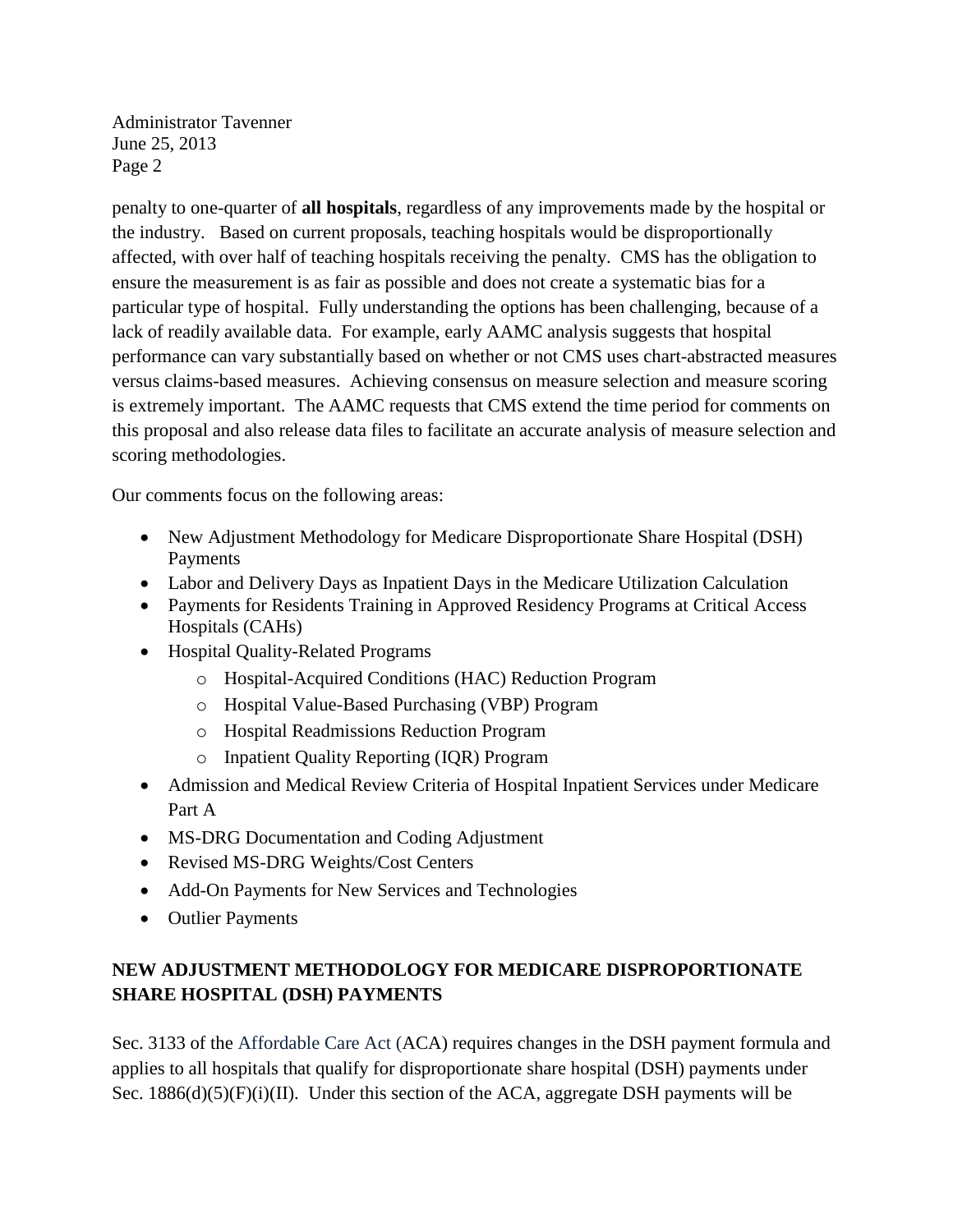reduced and repurposed. As discussed in more detail below, the AAMC supports some of the new proposals for this payment program and has suggestions for how to improve others. Specifically, the AAMC supports CMS' proposal regarding the 25 percent of DSH payments that will be paid using the current methodology. We also support the proposed approach that will be used to calculate the new uncompensated care (UC) payments but strongly urge CMS to correct the assumptions used to estimate projected FY 2014 payments. The AAMC supports CMS' proposed proxy for a hospital's costs of treating the uninsured until a better source of data is identified and validated. The Association also urges CMS not to finalize the proposal to pay the UC payment as a periodic interim payment without ensuring that Medicare Advantage (MA) plans include the UC payments in their rates for inpatient services.

# **CMS Should Finalize Proposals Regarding the 25 Percent of DSH Payments That Will Be Distributed Using the Current Methodology**

The statute requires changes that will result in current DSH payments being separated into two types of payment: so-called "empirically justified" DSH payments and a new "uncompensated care payment." DSH-eligible hospitals will receive twenty-five percent (25 percent) of the amount they would have received in DSH payments using the current DSH payment methodology. CMS proposes to pay this 25 percent DSH payments simply by revising claims payment methodologies to adjust interim claim payments to equal 25 percent of what otherwise would have been paid. Final eligibility for Medicare DSH payments and the final amount of these payments for eligible hospitals will be determined at the time of cost report settlement. The AAMC supports CMS' proposals regarding the 25 percent of DSH payments distributed using the current methodology.

# **CMS' Proposed Methodology to Calculate Factors 1 and 2 of the UC Payments Is Acceptable If Estimates Are Updated**

CMS' proposals also implement the statutory requirement that seventy-five percent (75 percent) of current DSH payments be reduced and applied toward a new "uncompensated care payment." CMS proposes to make this payment to hospitals that are currently eligible for DSH payments using three (3) factors. Factor 1 is 75 percent of the amount that otherwise would have been paid as Medicare DSH payments. Factor 2 reduces that 75 percent to reflect changes in the percentage of individuals under age 65 who are insured because of ACA implementation (*i.e.*, a ratio of the percentage of people who are insured in the most recent period following ACA implementation to the percentage of the population who were insured in a base year prior to ACA implementation). Factor 3 represents a hospital's uncompensated care amount for a given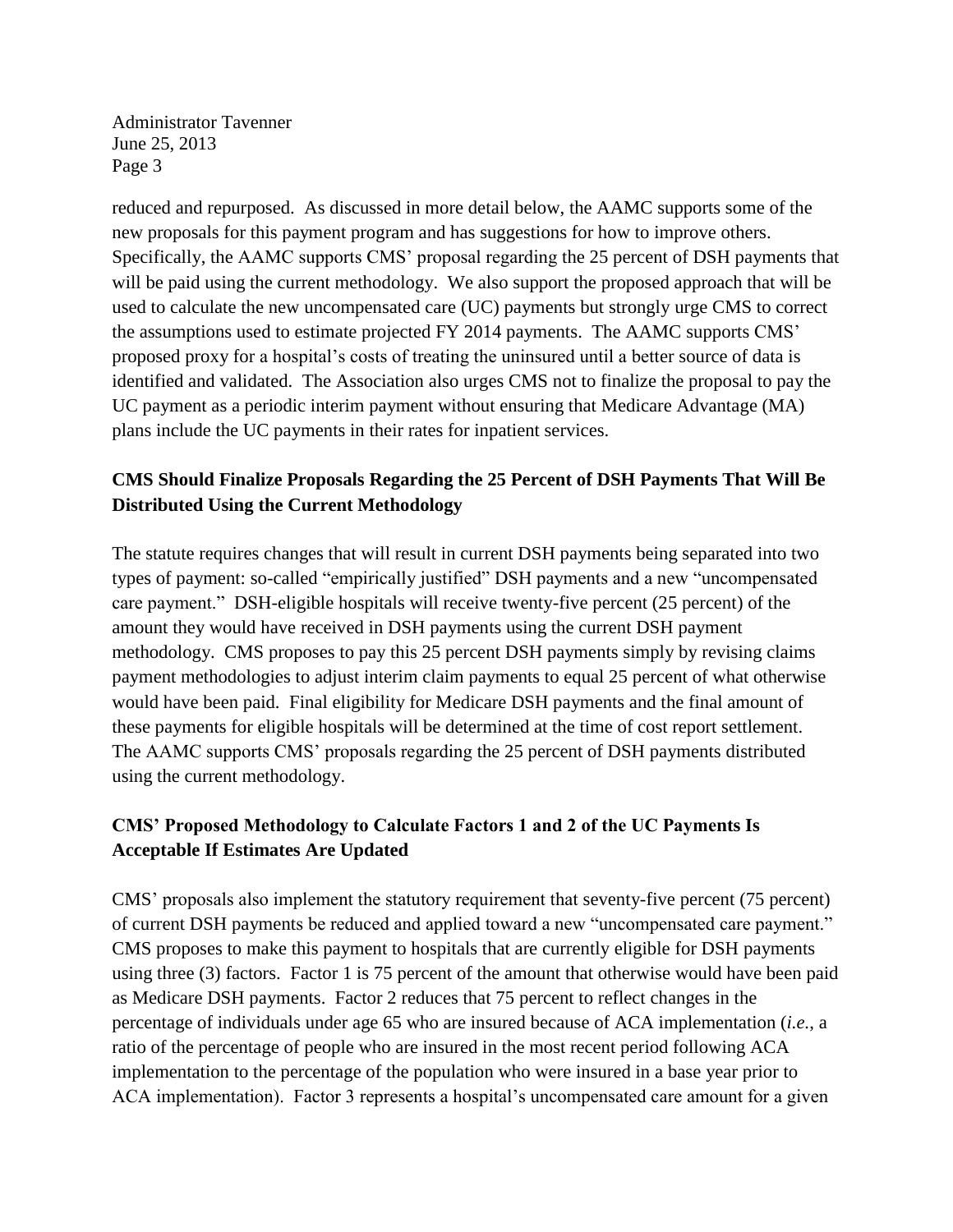time period relative to the uncompensated care amount for that same time period for all hospitals that receive Medicare DSH payments in that fiscal year, expressed as a percent. In short, the product of Factors 1 and 2 determines the total pool available for UC payments. This product multiplied by Factor 3 determines the amount of UC payment each eligible hospital will receive.

To calculate the UC payment for DSH-eligible hospitals using the factors, CMS proposes to use estimates of current DSH payments. In the proposed rule, the sources of data CMS uses to estimate Medicare DSH payments are based on the CMS Office of the Actuary's February 2013 estimate, which in turn is based on the December 2012 update of the Medicare Hospital Cost Report Information System (HCRIS) and the FY 2013 IPPS/LTCH PPS final rule IPPS impact file. In the final rule, this estimate will be based on CMS Office of the Actuary's July 2013 estimate. The data will be based on the March 2013 update of the Medicare Hospital Cost Report data and the proposed rule's IPPS impact file.

For purposes of the proposed rule, CMS' estimate for DSH payments for FY 2014 is \$12.338 billion (Factor 1). CMS provides the assumptions behind this projection, one of which is there will be a 2.0 percent documentation and coding cut in FY 2014. However the Agency proposes a 0.8 percent documentation and coding cut, rather than a 2.0 percent documentation and coding cut.The AAMC strongly urges CMS to correct this assumption to reflect the proposed -0.8 percent documentation and coding adjustment and update the estimate accordingly. The AAMC also encourages CMS to take into account the impact of Medicaid expansion on the FY 2014 DSH payment projection and to make any necessary adjustments, particularly because there is no opportunity for reconciliation or judicial review.

Finally, the Association asks CMS to reconsider the Agency's assumptions used to determine how the amount overall DSH payments will be reduced to reflect the number of individuals newly insured under the ACA (Factor 2). CMS uses the Congressional Budget Office's assumption of a two percent reduction in the number of uninsured Americans for FY 2014. The AAMC is concerned that this overestimates the number of individuals who will be insured through the Exchanges and how quickly they will be able to enroll.

# **The AAMC Supports CMS' Proposed Methodology for Calculating the Costs of Treating the Uninsured until a Better Source of Data Is Introduced**

To estimate the uncompensated care amounts necessary to make the UC payment, the ACA allows the Secretary to establish a proxy for the costs to PPS hospitals of treating the uninsured. CMS proposes to use Medicaid inpatient days plus Medicare SSI inpatient days as a proxy for measuring the amount of uncompensated care a hospital provides. CMS proposes that the data necessary for this proxy be taken from the hospitals' most recently available cost report. For FY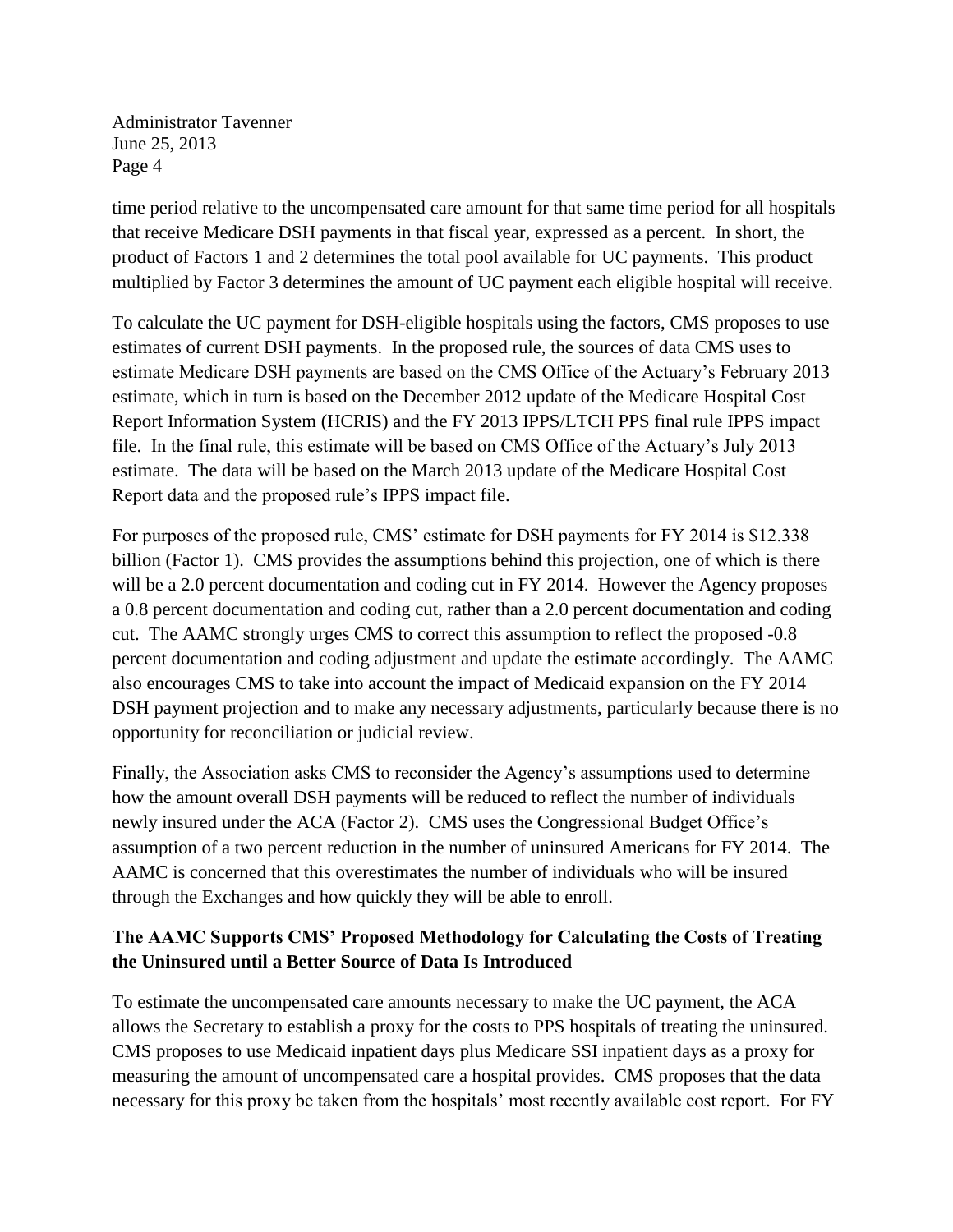2014, the hospital's FY 2010 or FY 2011 cost report would be used, including FY 2011 SSI ratios to the extent they are available; otherwise CMS would use the FY 2010 ratios. CMS would calculate each DSH-eligible hospital's Medicaid days plus Medicare SSI days and determine that hospital's percentage of total DSH-eligible hospital Medicaid and Medicare SSI days. To determine the hospital's individual UC payment, this percentage would be multiplied by the pool of the 75 percent of former DSH payments (Factor 1) reduced by Factor 2.

The AAMC supports CMS' proposed proxy for the costs of treating the uninsured until a better source of data is identified and validated. The Association encourages CMS to find an alternative source of data before states begin expanding their Medicaid programs under the ACA, because continuing to use the proposed proxy could lead to future problems. For example, the Medicaid days factor of the proposed proxy could be affected by Medicaid expansion in a way that would excessively penalize institutions in states that choose not to expand their Medicaid programs. The AAMC urges CMS to continue working to develop methodologies that will avert such a redistributive effect.

The Association also agrees with CMS that data from cost report Worksheet S-10, which collects hospital and uncompensated care and indigent care data, is not currently appropriate for use. First and foremost, we are concerned about the use of an overall cost-to-charge ratio that excludes graduate medical education (GME) costs. Before the S-10 can be used as a data source for the costs of treating the uninsured, hospitals need more explicit instructions and guidance regarding how to report on this form. Additionally, CMS must find ways to clarify what can be reported as charity care, because the term can vary significantly among providers and states. CMS should also accept the charity care write-offs that are included in hospitals' audited financial statements as the amount reported on the S-10. Additionally, the instructions for grant and bad debt reporting are vague and would need to be more specific. The AAMC would welcome the opportunity to work with CMS to develop a Worksheet S-10 that is more accurate and can be better used to collect the data on hospitals' costs associated with treating the uninsured. The Association will send a separate letter with further detail regarding our concerns and proposals related to the S-10.

# **CMS' UC Payment Methodology Must be Modified to Ensure that Medicare Advantage (MA) Plans Include UC Payments in Their Rates for Inpatient Services**

CMS proposes to make UC payments through periodic interim payments rather than per discharge. The AAMC is very concerned that Medicare Advantage (MA) plans will underpay hospitals, if CMS' proposed UC payment methodology is implemented as proposed. The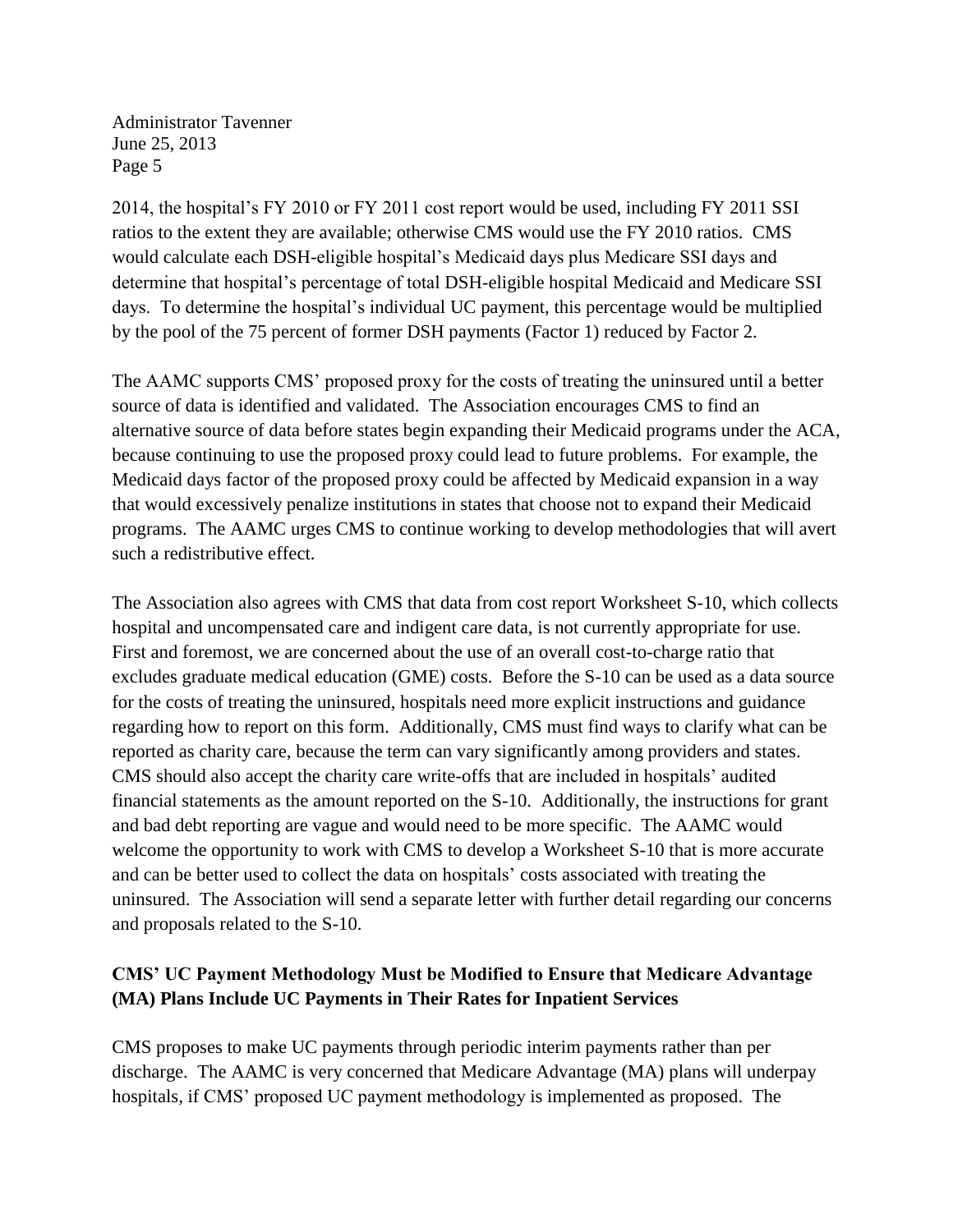$\overline{\phantom{a}}$ 

Association urges CMS to modify this proposal to ensure that both "empirically justified" DSH payments and UC payments are accounted for in the Medicare rates and in the CMS Medicare Inpatient PPS PRICER (PRICER) components on which MA plan payments are based. Otherwise, MA payments in FY 2014 may be based on a 75 percent cut in hospital Medicare DSH payments, resulting in inappropriately low MA payments to hospitals. MA plans and hospitals should not be expected to renegotiate their contracts to correct this problem, as doing so would be extremely difficult and burdensome and would risk disrupting beneficiaries' MA provider networks. The AAMC urges CMS to revise the proposed policy to avoid the unintended consequences of overpayments to MA plans and substantial underpayments to hospitals that treat MA patients.

While the AAMC recognizes that finalizing the UC payment methodology as proposed could be administratively convenient for CMS, an estimated \$3 billion<sup>1</sup> in payment will be at risk if this proposal is finalized because MA negotiated rates are commonly tied to the PRICER. The effect on existing MA plan contracts and hospital payments is untenable. If CMS finalizes the periodic interim payment as proposed, MA plans will be overpaid by an estimated \$3.02 – 3.68 billion and hospitals will be underpaid by an estimated \$2.68 billion – \$3.27 billion.<sup>2</sup>

To avoid these unintended consequences, CMS could make the UC payments as per discharge payments through the PRICER. For example, CMS could calculate a per discharge uncompensated care add-on rate and pay that through the PRICER. CMS could then do a small reconciliation of the number of discharges at cost settlement.

CMS previously changed the PRICER on multiple occasions to efficiently administer payments, and the AAMC strongly encourages the Agency to do so again to allow for accurate payments under Medicare Part C when the proposed changes to the Medicare DSH payment methodology are implemented. The AAMC supports the American Hospital Association's (AHA) proposal that CMS add a value to the PRICER for additional DSH. For further information, the AAMC refers you to the AHA's FY 2014 IPPS proposed rule comment letter.

The AAMC acknowledges that CMS would be required to perform a small reconciliation for the volume of discharges associated with the UC payment, because CMS could not project exact Medicare utilization. Therefore, the Agency's UC payment to a hospital would need to be

<sup>&</sup>lt;sup>1</sup> The Moran Company's analysis suggests that the total MA DSH amount affected (75% DSH) could be as high as \$3.02 – 3.68 billion estimated based on different data sources.

<sup>&</sup>lt;sup>2</sup> The MA FY 2014 rate already includes 100% of the amount that would have been paid in DSH payments, while hospital's uncompensated care payments are reduced pursuant to ACA changes (Factor 2).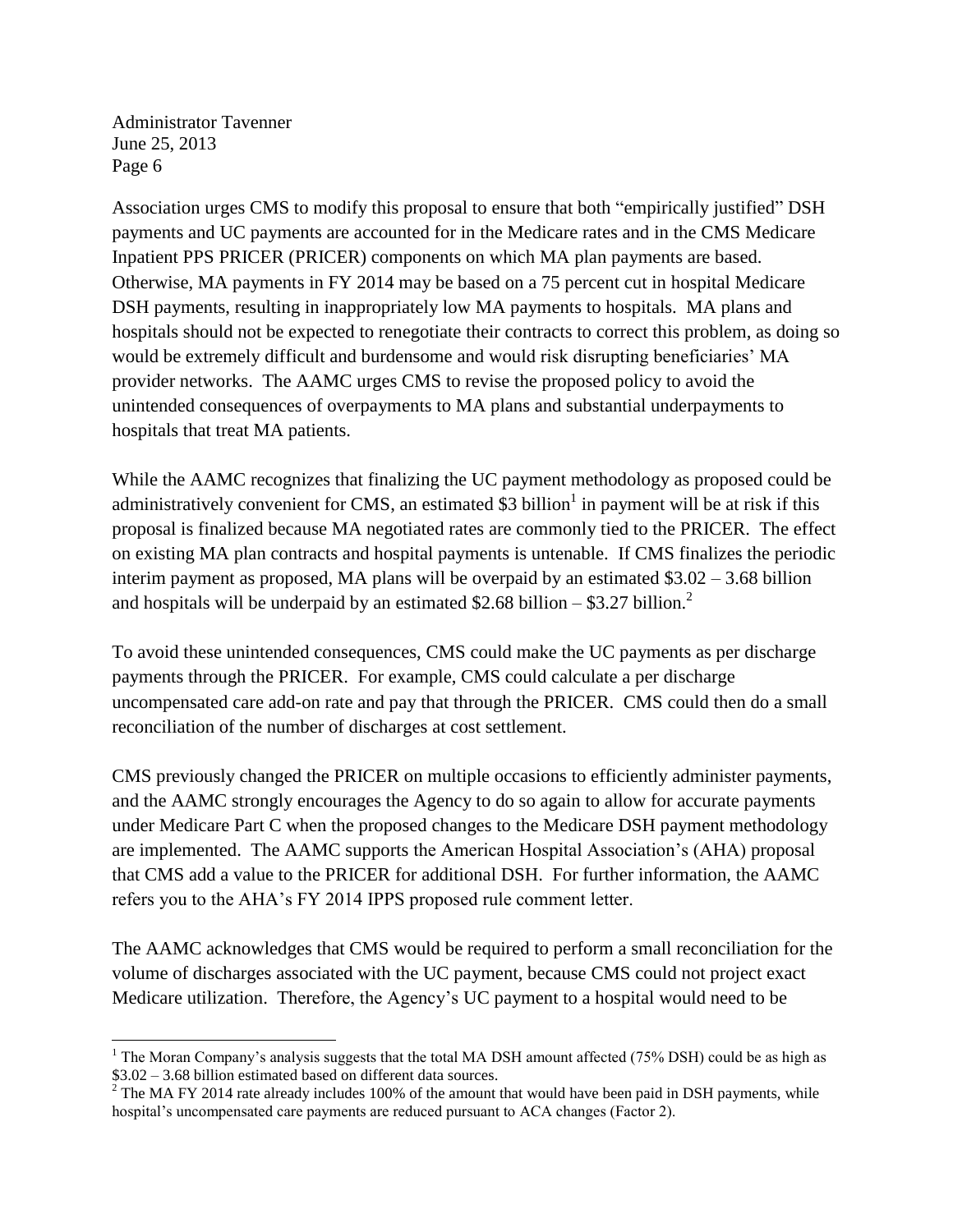reconciled to the actual number of discharges when the cost report is submitted. CMS already makes these small reconciliations for other factors and already proposes to conduct reconciliations for empirically justified payments. There is no reason CMS could not reconcile the amount of a hospital's actual UC payments to the prospectively determined UC payments.

Even if CMS finalizes the proposal to make fee-for-service UC payments through periodic interim payments, CMS should treat MA UC payments differently. CMS already makes adjustments for MA default rates because they do not include IME and DGME payments. CMS could ensure that MA plans include UC payments in their rates for inpatient services by converting the UC payments into a per discharge amount and adding that to the default rate paid by MA plans to hospitals when they do not have a contract. Many MA contracted rates are also based on this default rate. CMS could add another variable to the PRICER by making a modification similar to the changes made for the GME carve out. The AAMC strongly urges CMS to ensure that UC payments are reported through the PRICER for MA claims.

# **UC Payments Should Be Accounted for in Determining Whether Sole Community Hospitals (SCHs) Are Paid the Higher of the Federal PPS Amount or the Hospital-Specific Amount and in Determining Whether SCHs Are Included in the DSH Eligible Pool**

CMS proposes that UC payments not be included in determining whether SCHs are paid the higher of the federal PPS amount or their hospital specific amount. The AAMC opposes this proposal, because CMS' projections will show most sole community hospitals (SCHs) receiving the hospital-specific amount even if this is not ultimately the case. Whether all SCHs or only those that are projected to be eligible by CMS are included in the uncompensated care pool will affect the total UC payment available for distribution. UC payments should be accounted for in determining whether SCHs are paid the higher of the federal PPS amount or the hospital-specific amount and in determining whether SCHs are included in the DSH eligible pool. Accordingly, CMS either should convert UC payments to per discharge payments to ensure these payments are taken into account in these contexts or find another way to address these concerns.

# **CMS' Proposals Regarding Reconciliation of Empirically Justified DSH Payments and UC Payments Should be Finalized, but Hospitals Should Have an Opportunity to Validate the Estimates and Data Used to Determine the UC Payments**

The AAMC supports CMS' proposals related to the reconciliation of payments based on 25 percent of current DSH and the factors used to calculate the UC payment. At the same time, the AAMC urges CMS to establish a timeframe to allow hospitals to self-validate the estimates and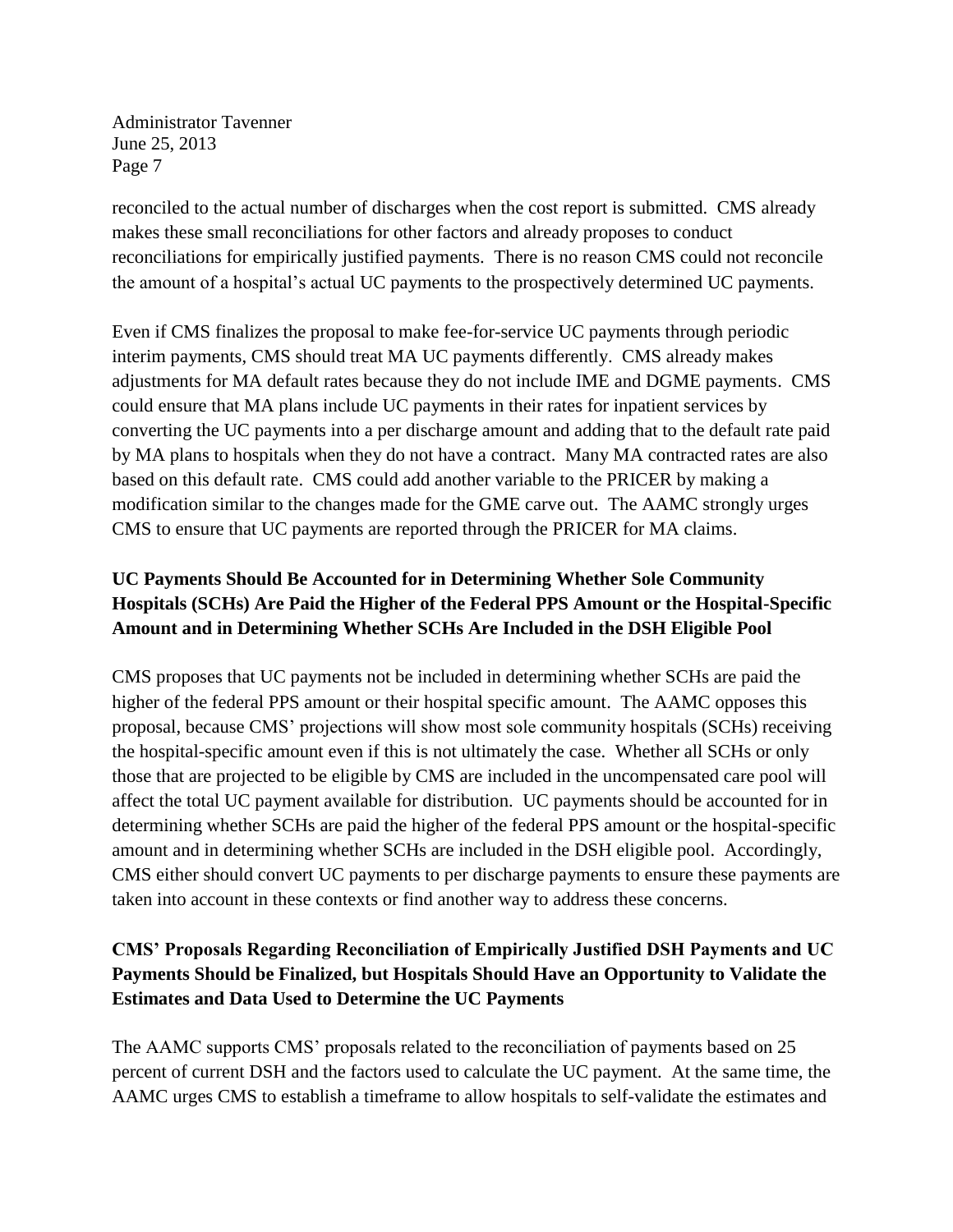data used to determine the UC payment, because there will be no administrative or judicial review of these payments. For example, CMS could allow hospitals a period between August 1, 2013, and September 1, 2013 (30 days), to self-validate data provided by CMS in the final rule. Alternatively, CMS could provide each individual hospital its data on July 1, 2013, and hospitals would have until September 1, 2013, to validate this data. A timeframe for hospitals to review and correct their Medicaid eligible days could be used to ensure that the data CMS uses to calculate UC payments are accurate.

Validation checks are particularly necessary, because CMS will have to pull the Medicaid days from data sources that have not been used for these purposes before. For example, CMS proposes to obtain data on Medicaid days from Worksheet S-3, Part 1 of the 2552-96 version of the cost report and from Worksheet S-2, Part 1 of the 2552-10 version of the cost report. Because these fields have not previously been used for payment, some hospitals have not been reporting their Medicaid days on these worksheets. It is particularly important to correct these errors, because each institution's UC payments will be dependent on all other DSH eligible hospitals' UC payments.

# **CMS Should Not Finalize the Proposal to Count MA Patient Days in the Medicare Fraction of the DSH Patient Percentage**

The AAMC strongly opposes CMS' proposal to count patient days associated with patients enrolled in Medicare Advantage plans in the Medicare fraction of the disproportionate patient percentage (DPP) calculation. The Agency previously attempted to adopt a policy to include Medicare patient days in the Medicare fraction of the DSH calculation, but in *Allina Health Services, et. al., v. Sebelius*, the Federal District Court for the District of Columbia invalidated CMS' final policy. CMS seeks comment on a proposal to readopt this policy while the government's appeal of the case is still pending. **The AAMC urges CMS not to finalize this proposal because the statute and the Agency's own regulations make it clear Medicare Advantage enrollees are not "entitled" to benefits under Part A.** 

Section 1851(a)(1) of the Social Security Act states that persons eligible for Medicare Advantage are "entitled to elect to receive benefits" either "through the original [M]edicare fee-for-service program under [P]arts A and B, or through enrollment in a [Medicare Advantage] plan under [Part C]." The SSA also states that "entitlement of an individual to hospital insurance benefits for a month [under Part A] shall consist of entitlement to have payment made under, and subject to the limitations in,  $[P]$ art A."<sup>[1]</sup> Once MA plan enrollees elect to receive benefits through

 $\overline{\phantom{a}}$ <sup>[1]</sup> Social Security Act § 226(c)(1).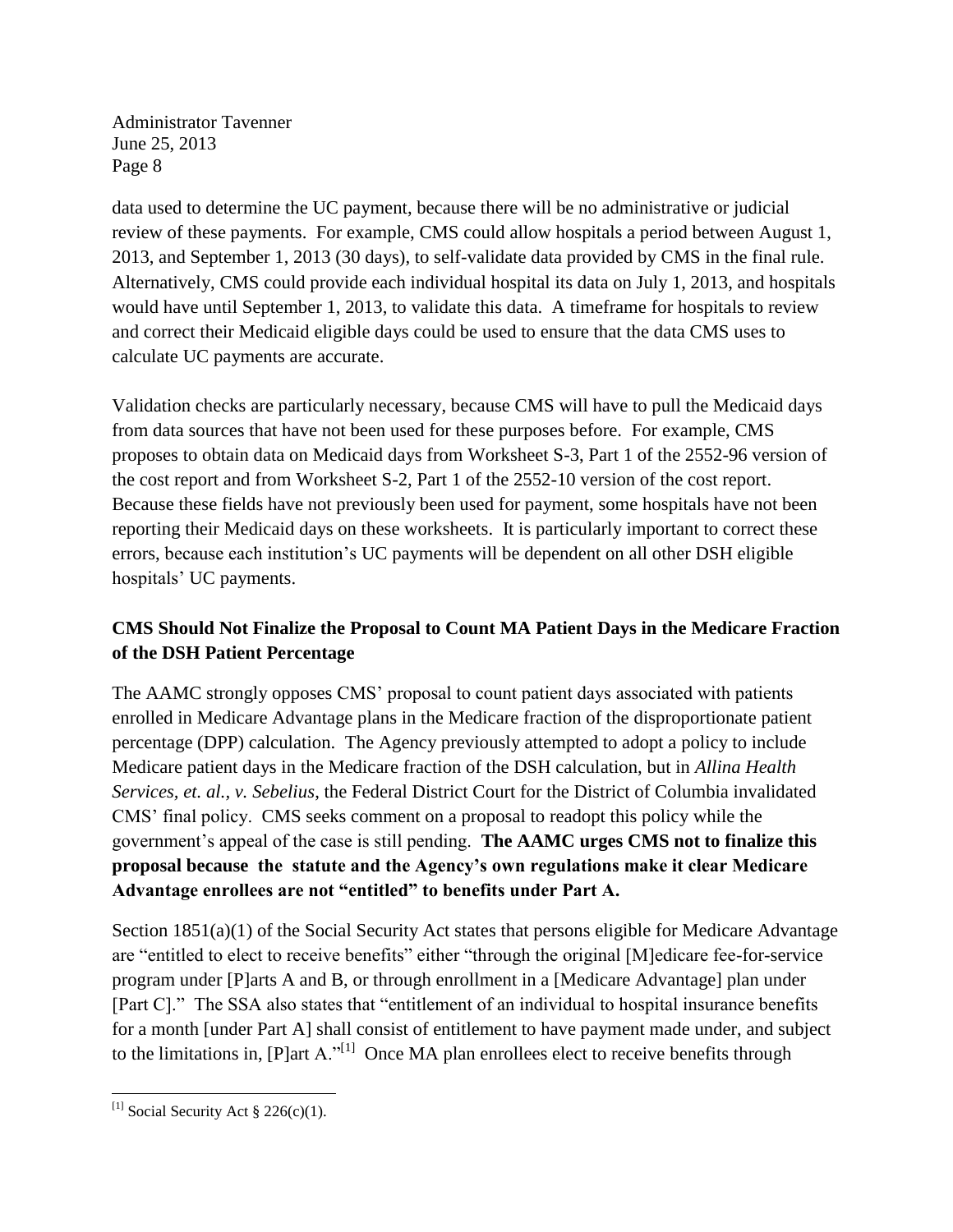enrollment under Part C, they are no longer entitled to have payment made under Part A, and therefore, they are no longer "entitled" to benefits under Part A. Accordingly, the AAMC strongly opposes CMS' proposal and urges the Agency to continue to exclude Medicare Advantage patient days from the Medicare fraction of the DSH calculation.

## **LABOR AND DELIVERY DAYS AS INPATIENT DAYS IN THE MEDICARE UTILIZATION CALCULATION**

# **CMS Should Not Include Labor and Delivery Days as Inpatient Days in the Medicare Utilization Calculation**

In the FY 2013 IPPS final rule, CMS finalized the Agency's proposal to include labor and delivery (L&D) bed days as available bed days for indirect medical education (IME) payment adjustment purposes. CMS now proposes to include L&D days as inpatient days in the Medicare utilization calculation used to determine Direct Graduate Medical Education (DGME) payments. Considering L&D patient days for purposes of allocating direct GME payments is inconsistent with longstanding CMS policy regarding services that typically are not covered by the Medicare program. The AAMC strongly urges CMS not to implement this proposal for reasons explained in the Association's FY 2013 IPPS proposed rule comment letter. The AAMC continues to oppose the justification for recent policy changes regarding L&D beds and days, particularly absent any direction from Congress. The Association continues to believe that CMS should exclude labor and delivery costs, days, and beds for both DGME and IME payment purposes, because the Medicare program does not generally cover services for labor and delivery.

CMS specifically proposes that patient days associated with maternity patients admitted as inpatients who receive ancillary labor and delivery services when the inpatient routine census is taken would be included in the Medicare utilization calculation. This policy would apply regardless of whether the patient actually occupied a routine bed prior to occupying an ancillary L&D bed and regardless of whether the patient occupied a maternity suite (*i.e.*, where labor, delivery, recovery, and postpartum care all occur in the same room).

For cost reporting periods beginning on or after October 1, 2013, CMS would include Medicare L&D inpatient days in the numerator and all L&D inpatient days in the denominator of the Medicare utilization ratio. CMS acknowledges that this change likely will reduce DGME payments, because the denominator of the patient load ratio (total hospital inpatient days) will increase faster than the numerator (Medicare patient days). This proposal could also impact other Medicare policies where the number of patient days or a ratio of Medicare inpatient days to total inpatient days is used to determine eligibility for payment, such as eligibility for sole community hospital status.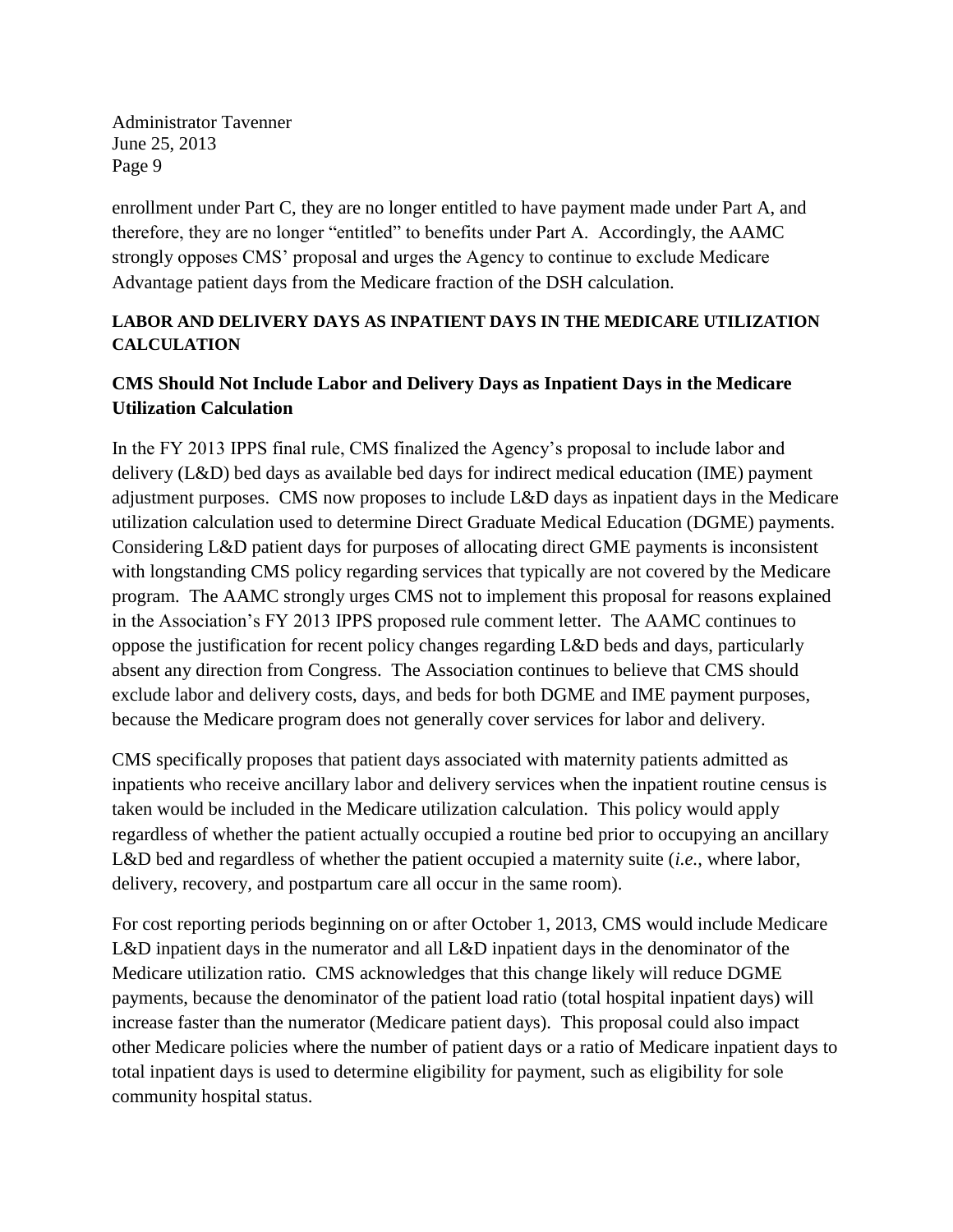The AAMC opposes CMS' proposal to deviate from longstanding policy in a manner that will reduce DGME payments, particularly when DGME payments already cover only a fraction of the direct costs of training medical residents. Out of \$15.4 billion in total DGME costs, Medicare DGME payments account for \$3.2 billion (approximately 21 percent), and the other \$12.2 billion (approximately 79 percent) in DGME costs are absorbed by teaching hospitals.<sup>3</sup> As the ACA's marketplace reforms are implemented and our country faces looming physician shortages, it is critical to protect graduate medical education and the health care professional pipeline to ensure that expanded coverage does not outpace access. Further, this proposal could have the unintended consequence of incentivizing hospitals to eliminate labor and delivery beds, potentially jeopardizing access for Medicaid recipients and others. For these reasons, the AAMC urges CMS not to include L&D days as inpatient days in the Medicare utilization calculation.

# **PAYMENTS FOR RESIDENTS TRAINING IN APPROVED RESIDENCY PROGRAMS AT CRITICAL ACCESS HOSPITALS (CAH)**

# **CMS Should Continue to Include the Time Residents Train in Approved Residency Programs at CAHs for Graduate Medical Education Payment Purposes**

The AAMC strongly urges CMS not to finalize the Agency's proposal that PPS teaching hospitals that incur the costs of stipends and benefits for residents will no longer be permitted to count the time residents spend training in rotations to critical access hospitals (CAHs) for DGME and IME purposes under Affordable Care Act (ACA) Section 5504 (Sec. 5504). CMS' proposal is inconsistent with longstanding GME payment policy, contradicts CMS' language in the implementing regulations, and is contrary to the legislative history and policy goals of the ACA, because it would have the adverse effect of discouraging training outside the hospital that plays a critical role in combating physician shortages in rural and underserved areas.

## CMS' Proposal Is Inconsistent with Longstanding GME Payment Policy

IME payments are patient care payments designed to compensate teaching hospitals for serving a unique and critical role as sole providers of highly specialized tertiary care unavailable elsewhere, such as burn care, trauma, and transplant services. A teaching hospital's rotating residents to a CAH should not change the IME payment to that teaching hospital, because teaching hospitals will continue to provide these specialized services, even if they rotate some of their residents out of the hospital to a CAH.

 $\overline{\phantom{a}}$ <sup>3</sup> The Medicare Cost Reports, HCRIS 9/30/2012.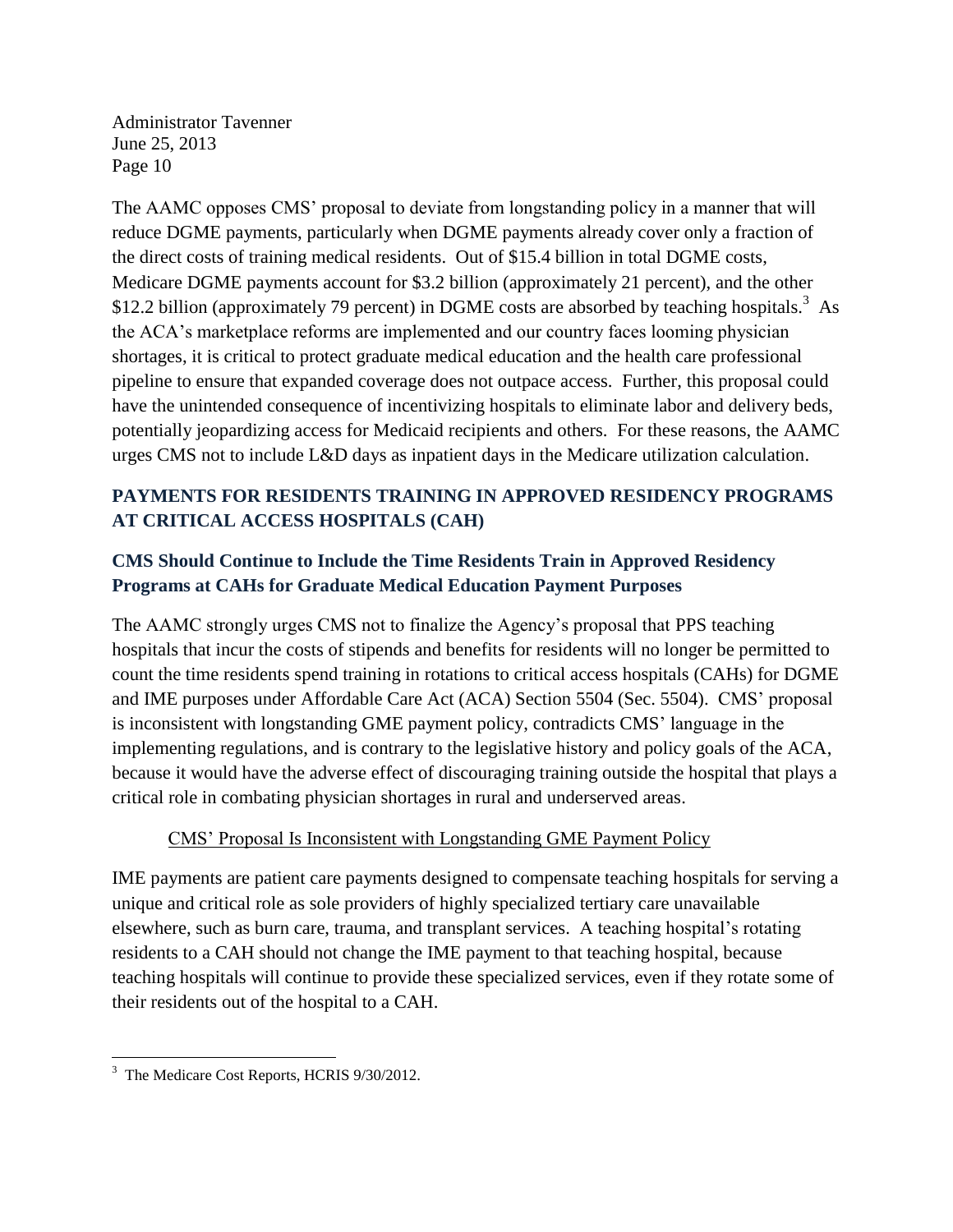In the DGME context, if the PPS hospital incurs the costs of the stipends and fringe benefits of residents during the time they rotate to the CAH, the PPS hospital should receive DGME payments for those resident FTEs. If the CAH incurs these training costs, it already has an option to be paid directly at 101 percent of its reasonable costs. CAHs support the option for the PPS hospital to incur the costs and receive DGME and IME payments, because they want to ensure that teaching hospitals continue to rotate residents to CAHs. Reimbursing hospitals for resident rotations to CAHs incentivizes training in rural and underserved areas, which has a substantial positive effect on recruitment and retention in these areas.

## CMS' Proposal Is Contrary to Existing Statutory and Regulatory Language

CMS' stated reasons for this proposal are not consistent with the Agency's existing regulations or with the legislative intent behind the ACA. In justifying this proposal, CMS assigns new meaning to Sec. 5504's use of the term "non-provider," a term the Agency has previously used interchangeably with the term "non-hospital" setting. CMS explains that CAHs are included in the definition of the term "provider of services" under section 1861(u) of the Social Security Act (SSA). As a result, CMS reasons that a CAH may not be treated as a "non-provider" and, therefore, a hospital may not claim the time FTE residents train at a CAH for purposes of IME or DGME payments, even if the substantive requirements of Sec. 5504 are satisfied. CMS' sudden decision to make new distinctions between the terms "non-hospital" and "non-provider" and to use a different set of definitions to determine whether facilities fall under Sec. 5504 is contrary to preamble language in the regulations CMS issued to implement Sec. 5504 and to Congress' intent based on the legislative history behind this provision of the ACA.

Currently, if an inpatient PPS teaching hospital incurs the costs of salaries and benefits for the time residents rotate to a CAH and complies with section 42 CFR § 413.78 requirements for training at "non-hospital" settings, the hospital may count the time the residents train at the CAH for DGME and IME purposes. Under existing policy, CAHs may be paid directly for 101 percent of their reasonable training costs, or, alternatively, teaching hospitals may be paid for those costs if the nonprovider site requirements are met. CMS explains that the Agency has treated a CAH as a nonhospital setting, because the definition of hospital in section 1861(e) of the Social Security Act indicates that a CAH is not a hospital.<sup>4</sup>

CMS' new reliance on the Sec.  $1861(u)$  definition of "provider of services" and the "nonprovider" versus "non-hospital" distinction is misplaced. There is no basis to conclude from the legislative history of the ACA and the longstanding use of the terms "hospital" and "provider"

 $\overline{\phantom{a}}$ <sup>4</sup> Social Security Act Sec. 1861(e) [42 U.S.C. 1395x] ("the term 'hospital' does not include, unless the context otherwise requires, a critical access hospital (as defined in section 1861(mm)(1))").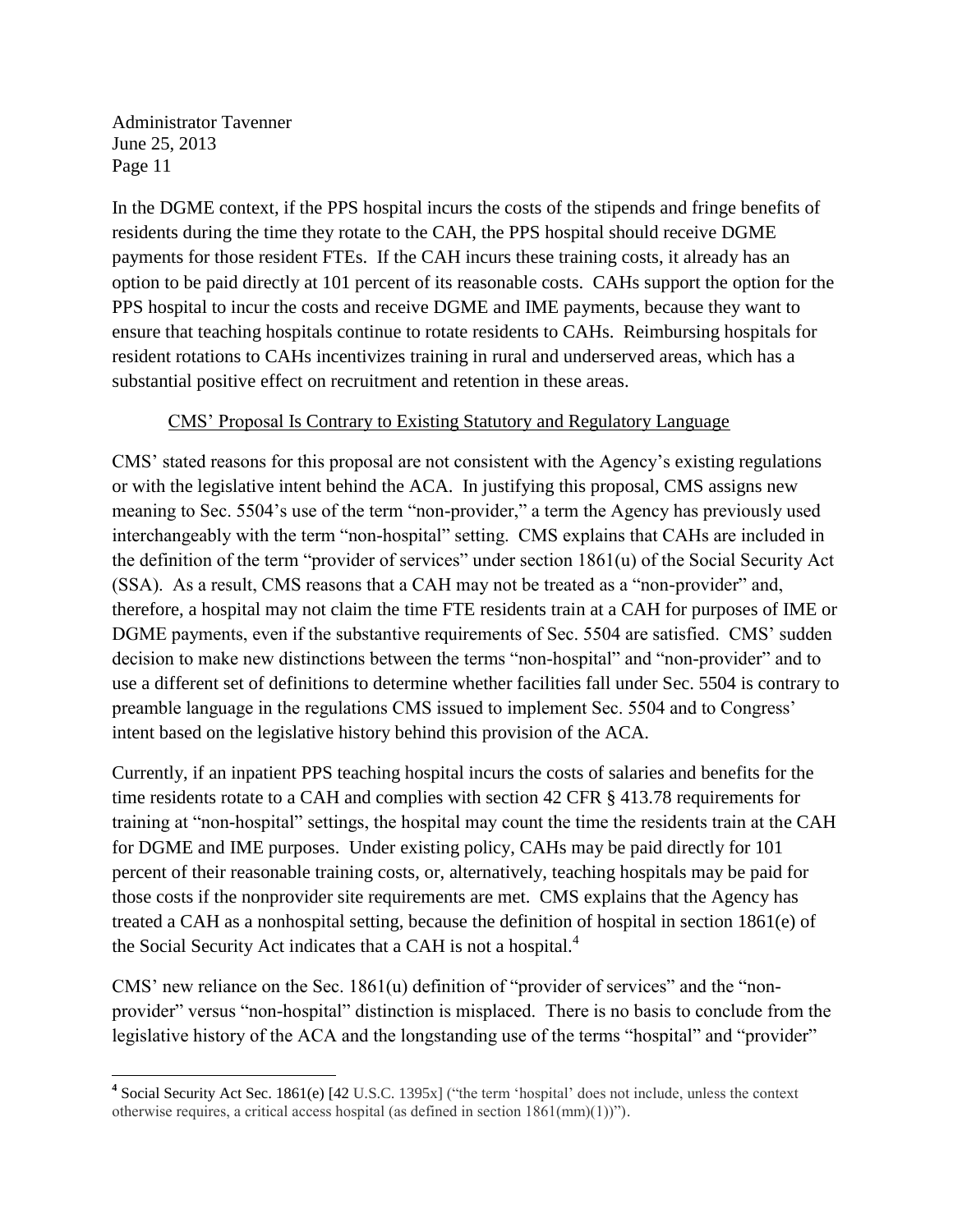that Congress intended to use the term "non-provider" in Section 5504 in a manner that would exclude CAHs from this provision. Instead, the purpose of this provision was to modify regulations for counting resident time in clinical settings outside the PPS teaching hospital. Sec. 5504 clarifies that a teaching hospital will meet the requirements to incur "all, or substantially all, of the costs for the training program" outside the hospital, if the teaching hospital incurs the costs of "the stipends and fringe benefits of the intern or resident during the time the intern or resident spends in that setting," as long as the patient care requirements are met.

Section 1886(h)(4)(E) of the Social Security Act (42 U.S.C. 1395ww(h)(4)(E)) was amended to include section (ii), which states "effective for cost reporting periods beginning on or after July 1, 2010, all the time so spent by a resident shall be counted towards the determination of fulltime equivalency*, without regard to the setting* in which the activities are performed, if a hospital incurs the costs of the stipends and fringe benefits of the resident during the time the resident spends in that setting." Therefore, contrary to CMS' rationale in the FY 2014 IPPS proposed rule, the amendments to the SSA did not focus on whether the time spent outside the hospital is spent in a "non-hospital" or "non-provider" setting. The substantive change intended by Sec. 5504 was to make it less administratively burdensome for teaching hospitals to send residents outside the hospital to train without regard to setting. To the extent the term "non-provider" setting was used in Sec. 5504, it was used interchangeably with "non-hospital" setting, consistent with CMS' prior usage.

The regulations implementing Sec. 5504 were included in the CY 2010 OPPS Final Rule. In the preamble to this regulation, CMS stated, "Section 5504(a) of the Affordable Care Act made changes to section 1886(h)(4)(E) of the Act *to reduce the costs that hospitals must incur* for residents training in nonprovider sites in order to count the FTE residents for purposes of Medicare direct GME payments."<sup>5</sup> In this final rule, CMS also responded to a commenter's' request to "clarify the definition of a nonprovider site."<sup>6</sup> Another commenter requested that "CMS clarify the definitions of nonprovider and hospital based settings to state that hospitalbased settings can include a variety of ambulatory experiences."<sup>7</sup> CMS responded that "a 'nonprovider site' is a setting that does not qualify as a provider-based facility or organization in accordance with the criteria in the regulations at 42 CFR 413.66.<sup> $\cdot$ 8</sup> CMS mentioned nothing about the definition of the term "provider of services" under section 1861(u) of the SSA. If CMS believed there was a legitimate distinction between the terms "non-provider" and "non-hospital" setting and that the distinction was the result of Sec. 5504, the Agency would have defined these

 $\overline{\phantom{a}}$ 

<sup>5</sup> CY 2010 OPPS Final Rule, 75 *Fed. Reg.* 71799 (Nov. 24, 2010) (emphasis added).

<sup>6</sup> *Id*. at 72135. 7 *Id.*

<sup>8</sup> *Id.*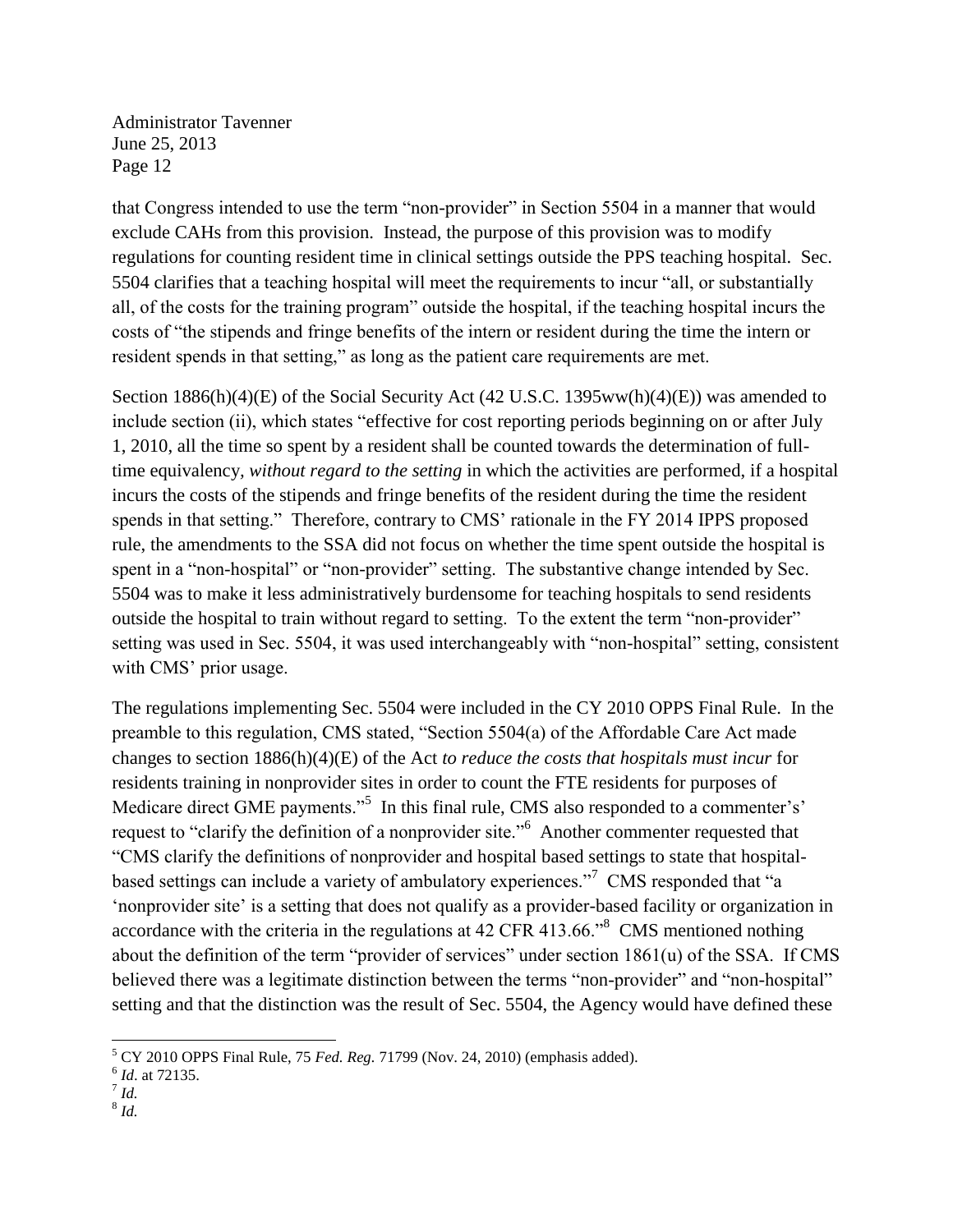terms separately and clarified the distinction in the CY 2010 OPPS final rule implementing Sec. 5504.

The distinction CMS' preamble language focuses on when determining whether time training outside the teaching hospital can be counted is whether the facility where the resident is training is primarily engaged in patient care. Section  $413.78(g)$  of the implementing regulations explicitly state that "the time residents spend in non-provider settings such as freestanding clinics, nursing homes, and physicians' offices in connection with approved programs may be included in determining the number of FTE residents in the calculation of a hospital's resident count, if the resident spends his or her time in *patient care activities* defined at § 413.75(b); or in certain nonpatient care activities, but the training must take place "in a nonprovider setting that is *primarily engaged in furnishing patient care activities*, as defined at § 413.75(b)." 9

According to 42 CFR 413.75(b), patient care activities "means the care and treatment of particular patients, including services for which a physician or other practitioner may bill, and orientation activities as defined in this section.<sup> $10$ </sup> CAHs clearly are settings where the primary purpose is patient care and, therefore, they should not be excluded from Sec.  $5504$ <sup>11</sup> Accordingly, teaching hospitals should be permitted to count time residents spend training at CAHs, if the residents are participating in patient care activities, and the hospital incurs the costs of stipends and fringe benefits of the residents.

# CMS' Proposal May Reduce Access to Training in Rural and Underserved Areas Contrary to the Legislative Intent of the ACA

Finally, the legislative history of Sec. 5504 of the ACA suggests that Congress did not intend for CMS to create a new distinction between "non-hospital" setting and "non-provider" setting Rather, the Congressional record shows that in passing the ACA, lawmakers intended to encourage teaching hospitals to send residents to rural and underserved areas, where it has often been difficult to recruit and retain physicians. An important part of Congress' rationale for promoting training in the outpatient setting was to ensure the availability of residency programs in areas that are often in the most need of additional physicians and an improved workforce pipeline.

The legislative history indicates that the Sec. 5504 policy changes were meant to "promote training in outpatient settings and to ensure the availability of residency programs in rural and underserved areas," and the policy would do this by providing "increased flexibility in the laws

 $\overline{\phantom{a}}$  $9^9$  42 CFR § 413.78(g) (emphasis added).

 $10$  42 CFR 413.75(b).

 $11 \, \text{Id}$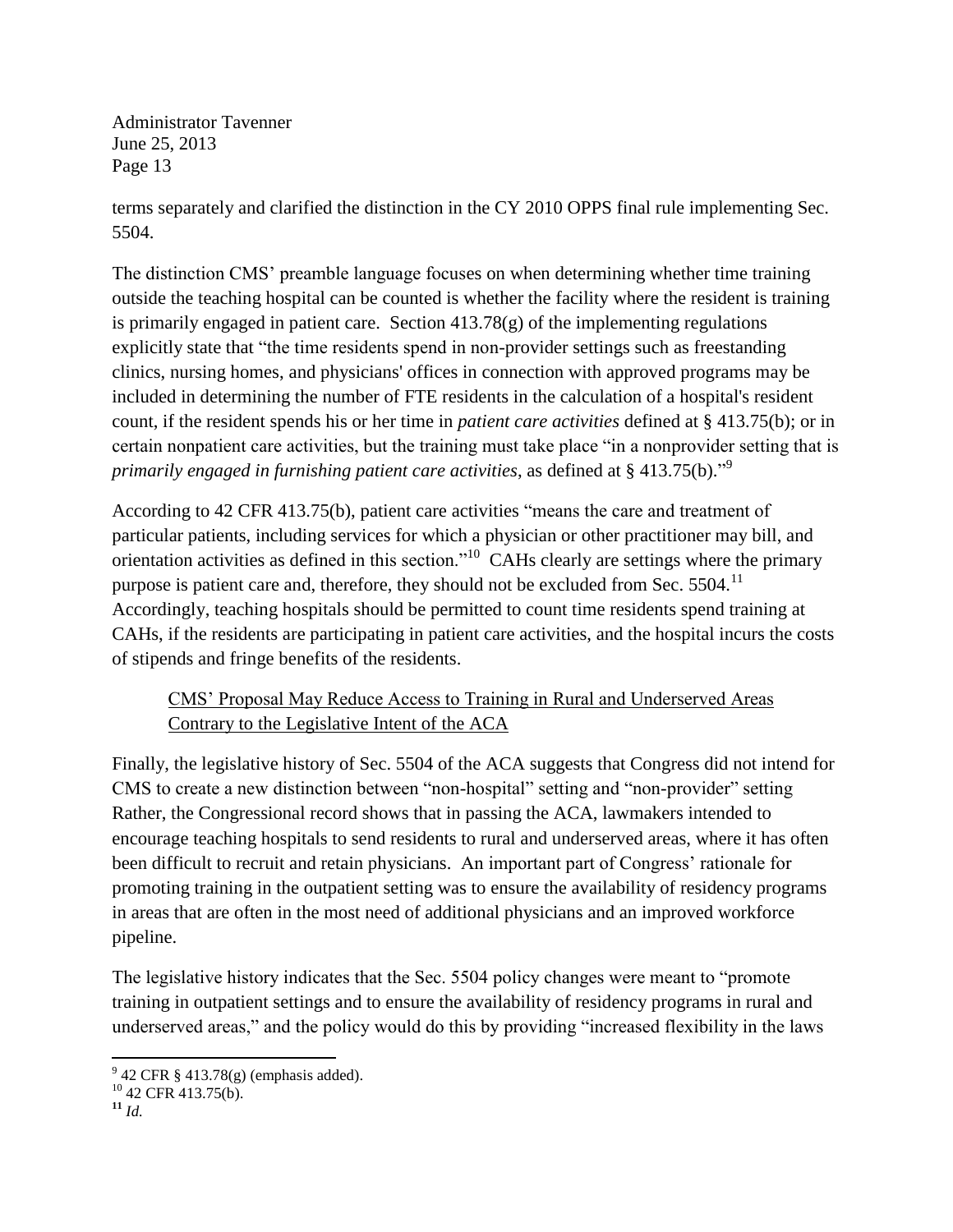and regulations governing graduate medical education funding in the Medicare program."<sup>12</sup> The purpose was to have "all resident training time count toward Medicare direct graduate medical education payment "without regard to where the activities are performed," as long as the hospital incurs the cost of stipends and fringe benefits for that time.<sup>13</sup> Further, the legislative history suggests that it was Congress' intention that "all the time spent by a resident in patient care activities in a *nonhospital setting* would be counted toward Medicare indirect medical education payment if the hospital continues or in the case of a jointly operating residency program, the entities continue to incur the costs of stipends and fringe benefits of the resident during the time spent in that setting."<sup>14</sup>

For all of these reasons, the AAMC urges CMS to retain the current policy, which clearly reflects Congressional intent and is consistent with the way CMS has interpreted the statute in the past.

# **HOSPITAL QUALITY-RELATED PROGRAMS**

Starting FY 2015, Medicare will include the following inpatient programs that assess hospitals on either reporting of or performance on certain quality measures:

- Inpatient Quality Reporting  $(IOR)$  pay-for-reporting program
- Hospital Value-Based Purchasing (VBP) pay-for-performance program
- Hospital Readmissions Reduction Program (Readmissions) penalty for excess readmissions
- Hospital-Acquired Conditions (HAC) Reductions Program penalty for poor performance on HAC measures

As these programs all relate to the quality of care provided at hospitals, they must be reviewed both holistically as well as within the parameters of the individual program. A holistic review of all programs allows stakeholders to have a thoughtful discussion about when measures should be brought into specific programs and how to avoid unintended consequences (such as rewarding or penalizing hospitals twice for the same event). The AAMC strongly believes that all quality measures first should be publicly reported in the IQR program for a minimum of one year before being considered for the performance programs. Publicly reporting measures in the IQR program provides transparency, allows stakeholders to gain experience submitting the measures and allows time to identify errors, unintended consequences or other concerns with measure methodology. The VBP statutory language requires all measures in the program to first be

<sup>&</sup>lt;sup>12</sup> The Senate Finance Committee's "Chairman's Mark of the America's Health Future Act of 2009."

<sup>13</sup> *Id*.

<sup>&</sup>lt;sup>14</sup> *Id.* (emphasis added).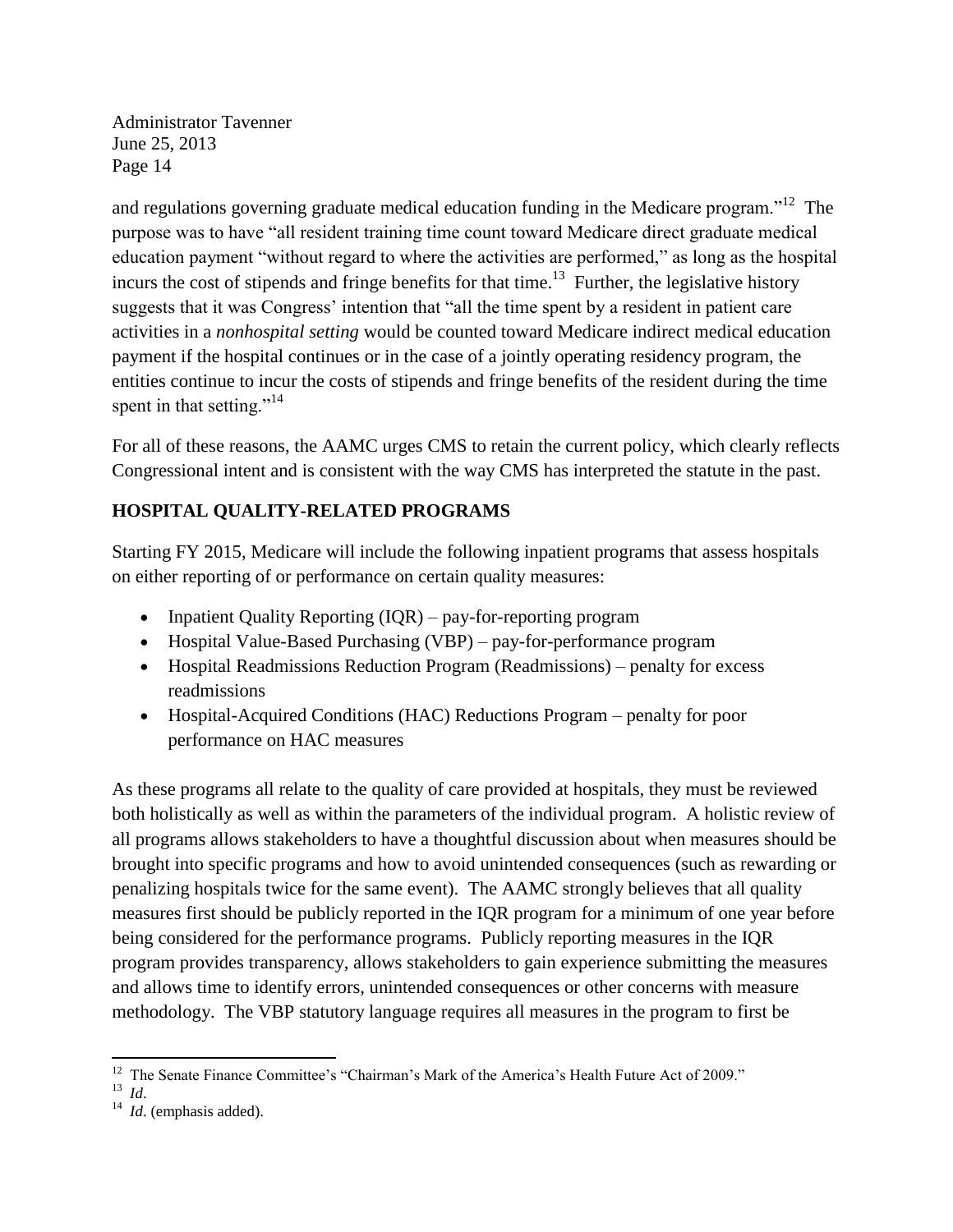publicly reported in the IQR program for the reasons outlined above. The AAMC strongly encourages CMS to apply this standard of requiring measures to be publicly reported in the IQR program for a minimum of one year prior to being reported in the Readmissions Reduction or HAC Reduction Programs.

The AAMC also believes that measures in performance or penalty programs should be complimentary, not overlapping. This policy ensures that hospitals are not affected twice by the same (or similar) measure. CMS has appropriately removed readmission measures from VBP because there is a separate readmissions program. The AAMC urges CMS to follow the same policy and ensure that similar measures are not in the HAC Reductions Program and VBP.

One concern related to reviewing the FY 2015 quality programs is that measure adoption cycles do not align for two of the four programs (HAC and Readmissions) were proposed in this year's rule. Measures and methodology for the FY 2015 IQR and VBP were finalized in last year's proposed rule. This mismatched comment cycle creates some inconsistencies:

- Overlapping measures: some of the measures proposed for the FY 2015 HAC Reduction Program already were finalized for the FY 2015 VBP program.
- Misaligned timelines: the COPD readmission measure is proposed for the FY 2015 Readmission Reduction Program, a payment program, but is not proposed for IQR, the reporting program, until one year later in FY 2016.

The AAMC appreciates that CMS establishes the framework for these performance programs a few years in advance as it allows hospitals and providers time to prepare the appropriate infrastructure before the performance period begins; however, CMS needs to offer the flexibility for stakeholders to comment on all the programs in total and should make any necessary adjustments if new proposals conflict with previously finalized programs.

# **HOSPITAL-ACQUIRED CONDITIONS (HAC) REDUCTION PROGRAM**

## **Summary and Recommendations**

Section 3008 of the ACA requires CMS to implement a Hospital-Acquired Condition (HAC) Reduction Program starting in FY 2015. The statute requires that hospitals that fall within the worst quartile of performance will receive an automatic one percent reduction in their payments. In the IPPS proposed rule, CMS outlines a framework to calculate a total HAC score that will determine which hospitals will be subject to this penalty.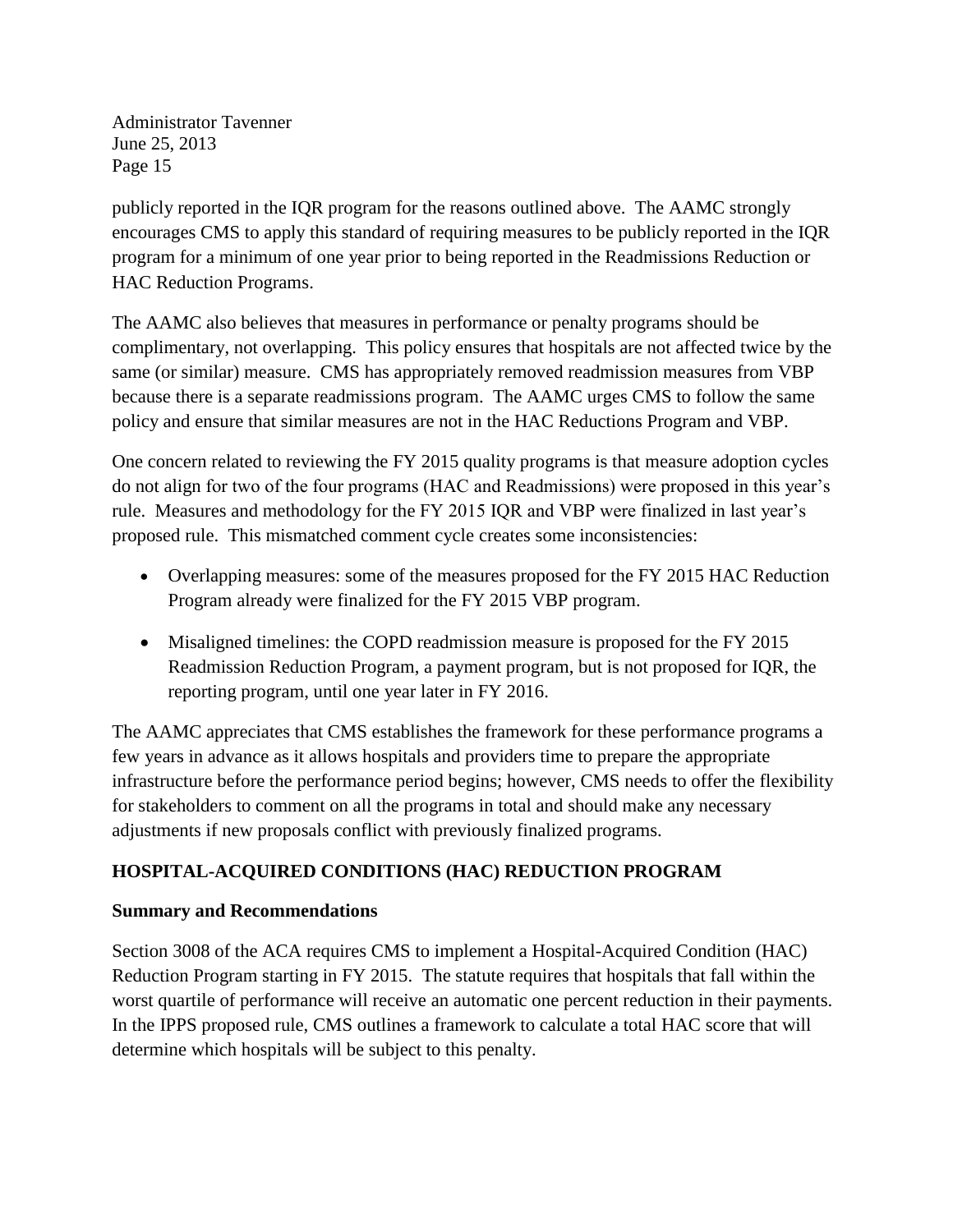The AAMC recognizes the burden HACs place on patients and their families and is committed to reducing the rates of these events among teaching hospitals. The Association is a leader in supporting members' efforts to implement central line bundle protocols and surgical checklist requirements, which is leading to improved outcomes in hospital-acquired conditions. Through the AAMC's Best Practices for Better Care (BPBC) initiative, participating institutions are implementing protocols for using central lines, including using chlorhexidine for skin disinfection; avoiding femoral insertion site; removing catheters when no longer indicated; practicing strict hand hygiene; and, using the most effective safety materials while inserting a central line. Participating sites are documenting compliance and tracking performance, and medical students and resident physicians are being trained on these protocols and are integrating them into local improvement efforts. Member institutions that participate in BPBC also are creating institutional policies mandating the use of surgical checklists in all operating rooms for all procedures and are reporting and tracking compliance and outcomes through periodic chart reviews and other mechanisms.

The AAMC has major concerns with the structure of the HAC Reduction Program. The program automatically penalizes hospitals, even if there is a reduction in infections within the institution or across the nation. Because this penalty is designed by statute to affect one quarter of all hospitals, it is essential that CMS ensure the measurement is as fair as possible and does not create a systematic bias that disadvantages a particular type of hospital. CMS' proposal does not do this, as **teaching hospitals would be disproportionately affected** in two ways. First, CMS estimates that 56 percent of teaching hospitals- more than twice the national average- would be affected by the penalty. In addition, the amount of the reduction for teaching hospitals will be proportionately higher if the penalty applies to add-on payments as well as base operating DRG amounts. The AAMC estimates that applying the penalty to the entire discharge payment (including the add-on payments) would increase the penalty by 63 percent for major teaching hospitals, compared to 20 percent for all other hospitals. The AAMC is very concerned that these results can be attributed primarily to the proposed methodology and the size of our facilities rather than to true differences in the quality of care.

CMS should consider the following principles when implementing the HAC Reduction Program. First, measures should be designed to identify and fairly compare HACs across all types of hospitals. We also believe that all measures must be tested, reliable, endorsed by the National Quality Forum (NQF), and approved by the Measure Applications Partnership (MAP) and that the HAC measures should be clinically-validated when possible. Ideally, the measures should represent events that should not occur if proper care is provided. Unfortunately, many of the currently available measures fall short of these principles. For example, CMS proposes to use the Centers for Disease Control (CDC) National Health Safety Network (NHSN) and Agency for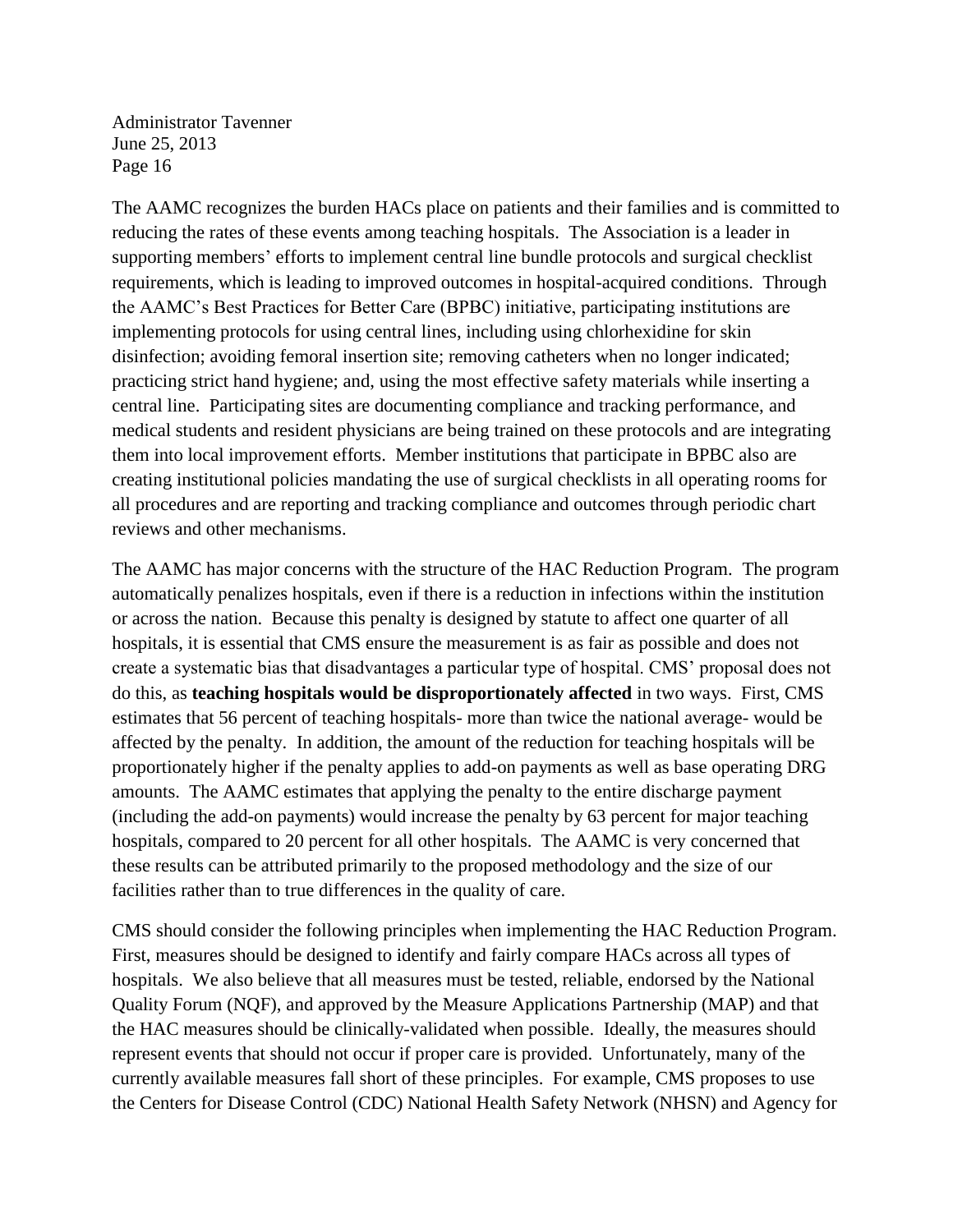Healthcare Research and Quality (AHRQ) Patient Safety Indicators (PSI) for the HAC Reductions Program. The CDC NHSN measures are clinically-validated, yet not all hospitals report this information. Patient Safety Indicators (PSIs) on the other hand, were not designed for comparing across hospitals. The measures' results are derived from claims data, are subject to coding biases, and tend to have results that skew towards hospitals with more admissions and surgical cases, because these events are so rare.

Given the importance of this program, the AAMC recommends that CMS:

- 1. Not finalize the current proposal.
	- Continue the HAC measure and scoring discussion with providers by extending the time period to submit comments on this program.
	- Release supporting data files to stakeholders to allow them to make more informed comments.
- 2. Apply the HAC penalty only to the base operating DRG payments. Add-on payments, such as IME and DSH, should be excluded as is the case with VBP and the Readmissions Reduction Programs.
- 3. Remove measures that are finalized in the HAC Reduction Program from the VBP program.
- 4. Weight clinically-validated measures (Domain 2) more than claims based measures (Domain 1).

## **Recommendation 1: Do Not Finalize the Current Proposal and Extend Time Period for Comments to Allow Additional Data Analysis**

The HAC Reduction Program, by statute, will penalize one-quarter of all hospitals. CMS must therefore ensure that the program's methodology has no unintended consequences. The Agency proposed a set of measures and a framework for scoring those measures but did not release the necessary files that would allow stakeholders to evaluate the scoring methodology in detail. While some measure projections can be calculated using data from Hospital Compare, many measures have to be estimated using other data sources. The AAMC, with other hospital associations, contracted with KNG Health to model the impact of the proposal as well as to understand alternatives. While the AAMC has some preliminary data to estimate the impact and provide feedback to CMS, the Association is still in the process of analyzing different measures and scoring options to ensure that there are no unintended consequences. We have serious concerns that certain claims-based measures may unfairly target large hospitals, such as teaching hospitals.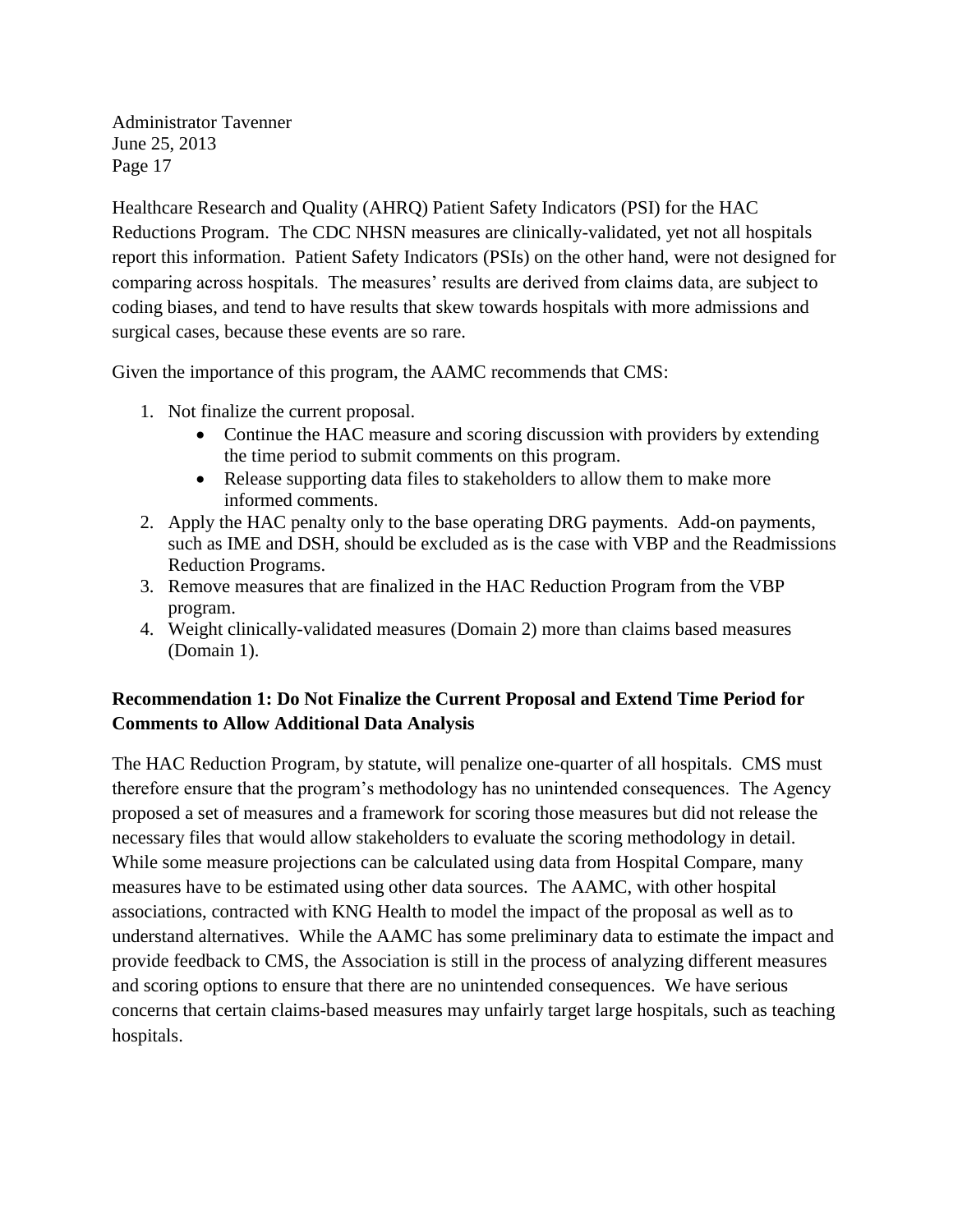Small changes in the methodology can affect which hospitals are subject to the penalty. The limitations in these measures have a very real impact for major teaching hospitals, as CMS estimates that 56 percent of teaching hospitals will face the 1 percent penalty in FY 2015. The AAMC wants to ensure that such penalties are related to true differences in quality and are not associated with underlying measure characteristics or biases.

Stakeholders are struggling to understand the impact of including claims-based PSI measures. Many of the individual measures are not reported on Hospital Compare and the suggested composite measure overlaps with clinically-validated measures in the CDC NHSN. If claimsbased measures need to be included in the HAC program, CMS should have further discussion about what the right measures are and how they should be weighted compared to clinicallyvalidated measures. In addition to the AAMC, other stakeholders are considering the feasibility of adjusting the measures to get the most appropriate claims-based measure, or assembling new composites.

Another methodology question concerns the number of hospitals receiving a valid Domain 2 score. The CMS impact table on page 27805 of the *Federal Register*, states that 696 hospitals are in the top quartile for Domain 2. Using that number, approximately 2,784 (696\*4) hospitals have a Domain 2 score. Yet the table on page 27809 indicates that only 1,927 hospitals have complete data for Domain 2. The AAMC asked CMS to reconcile the difference in these numbers, but we have not yet received a response. Knowing the number of hospitals with a Domain 2 score is an important element to understanding the HAC proposed methodology.

In a program with such high stakes penalties, CMS should accept as many informed comments as possible. Therefore, we request that CMS not finalize this program as proposed and should extend the discussion period. CMS should also release supporting data files so that stakeholders have the ability to make more informed comments. Because the program does not affect payments until FY 2015, the AAMC believes that CMS has the flexibility to extend the proposed rule's deadline for this program to ensure that there is a thoughtful dialogue.

## **Recommendation 2: Apply the HAC Penalty Only to the Base Operating DRG Payments**

The statutory provision in Section 1886(p) of the Social Security Act, also known as the HAC payment provision, references the 1 percent payment reduction as "the amount of payment under this section," which admittedly could be interpreted as including all add-on payments such as IME and DSH. While the FY 2013 IPPS Proposed Rule does not address how the HAC payments will be applied, the AAMC believes the penalty should be tied to the base-operating MS-DRG just as it is for the other performance-based programs, VBP and Readmissions Reductions. Restricting the penalty to the base operating DRG will ensure consistency across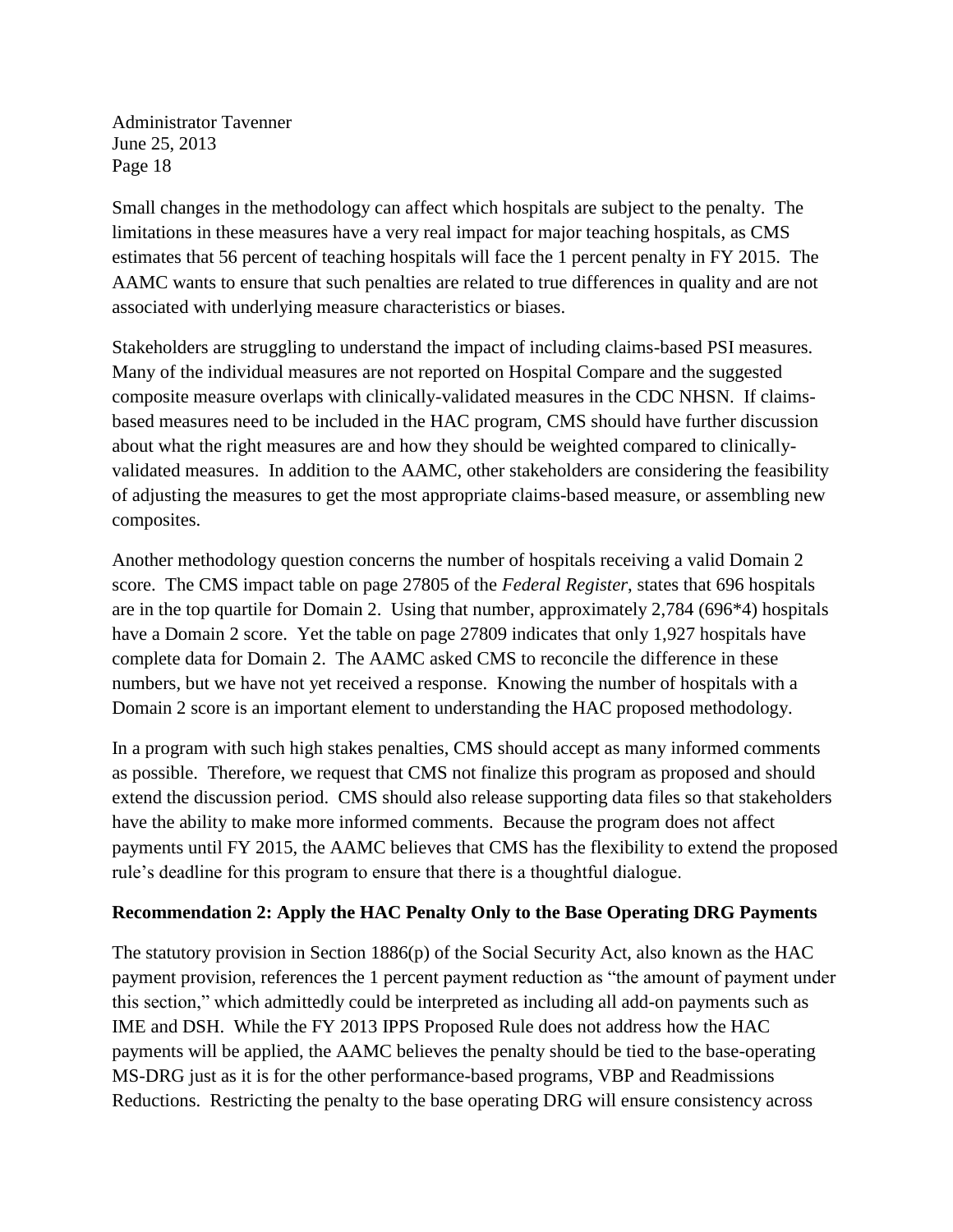the programs and reduce confusion. Including IME/DSH payments in the penalty program would disproportionately affect teaching hospitals and safety net hospitals that provide important complex services to vulnerable patient populations. Our preliminary estimates show including the add-on payments would increase the penalty by 63 percent for major teaching hospitals, compared to 20 percent for all other hospitals. The AAMC strongly urges CMS to apply the HAC penalty only to the operating base DRG amount.

# **Recommendation 3: Remove Measures That Are Finalized in the HAC Reduction Program from the VBP Program**

The AAMC firmly believes that hospitals should not be penalized twice for the same measures in two different performance programs. In the 2013 IPPS final rule, CMS finalized the AHRQ PSI-90 composite measure and the Central Line Associated Blood Stream Infection (CLABSI) measure to be included as part of the outcomes domain for the FY 2015 VBP program. In this year's proposed rule, CMS proposed the Catheter-Associated Urinary Tract Infection (CAUTI) measure for both the HAC Reduction Program and the VBP Program. The AAMC urges CMS to remove the AHRQ Composite measure and the CLABSI and CAUTI measures from VBP if these measures (or a subset of these measures) are finalized in the HAC Reduction Program.

## **Recommendation 4: Weight Clinically-Validated Measures (Domain 2) More than Claims Based Measures (Domain 1)**

For the FY 2015 HAC Reduction Program, CMS proposes to use measures in two domains. Domain 1 is a set of six AHRQ patient safety indicators (PSIs). CMS is also seeking feedback on using an alternative measure for Domain 1, which would be the AHRQ PSI-90 composite score, a summation of eight individual PSI measures. The second domain consists of two measures from the CDC NHSN. Each measure would be weighted equally within each domain and each domain would also be weighted equally. The AAMC does not believe that both domains should be weighted equally. Rather, the AAMC believes that the validated data in Domain 2 should be weighed more than the Domain 1 score.

## Proposed Measures

## *Domain 1: AHRQ PSIs*

For several years, the AAMC has noted its concerns with the use of the AHRQ PSIs in the hospital quality programs. These measures are calculated using administrative claims data that have significant limitations since they were designed for billing purposes and are less accurate in identifying a patient's severity level compared to clinical data abstracted from the medical record. The measures lack a robust risk-adjustment methodology and were originally developed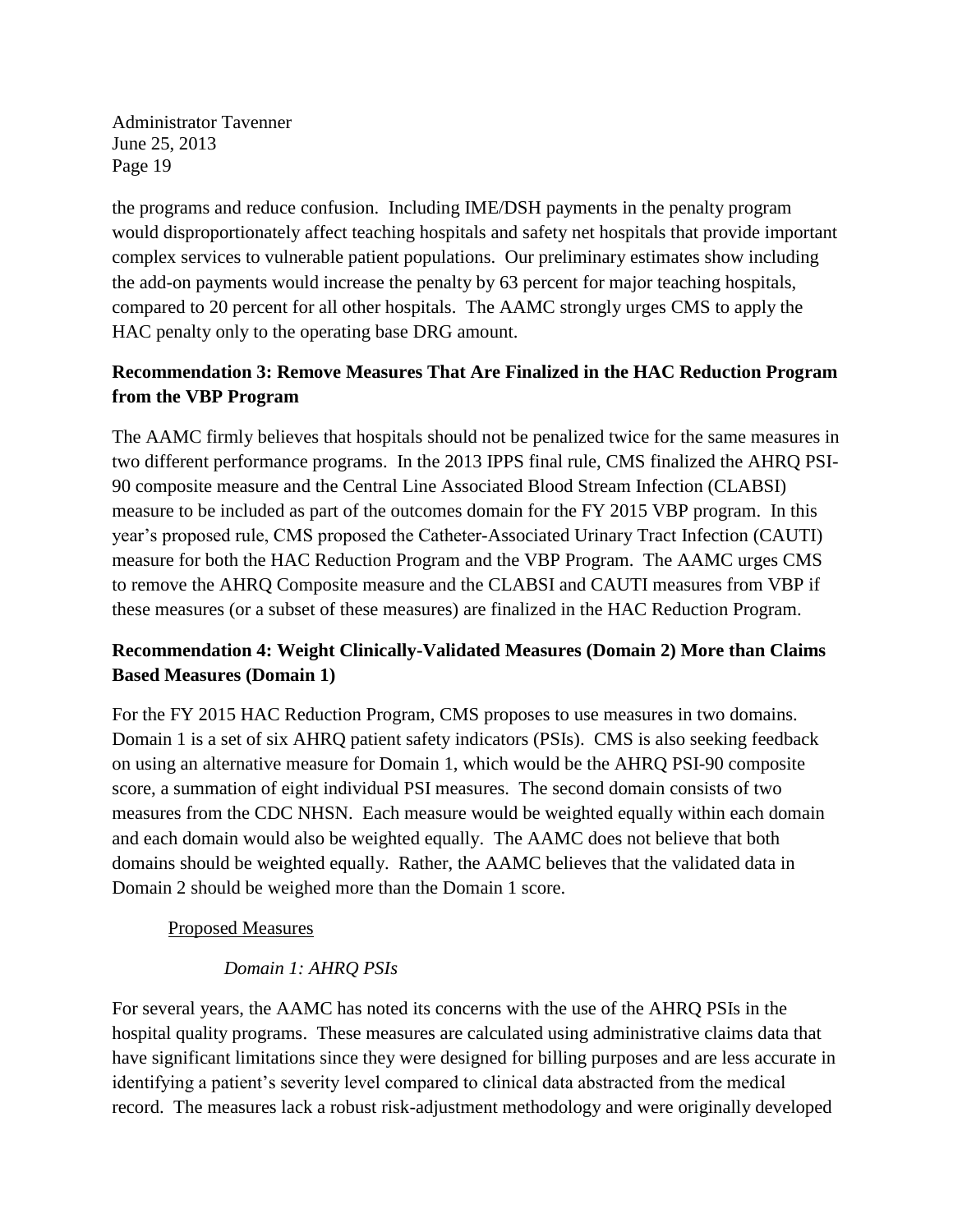for internal quality improvement and not for public reporting and payment purposes. In fact, several individual PSI measures were removed from the IQR program starting in FY 2015, the year the HAC Reduction Program starts. Finally, the AAMC is concerned that the PSI measures tend to penalize hospitals with larger case volumes, as compared to those with smaller case volumes.

The AAMC has serious concerns with the PSI measures and has not previously supported them for payment purposes; however, the Association also recognizes that the HAC Reduction Program needs to measure all hospitals. The only other alternative, measures from the CDC NHSN, do not apply to all hospitals. Therefore, the AAMC reluctantly understands that CMS needs to include some claims-based measures for the HAC Reduction Program on a temporary basis. Until the claims-based measures are removed, the AAMC believes that greater weight should be placed on the CDC NHSN measures for hospitals that report this data. We also recommend that CMS transition away from claims-based measures once clinically-validated measures are available for all hospitals.

We urge CMS to revise the PSI measures so that they are more appropriate for comparisons across hospitals and do not disproportionately discriminate against hospitals with large surgical caseloads. Possible revisions could include developing a new composite measure which would remove the overlap in measures with the CDC NHSN data or revising the denominator of the measures. The AAMC would be happy to work with CMS and other stakeholders to develop a more appropriate claims-based measure.

## *Domain 2: CLABSI and CAUTI*

CMS proposes to include two CDC NHSN measures in the HAC program starting in FY 2015: Central Line Associated Blood Stream Infection (CLABSI) and Catheter-Associated Urinary Tract Infection (CAUTI). The AAMC supports the inclusion of these two measures, given that they are vetted, well-tested, publicly reported, and clinically-validated. These measures are also NQF endorsed and MAP approved. The AAMC believes that because these measures are clinically-validated, they are a better alternative to claims-based measures.

## *Surgical Site Infections (SSI)*

Starting in FY 2016, CMS proposes to expand Domain 2, to include a measure of surgical site infections (SSI), which would be stratified by surgery site: SSI following colon surgery and SSI following abdominal hysterectomy. This measure is endorsed by the NQF and approved by the MAP. While the rates of SSI have declined, there is still significant variability in reporting and number of infections across surgical procedure types. Therefore, the AAMC believes this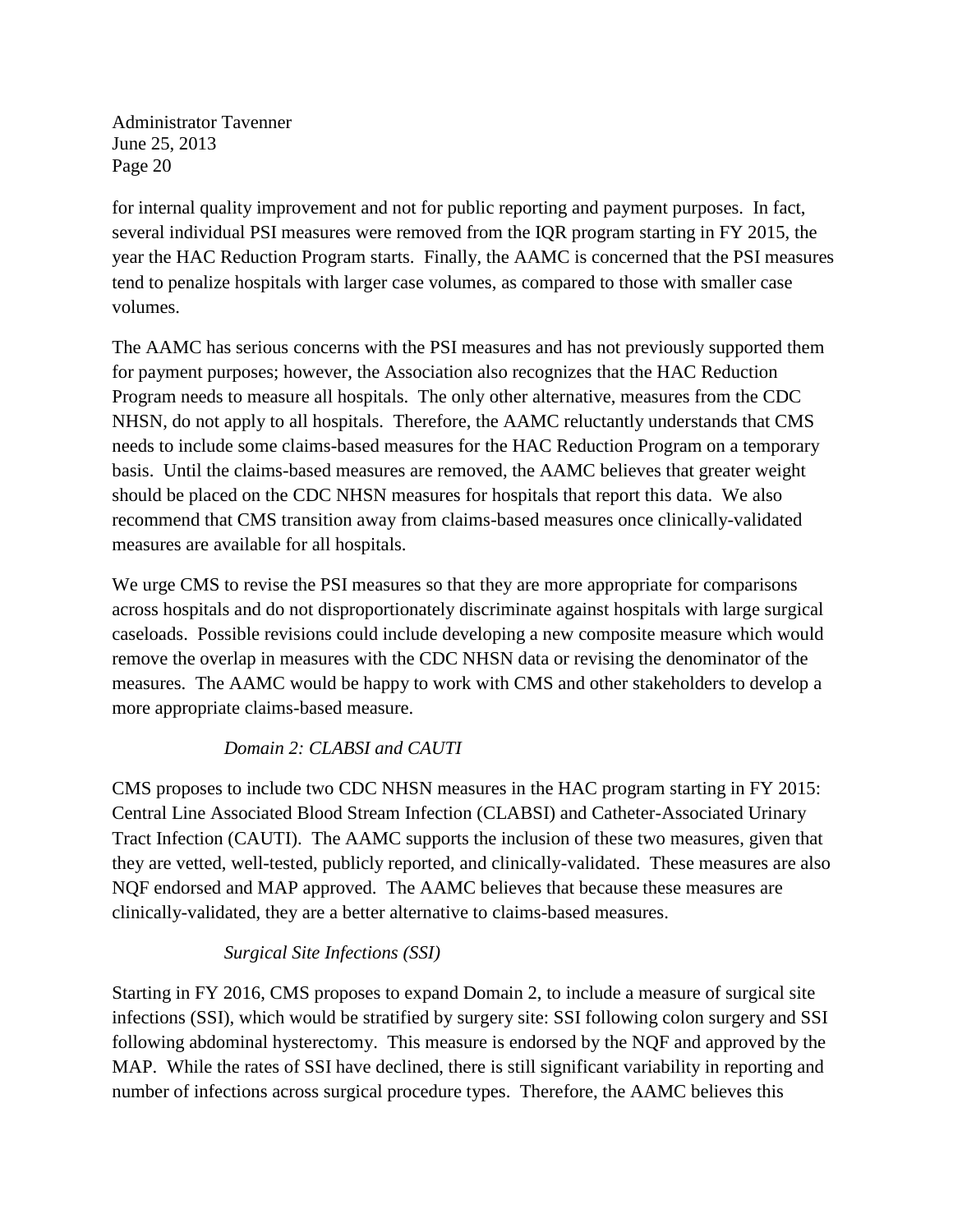measure is more suited to the VBP program where a hospital can receive credit for improving its individual score. In addition, as noted earlier, the AAMC does not support measures in both the HAC and VBP; therefore the AAMC does not support this measure for the HAC program.

# *Methicillin-resistant Staphylococcus aureus (MRSA)/Clostridium difficile (C. difficile)*

CMS proposes to continue expanding the CDC NHSN measures to include Methicillin-resistant Staphylococcus aureus (MRSA) and *Clostridium difficile* (*C. difficile*) in FY 2017. The AAMC believes it is important to measure MRSA and *C. difficile* rates, but it is premature to include these measures in either the HAC or VBP program. These measures should be given time to be evaluated in the IQR program first. The MAP also recognizes that these measures may not be ready for use in a performance program. At this point, the MAP did not fully "support" these measures for VBP and HAC, instead opting to "support direction" of the measure. They indicated that the measures were not yet ready for implementation in VBP and HAC. The AAMC does not support these measures for HAC or VBP at this time.

## Proposed Scoring and Weighting

CMS proposes a scoring mechanism where hospitals are rated from 0 to 10 on each measure, where 10 represents worst performance. Hospitals that are not in the worst quartile for a measure would receive zero points. Hospitals in the worse quartile would receive a score from 1 to 10 based on where their rate falls within the quartile. This score is calculated by taking values in the worst quartile and dividing them into deciles. If a hospital's performance score falls in the lowest decile (which is the best performance in the quartile), then a hospital would receive 1 point. A hospital with a score in the top decile receives 10 points. For measure PSI-5 (Foreign Object Left in Body), the scoring is slightly different. Hospitals have a zero score if there are no occurrences and score 10 points if the hospital had any occurrences in the reporting period. Hospitals need to have at least three complete measures to have a Domain 1 score. Hospitals also need at least one measure in Domain 2 to have a Domain 2 score.<sup>15</sup> For hospitals that have Domain 1 and Domain 2 scores, each domain is weighted equally.

One of the AAMC's concerns with CMS' proposed methodology is that the probability of being penalized increases with the hospital's bed size. As you can see from Table 1 below, there is a strong correlation between bed size and the likelihood that a hospital will be penalized under the HAC program.

 $\overline{\phantom{a}}$ <sup>15</sup> Hospitals that are eligible to report Domain 2 measures and do not report an ICU waiver will automatically receive 10 points.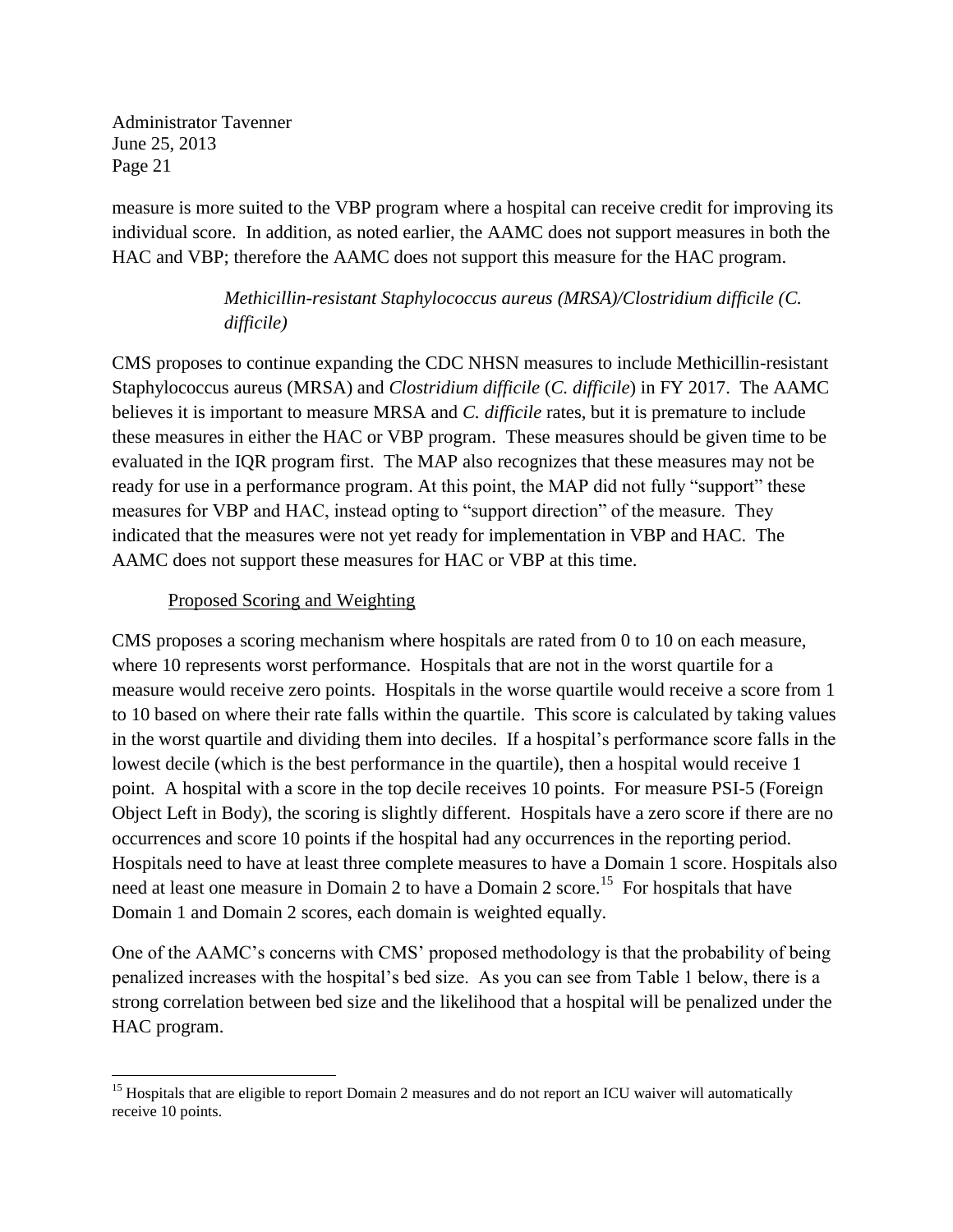| <b>Hospital Bed Size</b> | <b>Percentage of Hospitals Penalized</b> |
|--------------------------|------------------------------------------|
| Under 50                 | 7.2%                                     |
| 50-99                    | 15.5%                                    |
| 100-199                  | 26.8%                                    |
| 200-299                  | 37.3%                                    |
| 300-399                  | 39.9%                                    |
| 400-499                  | 47.6%                                    |
| 500 or more              | 51.7%                                    |

#### **Table 1: Percent of Hospitals Penalized by Bed Size Using CMS' Proposed Scoring Methods**

*Source: 78 Fed. Reg. at 27807.*

CMS' impact analysis confirms that this correlation with size appears to hold true for the claimsbased PSI measures. For both the original and alternative Domain 1 measures, the proportion of hospitals in the worse performing quartile increases with bed size. The correlation does not appear to hold true for the measures in Domain 2, where poor performance are not strictly tied to hospital bed size.

| <b>Hospital Bed</b><br><b>Size</b> | Domain 1<br>$(6$ PSI <sub>s</sub> $)$ | Domain 1<br><b>Alternative</b> | Domain 2<br>(CDC NHSN |
|------------------------------------|---------------------------------------|--------------------------------|-----------------------|
|                                    |                                       | (PSI Composite)                | <b>Measures</b> )     |
| Under 50                           | 9.1%                                  | 11.1%                          | 2.6%                  |
| 50-99                              | 21.1%                                 | 23.5%                          | 8.0%                  |
| 100-199                            | 21.5%                                 | 15.3%                          | 40.7%                 |
| 200-299                            | 23.6%                                 | 27.1%                          | 36.4%                 |
| 300-399                            | 34.2%                                 | 34.2%                          | 33.1%                 |
| 400-499                            | 46.0%                                 | 50.0%                          | 34.3%                 |
| 500 or more                        | 51.7%                                 | 49.8%                          | 5.2%                  |

**Table 2: Percent of Hospitals in Worst Quartile for Domains 1 & 2 by Bed Size**

*Source: 78 Fed. Reg. at 27803, 27805.*

As noted above, the AAMC believes that the CDC NHSN measures are better, because they are clinically-validated, sufficiently risk-adjusted, and are NQF endorsed and MAP approved. However, we also understand that not all hospitals will have a Domain 2 score. The AAMC conducted a preliminary analysis that suggests poor performance in the two domains is not correlated. A hospital that does poorly in Domain 1 may not necessary perform poorly on Domain 2, and vice versa. In fact, less than 10 percent of the hospitals fall into the worst performance quartile for measure scores in both Domain 1 and Domain 2. See Table 3 below.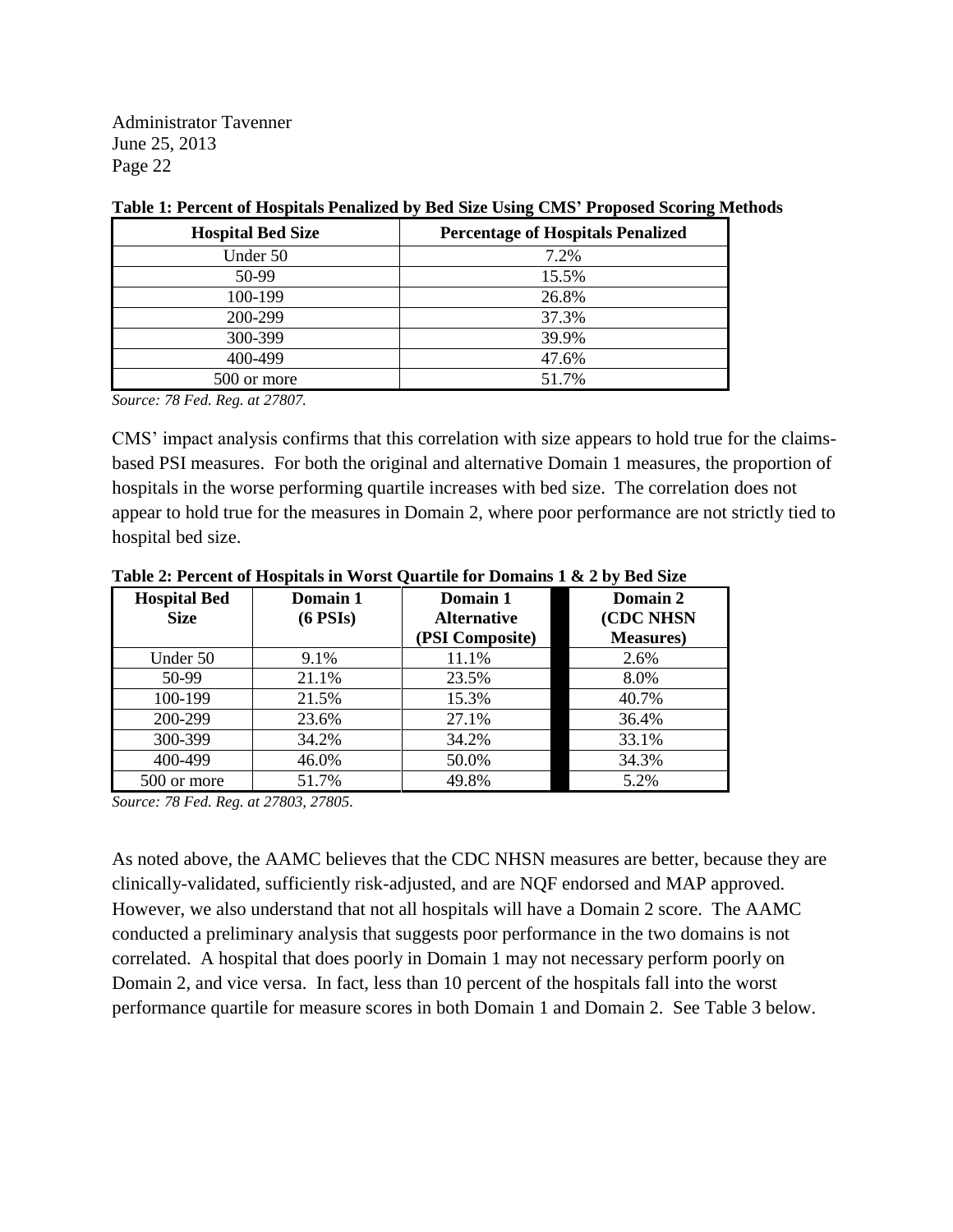|                                                                    | Worst<br><b>Performance</b><br><b>Quartile for</b><br>Domain 2 | <b>Not in Worst</b><br><b>Performance</b><br><b>Quartile for</b><br>Domain 2 | Total # of<br><b>Hospitals</b> |
|--------------------------------------------------------------------|----------------------------------------------------------------|------------------------------------------------------------------------------|--------------------------------|
| <b>Worst Performance</b><br><b>Quartile for Domain 1</b>           | 192 (9.7%)                                                     | 573 (29.0%)                                                                  | 765 (38.7%)                    |
| <b>Not in Worst</b><br><b>Performance Quartile</b><br>for Domain 1 | 308 (15.6%)                                                    | 902 (45.7%)                                                                  | 1210 (61.3%)                   |
| Total # of Hospitals                                               | 500 (25.3%)                                                    | 1475 (74.7%))                                                                | 1975 (100%)                    |

#### **Table 3: Distribution of Performance for Hospitals that Have Measures in Domains 1 and 2**

*Source: AAMC analysis based on KNG Estimates. Quartiles were assigned based on all hospitals that had a complete score. For Domain 1, 868 hospitals were identified in the worst quartile. For Domain 2, 500 hospitals were classified in the worst quartile.*

When there is a discrepancy in the performance across the two domains, the AAMC does not believe that both domains should have equal weight. The Domain 2 measures are clinicallyvalidated, whereas Domain 1 measures are not. In addition, Domain 1 performance appears to be correlated to size. **Therefore, AAMC strongly believes the clinically validated measures in Domain 2 should have substantially more weight.**

## **HOSPITAL VALUE-BASED PURCHASING**

## **VBP Quality Measure Recommendations**

## FY 2016 Measures

CMS proposes to adopt three new measures and remove three measures from the VBP program starting in FY 2016. In addition, CMS also proposes to re-adopt the CLABSI measure for FY 2016 that was previously adopted in FY 2015 because CMS is still waiting for NQF to review the measure's reliability adjustment.

## *Measures for Removal*

The three measures recommended for removal are: primary PCI received within 90 minutes of arrival; blood cultures performed in ED prior to initial antibiotic; and heart failure discharge instructions. All three measures are proposed for removal because they are no longer NQF endorsed, are topped-out, or evidence shows that that the measures are not leading to improved outcomes. The AAMC supports the removal of these three measures.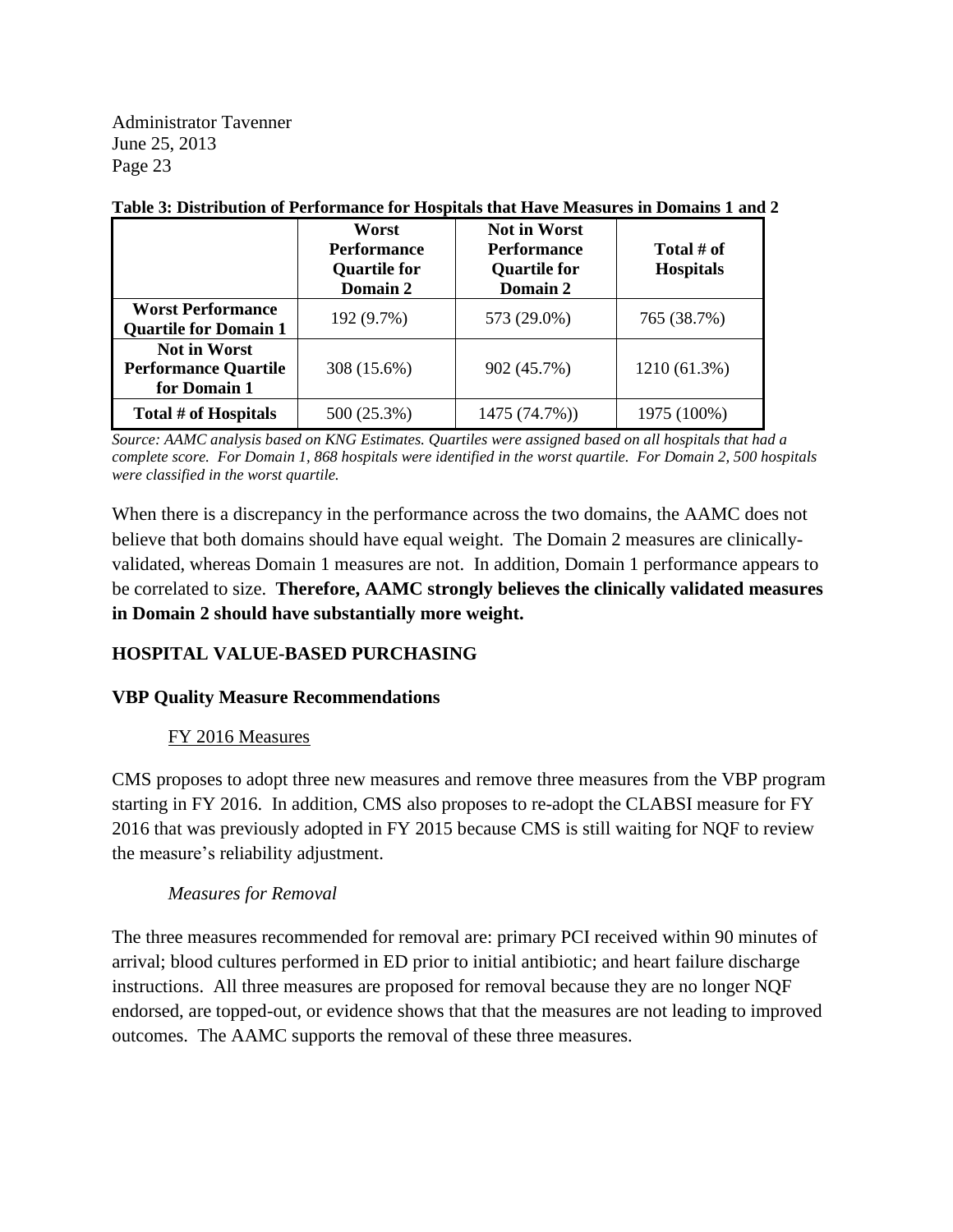*Proposed Measures*

*Influenza Immunization (IMM-2)*

CMS proposes to include one chart-abstracted prevention measure starting in the clinical process of care domain: Influenza Immunization. This global immunization measure addresses inpatients age 6 months and older who were screened for influenza immunization status and vaccinated prior to discharge. The measure is NQF endorsed and MAP approved. **The AAMC supports the inclusion of this measure into the VBP program.** 

*Surgical Site Infection (SSI)* 

CMS proposes to include two additional hospital-acquired infection measures for inclusion in the VBP program starting in FY 2016 that would be collected via the National Healthcare Safety Network (NHSN). The first proposed NHSN measure is for surgical site infections. When the measure was finalized for the IQR program, it was stratified by surgery site: SSI following colon surgery and SSI following abdominal hysterectomy. For VBP, CMS proposes to keep SSI as a single measure and will score it as an equally weighted average of the measure's strata by applicable cases per stratum. This measure is endorsed by the NQF and approved by the MAP. CMS proposes this measure in the HAC Reduction Program as well as VBP; however, the AAMC does not support having measures in both programs. **The AAMC supports adding this measure to the VBP program, but not to the HAC Reductions Program.**

> *Catheter Associated Urinary Tract Infection (CAUTI) and Central Line Associated Blood Stream Infection (CLABSI)*

The second proposed NHSN measure is CAUTI, which assesses the rates of catheter-associated urinary tract infections. CMS also proposes to re-adopt the CLABSI measure that was finalized for FY 2015, but was not subject to immediate re-adoption. Both measures have been proposed for inclusion in the HAC Reduction Program.

The AAMC believes that measuring rates of CAUTI and CLABSI is a critical aspect of managing hospital-acquired infections; however, we strongly believe that CAUTI and CLABSI should not be reported in both the HAC Reduction Program and VBP, because hospitals may be unfairly penalized twice on the same measures. **The AAMC supports these measures for the HAC Reduction Program. If these measures are eventually finalized for the HAC Reduction Program, they should be removed from VBP starting in FY 2015.**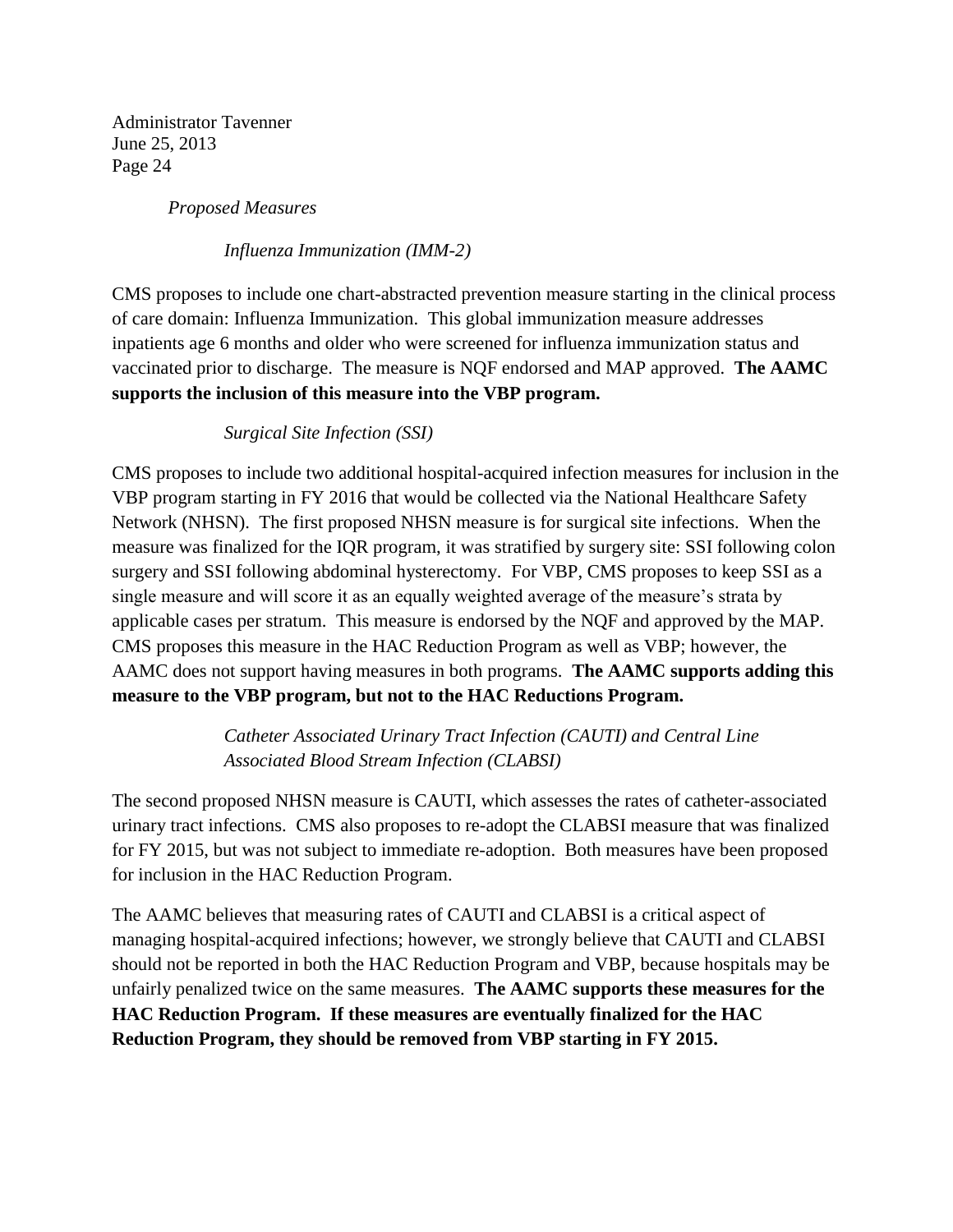### *Expansion of the CLABSI and CAUTI Measures Beyond the ICU*

For CY 2014, CMS proposes to expand the CAUTI and CLABSI measure data collection beyond the ICU setting. The AAMC has reservations about such an expansion, and are also concerned about how this change would affect the VBP program. Any time a measure in VBP is modified, CMS should explain how the Agency plans to score improvement points when data in the baseline period may not match data in the performance period. While the AAMC is not recommending CAUTI and CLABSI for VBP, we believe that this principle will apply to other measures in this program.

### Future Measures

## *Efficiency Measure Related to Rebilling Part B Claims*

In the proposed rule, CMS introduces the idea of developing a future efficiency measure for inclusion in the VBP program that would assess hospitals on the rate or dollar amount for rebilling Medicare Part B inpatient services subsequent to a denial of Part A inpatient claim. The AAMC does not believe that rebilling Part B services is in any way connected to hospital efficiency. CMS should not develop a measure around this principle.

# *Methicillin-resistant Staphylococcus aureus* (*MRSA)/ Clostridium difficile* (*C. difficile)*

CMS seeks feedback on the Agency's intent to propos*e* MRSA and *C. difficile* in the VBP program starting in FY 2017 VBP. These measures should be evaluated in IQR first. The MAP also recognizes that these measures may not yet be ready for payment. MAP did not fully "support" these measures for VBP and HAC, but only "support[ed] direction." They indicated that the measures were not yet ready for implementation in VBP and HAC. The AAMC believes it is important to measure MRSA and *C. difficile* rates, but it is premature to include these measures in either the HAC or VBP program.

## **CMS Should Increase the Weight for the Clinical Process of Care Domain and Reduce the Weights for the Patient Experience Domain and the Efficiency Domain**

The following table summarizes the finalized domain weights for FY 2014, FY 2015, and the proposed weights for FY 2016. Over this three year period, the process of care measures will decrease in weighting from 45 percent to 10 percent, while weights for outcomes and efficiency measures will increase.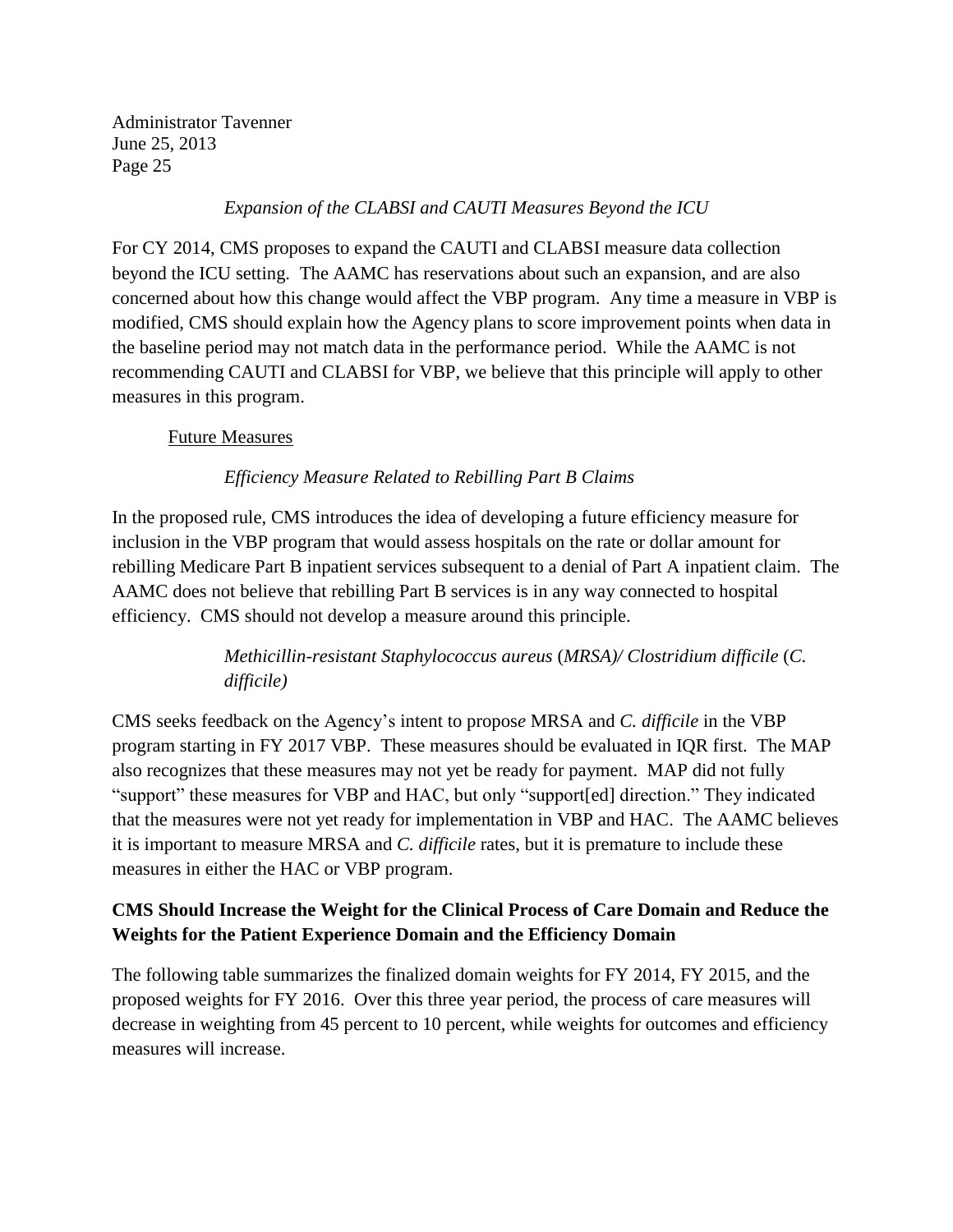| Domain             | <b>FY 2014 (Final)</b> | <b>FY 2015 (Final)</b> | FY 2016 (Proposed) |
|--------------------|------------------------|------------------------|--------------------|
| Process of Care    | 45%                    | 20%                    | 10%                |
| Patient Experience | 30%                    | 30%                    | 25%                |
| Outcomes           | 25%                    | 30%                    | 40%                |
| Efficiency         | n/a                    | 20%                    | 25%                |

#### **VBP Domain Weights, FYs 2014-2016**

#### Process of Care Domain

The AAMC appreciates that CMS wants to transition the VBP program to place greater priority on outcome measures. However, as we have commented previously, we are very concerned that the distribution of measures in the VBP program does not align with each domain's weighting. There are 10 measures proposed for the process of care domain, seven measures proposed for the outcome domain, one measure (with 8 dimensions) in the patient experience domain, and one measure in the efficiency domain. **The clinical process of care measures are still valuable. Therefore their domain weight should receive greater emphasis under the FY 2016 domain weighting scheme, and the experience and efficiency domains should receive less weight.**

## Patient Experience Domain

Although the patient experience domain is proposed to decrease from 30 percent to 25 percent the AAMC believes the weight for this domain still remains too high. The Association has commented previously that the Hospital Consumer Assessment of Healthcare Providers and Systems (HCAHPS) survey analysis conducted by the Cleveland Clinic, an AAMC member, indicates that this tool can produce inequitable results for subsets of hospitals, particularly those that treat severely ill or disadvantaged patient populations. Until there is more research to better understand how patient severity and socioeconomic status affects HCAHPS scores, we believe that the weighting for this domain should be reduced further. This lower weighting would recognize the importance of patient experience without unduly penalizing hospitals solely because of their patient population.

The AAMC has additional concerns regarding the increasing length of the HCAHPS survey and the overlap with current and new proposals to measure patient experience in other care settings. There are patient-experience of care surveys for physicians, hospitals, nursing homes, and home health agencies. In addition, CMS has also proposed to add the emergency department (ED), outpatient departments, ambulatory surgical centers, and hospice care as patient care settings to receive such a survey. Those who receive overlapping care in these settings could receive multiple surveys, leading to confusion for the patient as to which clinicians or facilities are being assessed. This is especially true if a separate ED survey is implemented, as there are ED specific questions on the current HCAHPS survey. Compounding this problem is the fact that surveys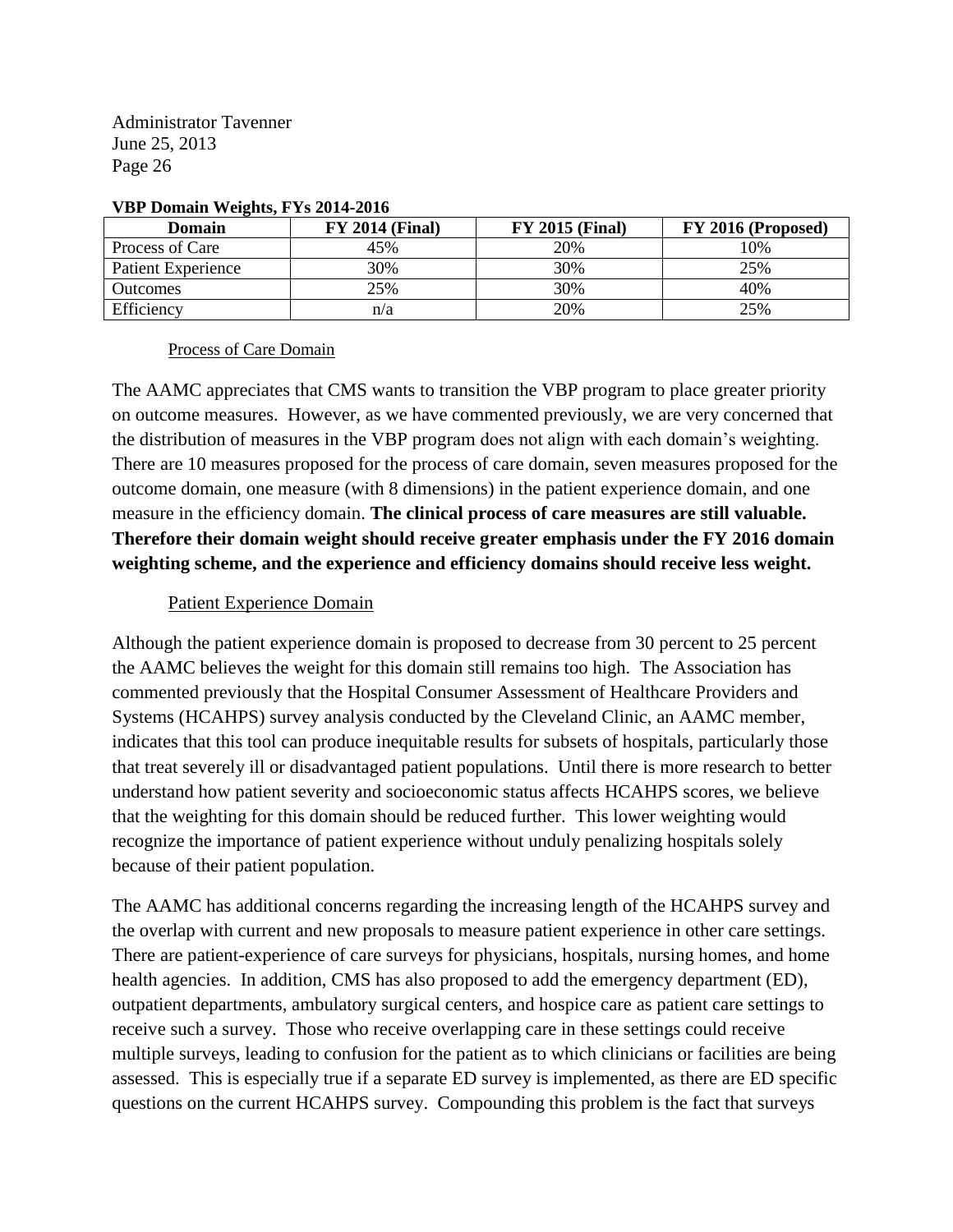are not distributed until days or even weeks after patients have received care. The confusion may have an impact on the ratings, which is a significant concern for providers when these tools are being used in pay-for-performance programs. The AAMC requests that CMS take steps to prioritize the development of these survey tools to a limited subset of provider settings until the issue of overlapping of care is resolved.

Lastly, in the FY 2013 IPPS rule, CMS finalized additional questions in the "About You" section of the HCAHPS, asking patients if he or she was admitted to the hospital through the emergency room and would also be asked to provide an assessment of his or her overall mental or emotional health. The proposed rule also does not address how these questions would be incorporated into the patient-mix adjustment. The AAMC requests additional clarification on how the patient mix adjustment would be modified based on these questions.

## Efficiency Domain

The AAMC is concerned that increasing the proposed weighting of the efficiency domain, which still contains only one measure, Medicare Spending Per Beneficiary (MSPB), puts an unacceptable amount of a hospital's performance at risk for factors that may be difficult for a hospital to control. This risk is compounded by the way the measure is translated into points for VBP.

In VBP, hospitals are rewarded achievement points for having a score greater than the threshold (median performance for all hospitals.) Hospitals also get points for improving their own score relative to their historical performance period. The final VBP score for a measure is the greater of the achievement or improvement points.

For most VBP measures, a hospital knows what achievement threshold is required to attain achievement points, as well as what performance is needed to earn improvement points. However, the MSPB measure is a ratio, where the amount a hospital spends is relative to national spending, and not relative to a hospital's individual performance. (A value less than one means the hospital spending is less than national spending. A score of one is no different from national spending, and a score greater than one is greater than national spending.) Because hospital spending is compared to a national threshold, performance is not relative to one's prior performance. Rather scores are based on how well a hospital improves compared to all other hospitals. This makes earning improvement points particularly challenging.

One of our member hospitals recently shared with the AAMC its May 2013 MSPB Hospital Specific Report. According to the report, the hospital's MSPB score is 0.99, less than the national spending amount and an indication that the hospital is relatively efficient. In this report,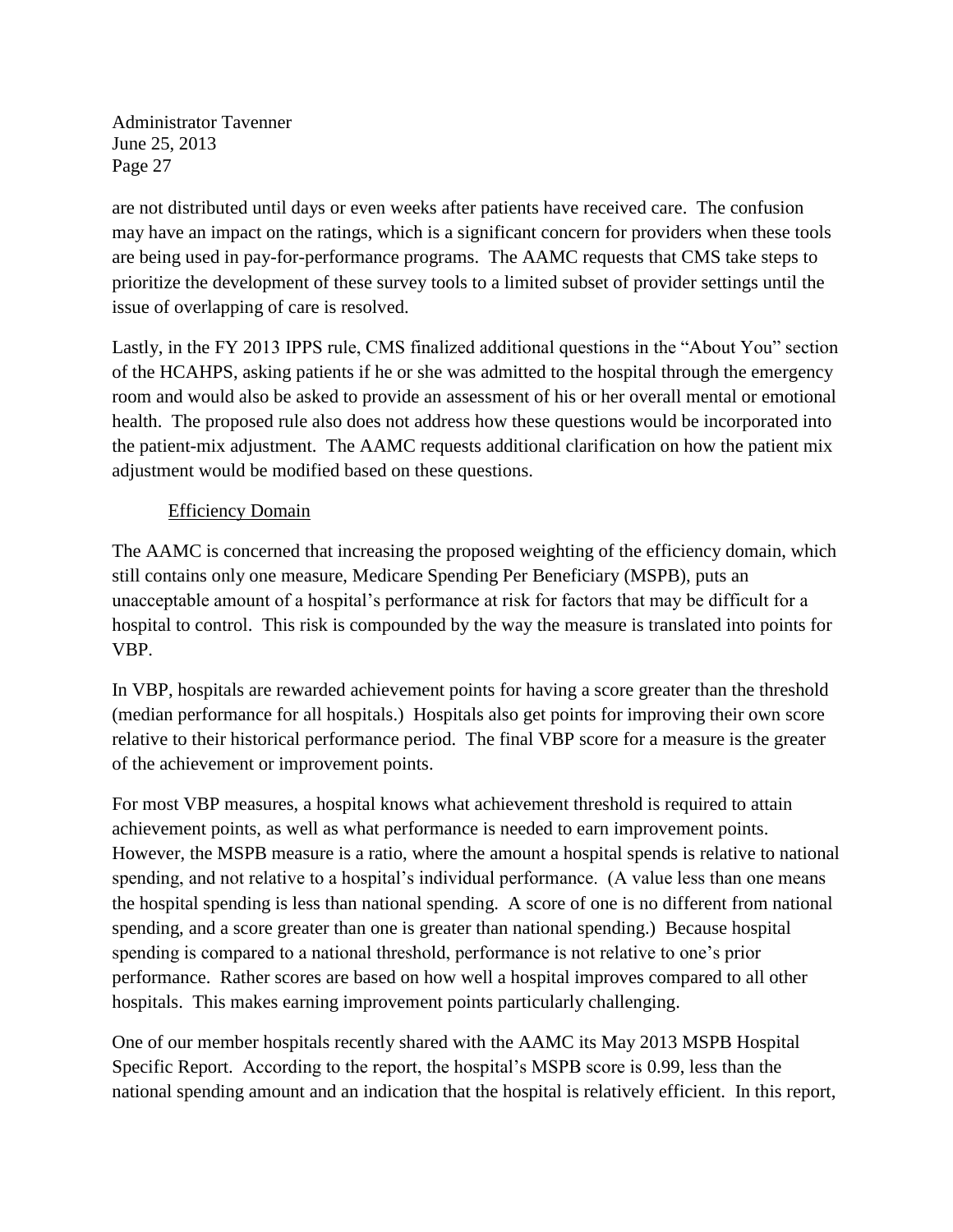the median MSPB score for all hospitals is 0.98. Because 0.99 is higher than the median, this hospital will not receive any achievement points. Because this hospital also had an MSPB score of 0.99 in its previous reporting period (and the rate did not decrease), they also receive zero improvement points. Effectively this hospital, for which spending is **less than** the national spending amount, would receive zero points for the efficiency domain. Its efficiency score could be the same as the most expensive hospital. If the FY 2016 weights were finalized, this "zero" score for a fairly efficient hospital would affect 25percent percent of its performance score.

It is unclear how hospitals can improve their MSPB scores without displacing other hospitals. CMS has not yet released the updated hospital-specific MSPB files on Hospital Compare, so the AAMC cannot comment further on how many hospitals were able to improve and change their scores. In addition, the MSPB measure is not yet NQF-endorsed. At a recent NQF steering committee meeting, none of the participants voted that this measure had high validity.

The AAMC is extremely concerned that the MSPB measure and the VBP scoring of the measure may generate unexpected consequences. Until these issues are known, CMS should **not** increase the efficiency domain. **In fact, the Agency should reduce the weight of this domain to no more than 5 percent.** There are too many unknowns with the efficiency measures to increase the weight at this time. **We also believe that the VBP scoring for this measure may need to be modified moving forward to more accurately weight a hospital's efficiency performance.**

## **Domain Alignment with the National Quality Strategy Is Premature**

Starting in FY 2017, CMS proposes to reorganize the VBP quality measure domains to align with the National Quality Strategy (NQS) domains. CMS proposes to regroup measures by domain areas that align with the NQS, including: patient and caregiver centered experience of care/care coordination, patient safety, efficiency and cost reduction, and clinical care. As proposed for FY 2017, CMS intends to place the CAUTI, CLABSI, AHRQ Composite, and SSI measures in a patient safety domain and weight it at 15 percent. The mortality measures and the process of care measures would be placed in the clinical care domain. Mortality measures would be weighted 25 percent and clinical care process measures would still be weighted at 10 percent, for a total domain score of 35 percent. The efficiency domain would have one measure (MSPB) and the new consolidated patient experience domain would continue to report only HCAHPS. Those two domains would retain the same weight at 25 percent.

In the previous section, the AAMC outlines its comments on the weighting for VBP domains. In general, we feel the clinical process of care measures should be weighted more and the patient experience and efficiency measures weighted less than what is outlined for FY 2017. The AAMC also supports the alignment of quality reporting programs using the NQS to achieve a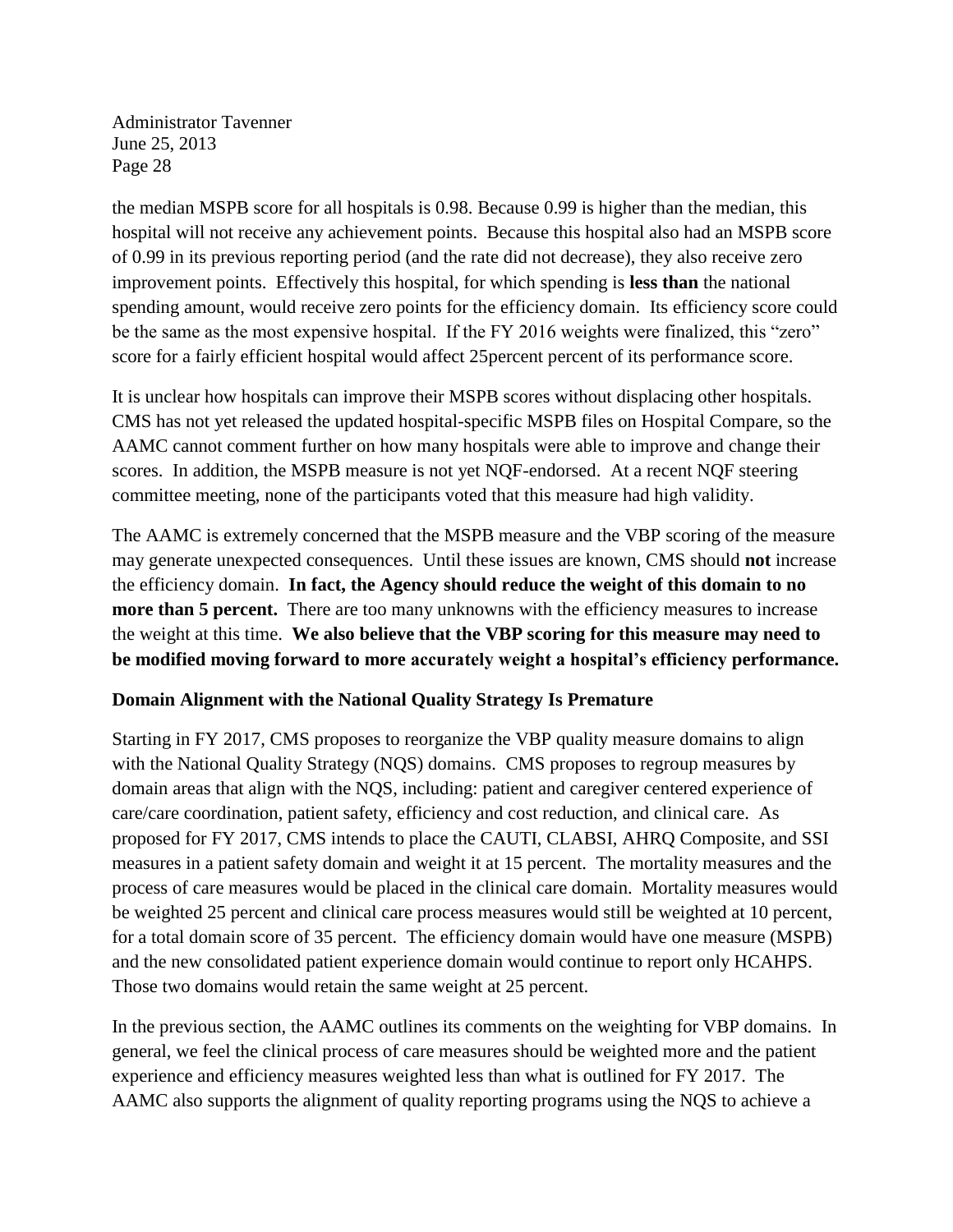long-term goal. The use of the domains can assist in identifying measure gaps in particular domain areas and highlight areas for measure development. However, the AAMC sees some potential challenges with shifting the VBP domains to the NQS framework for payment purposes.

The biggest challenge is that not all domains may have a sufficient number of measures. Under CMS' proposal, there is only one measure in the Care Coordination/ Person and Caregiver Centered Experience and Efficiency domains. The AAMC believes that measures should not be in both the VBP and HAC Reduction Program, which means the number of measures in the proposed patient safety domain may be limited as well.

The AAMC believes it is premature to realign the measures into different domains for purposes of payment determination at this time. Until there is an adequate number of NQF endorsed and MAP approved measures for each domain, CMS should not transition to a new domain structure for payment purposes.

## **VBP Disaster Waiver Should Be Finalized with a Minor Modification**

In the rule, CMS proposes to implement a VBP disaster waiver to temporary exempt hospitals from the VBP program that face extraordinary circumstances, such as a natural disaster. The waiver will be modeled after the IQR waiver, and CMS has said that a reprieve under the waiver program would be used sparingly. The AAMC supports the implementation of the VBP disaster waiver; however, we ask that CMS extend the requirement to submit the waiver from 30 to 60 days.

#### **Baseline and Performance Periods Should Be Consistent and Reliable**

The AAMC recognizes that some measures require longer reporting periods to obtain reliable sample sizes. CMS should reconsider how achievement and improvement scores are calculated when it takes years to show a change in score. VBP is aimed at capturing year over year improvement. When longer baseline and performance periods are used, hospitals are disadvantaged by performance in earlier periods. CMS should consider the feasibility of giving greater weight to more recent data in calculating hospital performance on measures when using multi-year data.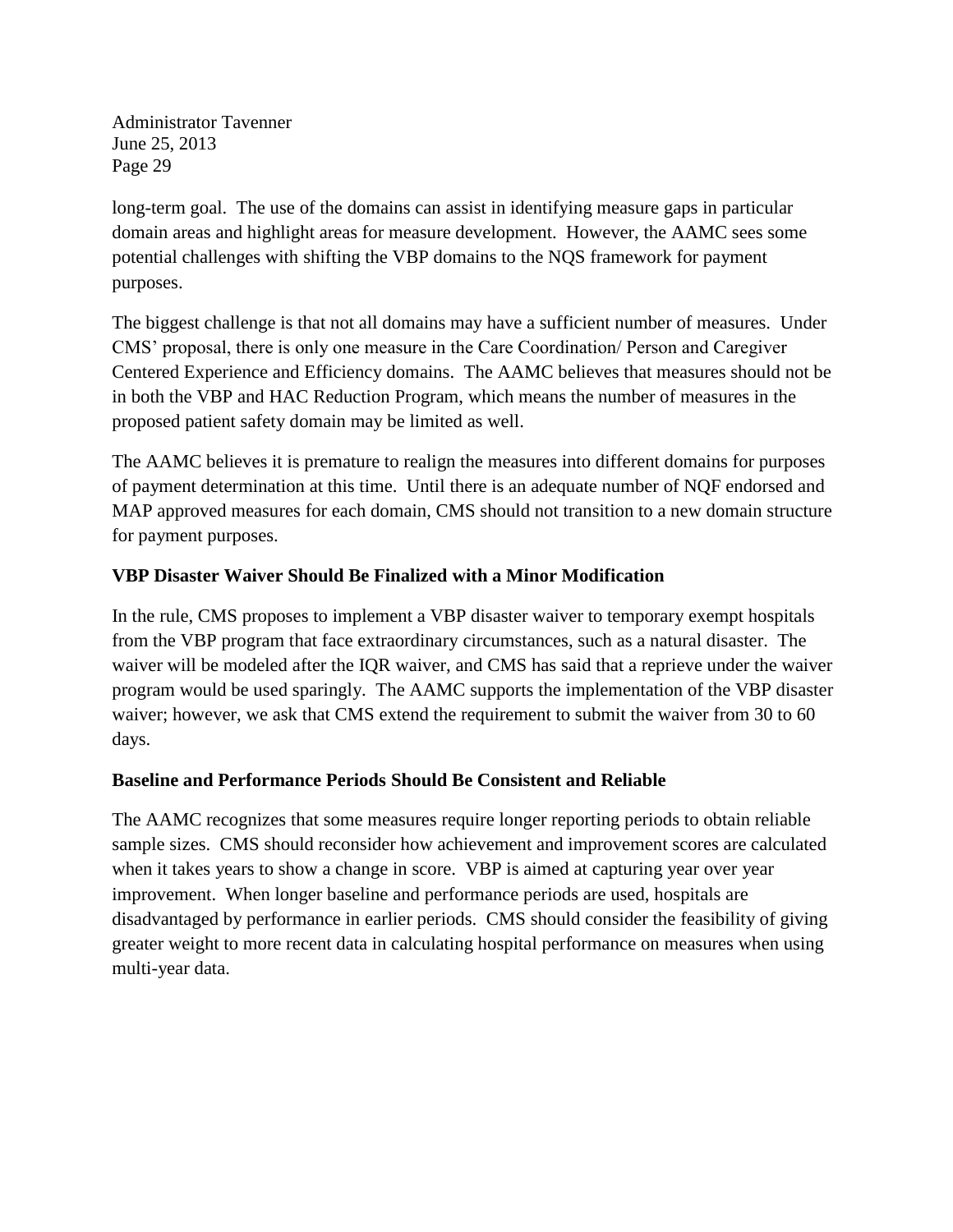## CAUTI, CLABSI, and SSI Measures

CMS did not include the baseline and performance periods for the CAUTI, CLABSI, and SSI measures for the FY 2016 VBP program. The AAMC asks that CMS include this information in an extension of the rulemaking process.

## Mortality Measures

For FY 2017, CMS proposes to use an 18-month performance period to report the three 30-day mortality measures in the VBP program. While this is an improvement on the 9 month reporting period that CMS finalized for FY 2016, the length of time is still too short to determine reliability. According to an independent analysis conducted by Mathematica Policy Research, a CMS contractor, less than half of hospitals achieve reliability with 24 months of data. The AAMC supports the proposal to extend the mortality time periods for FYs 2018 and 2019 and believes the longer time period should be adopted sooner.

## AHRQ PSI Composite Measure

CMS has proposed unequal baseline and performance periods for the AHRQ composite measure for FY 2016. The baseline for the measure is 8.5 months (October 15, 2010, through June 30, 2011) and the performance period is 20.5 months (October 15, 2012, through June 30, 2014). The AAMC asks CMS to ensure that the baseline and performance periods are equal.

## **The Transition from ICD-9 to ICD-10 Codes Should Be Considered**

The ICD-10-CM/PCS is currently scheduled to begin October 1, 2014. CMS does not address how the hospital performance may change for pay-for-performance programs when ICD-10- CM/PCS codes begin to be used for claims-based measures. The AAMC asks that CMS to release a plan that outlines how the Agency will measure hospitals during this time of transition. It would be inaccurate to compare a hospital's measurement results using ICD-9-CM in the baseline period and ICD-10-CM/PCS in the performance period.

## **HOSPITAL READMISSIONS REDUCTION PROGRAM**

The first penalties for excess readmissions were levied in FY 2013. In the initial year, payment reductions were based on the readmission rates for acute myocardial infarction (AMI), heart failure (HF), and pneumonia (PN). The percent payment reduction is applied to every DRG payment with a cap of one percent in the first year. In our comments last year, the AAMC expressed our concerns with the current Readmissions Reduction Program, including the lack of adjustment for socio-economic status (SES) and the failure to exclude planned and unrelated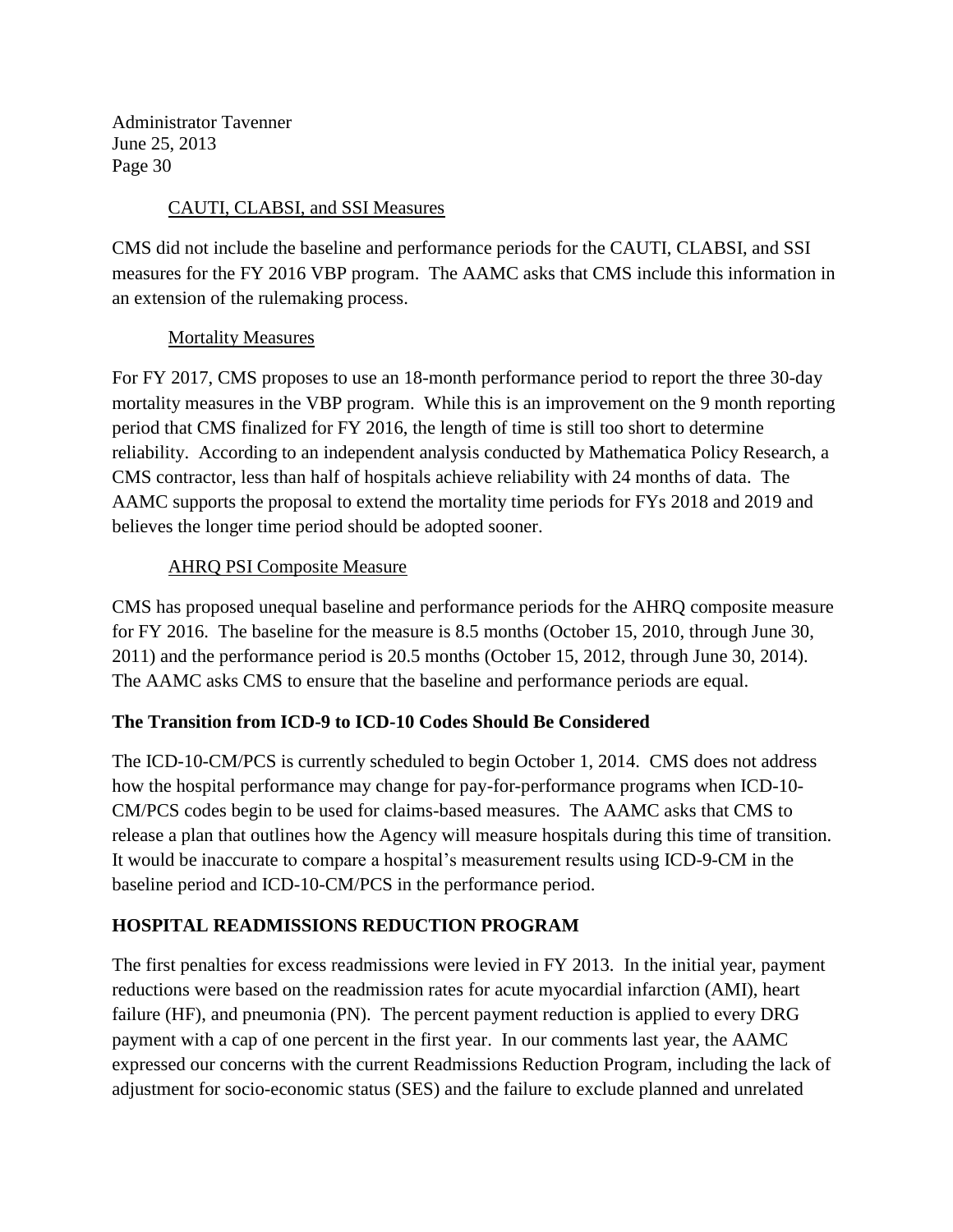readmissions. In this rule, CMS proposes to expand the measures included in the readmissions program and to adjust for planned readmissions. However, CMS does not propose to adjust the methodology for SES factors.

Reducing readmissions is a major priority for all hospitals; however, fully understanding what causes readmissions is a complex issue. The AAMC is leading efforts to understand and reduce preventable readmissions in our member institutions. Through the AAMC/UHC Best Practices for Better Care (BPBC) initiative, teaching hospitals are working to ensure that high risk patients receive proper follow-up care after a hospitalization. BPBC participating sites are implementing best practices, including contacting all high-risk patients within 72 hours of discharge to review their care instructions and confirming that they understand the plan for follow-up care. Teaching hospitals are currently in the early stages of establishing new and innovative programs to reduce unnecessary readmissions. Adding penalties as these programs are being established will place additional strain on hospitals before they are given a chance to succeed.

## **Readmission Methodology Should Incorporate Socio-Economic Status (SES) Indicators**

The AAMC is disappointed that CMS did not propose to adjust or stratify readmission rates by SES factors. The failure to include such an adjustment has led to an unlevel playing field based on characteristics that are beyond the control of the hospital. In our FY 2013 IPPS comments, the AAMC outlined specific proposals for implementing a fair methodology that properly accounts for SES without giving hospitals a "pass" to provide poor quality care. Hospitals will still have to perform better than expected compared to other hospitals with their relative patient populations to avoid penalties.<sup>16</sup> We continue to strongly recommend that CMS adopt a patientlevel or hospital-level adjustment, stratifying by either dual-eligible status or by DSH patient percentage, to ensure that institutions that treat medically complex and disadvantaged patients are not unfairly penalized by the Readmissions Reduction Program.

The Medicare Payment Advisory Commission (MedPAC), in its 2013 June Report to Congress, echoed our concerns that higher readmissions are positively correlated with low-income populations. In the report, MedPAC suggests measuring readmission rates among hospital peer groups, which are defined by the hospital's share of beneficiaries on supplemental security income (SSI). While this alternative was not a formal recommendation, it does illustrate the need for an adjustment. The AAMC asks that CMS consider the alternative discussed by MedPAC as one way to account for SES factors.

 $\overline{\phantom{a}}$ <sup>16</sup> https://www.aamc.org/download/295512/data/aamccommentletteronfy2013ippsproposedrule.pdf.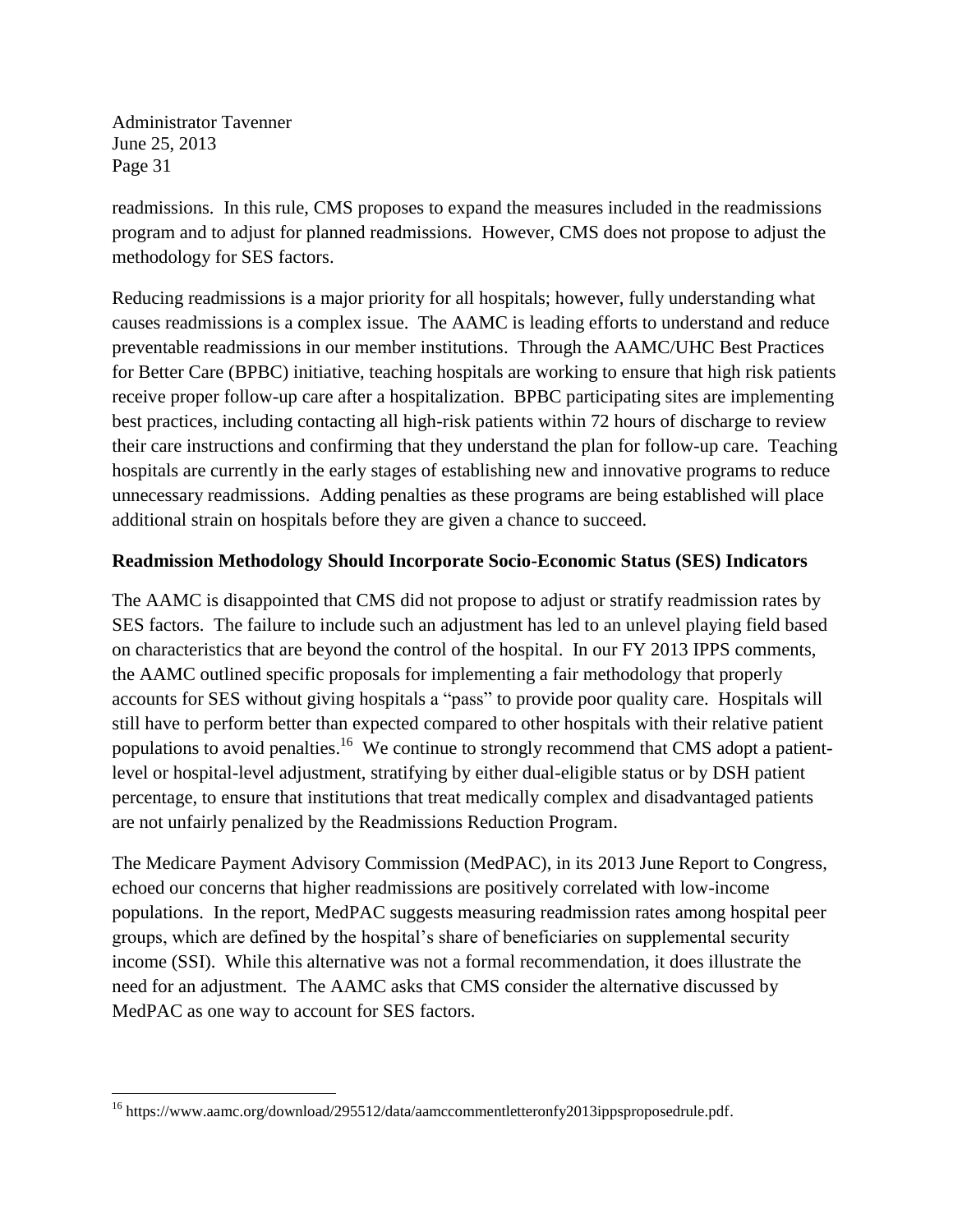### **Planned Readmissions Should Be Excluded**

Starting in FY 2014, CMS proposes the inclusion of a planned readmissions algorithm to identify, and therefore not count, certain planned readmissions that follow an index admission. The algorithm was developed based on a hospital wide cohort of patients using AHRQ's Clinical Classification Software and will apply to AMI, PN, and HF. These updated measures have been endorsed by the NQF. For FY 2015, CMS proposes that the algorithm will use a revised list of planned procedures for the Total Hip Arthroplasty and Total Knee Arthroplasty readmission measures. The AAMC supports the inclusion of this algorithm for the readmission program.

CMS also proposes a change in the methodology that would not count readmissions that occurred after a planned readmission within the 30-day period following the index admission. The AAMC supports this change as well.

The AAMC also asks CMS to refine the measures to exclude certain unrelated admissions that typically represent extreme circumstances and often are beyond the control of a hospital. These include transplants, ESRD, burns, trauma, and psychosis or substance use.

## **New Readmission Measures Should Be Reported in the IQR Program First**

## FY 2015 Measures

The statutory language in the ACA states that CMS shall "to the extent possible" expand the number of readmissions measures to include four conditions (coronary artery bypass (CABG), chronic obstructive pulmonary disease (COPD), percutaneous coronary intervention (PCI), and other vascular conditions) identified by MedPAC in its Report to Congress in June 2007. CMS did not propose readmission measures for PCI and other vascular conditions, noting that creating inpatient readmission measures for these categories may not be feasible, because these procedures occur more often in the hospital outpatient setting. The AAMC agrees with the Agency's assessment. CMS is also contemplating how to incorporate CABG readmission measure in the future.

CMS proposes to include two new readmission measures in FY 2015: 1) COPD and 2) Elective Total Hip Arthroplasty (THA) and Total Knee Arthroplasty (TKA). The AAMC believes that all measures should be reported in the IQR program before being used in a payment program. The THA/TKA measure is scheduled to be reported in IQR for FY 2015 and the COPD readmission measure is proposed not to be in IQR until FY 2016. The AAMC recommends implementing the COPD readmission measure (with caveats, which are listed in the IQR section) in IQR starting in 2015. Because it takes up to 18 months for data processing and reporting, if these measures are reported in the IQR in FY 2015, they should not be considered for the readmission program until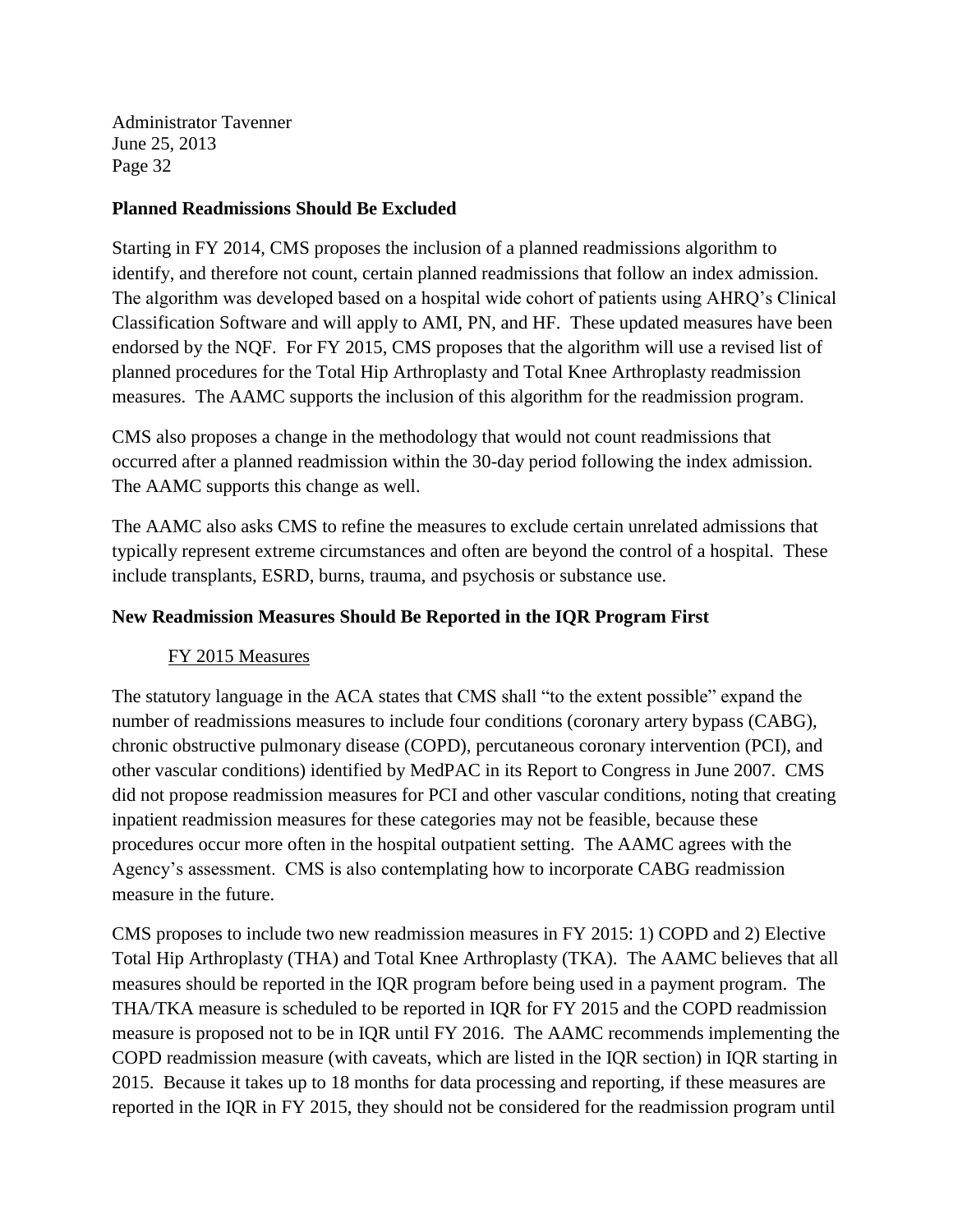2017. The AAMC also urges CMS to incorporate SES into the risk-adjustment methodology, and to exclude unrelated readmissions for these measures.

# **INPATIENT QUALITY REPORTING (IQR) PROGRAM**

## **All Performance Program Measures Should Be Publicly Reported in IQR First**

As discussed above, the AAMC strongly believes that all quality measures should first be reported in the IQR program for a minimum of one year before being proposed in any performance program. Publicly reporting measures in the IQR program allows stakeholders to gain experience submitting the measures, and allows time to identify errors, unintended consequences, or other concerns with measure methodology. The VBP statutory language requires all measures in the program to be first publicly reported in the IQR program for the reasons outlined above. We ask CMS to extend this requirement for measures proposed for the Readmissions and HAC Reduction Program as well.

## **CMS Should Not Adopt a Star Rating System**

In the proposed rule, CMS discusses the possibility of moving to a star rating system to evaluate hospitals on Hospital Compare. The AAMC strongly opposes the use of a star rating system, which may make inappropriate distinctions for hospitals whose performance is not statistically different. A star rating system can also exaggerate minor performance differences on measures. The AAMC would be happy to work with CMS to identify other methods to make Hospital Compare more user-friendly and accurate for consumers.

## **IQR Quality Measure Recommendations**

The AAMC supports CMS' proposal to remove eight measures (seven chart abstracted and one structural) that are topped out, do not lead to improved outcomes, or cannot be feasibly implemented. These eight measures are: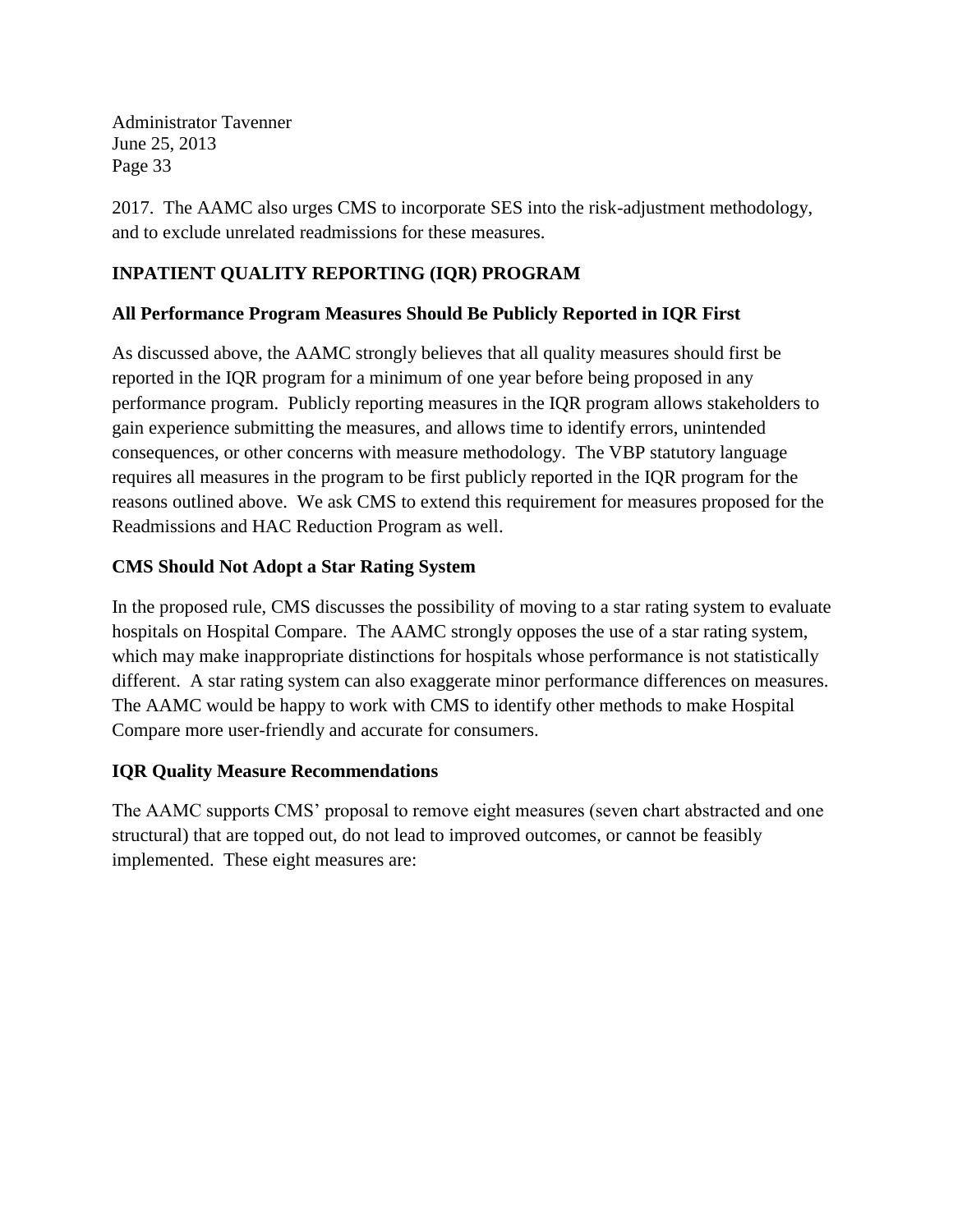| <b>Topic</b>                | <b>Measure</b>                                                                                                             |
|-----------------------------|----------------------------------------------------------------------------------------------------------------------------|
| Acute Myocardial Infarction | Aspirin prescribed at discharge (AMI-2)                                                                                    |
|                             | Statin prescribed at discharge (AMI-10)                                                                                    |
| Pneumonia                   | Blood culture performed in the emergency department<br>$\bullet$<br>prior to first antibiotic received in hospital (PN-3b) |
| <b>Heart Failure</b>        | Discharge instructions (HF-1)                                                                                              |
|                             | ACEI or ARB for LVSD (HF-3)                                                                                                |
| <b>SCIP</b>                 | Surgery patients with perioperative temperature<br>$\bullet$<br>management (SCIP-Inf-4)                                    |
| Immunization                | Immunization for pneumonia (IMM-1)<br>$\bullet$                                                                            |
| <b>Structural Measure</b>   | Participation in a systematic clinical database registry<br>$\bullet$<br>for stroke care                                   |

## **IQR Measures Proposed for Removal Starting FY 2016**

While CMS proposes the removal of these measures starting in FY 2016, we ask that they be removed from IQR and Hospital Compare immediately, barring any concerns with unintended consequences that may result from their removal, particularly for the two measures that are in the VBP program (PN-3b and HF-1).

CMS also proposes minor refinements to four measures in the IQR program. CMS has proposed to incorporate the planned readmissions algorithm into the 30-day readmissions measures finalized in FY 2014 and 2015. These measures include AMI, HF, PN, THA/TKA and the Hospital-wide readmission measures. The AAMC supports the inclusion of the planned readmissions algorithm; however, we also ask CMS to incorporate SES into the risk-adjustment methodology for these measures, as described under the Readmissions Reduction section of our comments.

CMS plans to adopt the revised specifications for SCIP Inf 4: Controlled 6AM Glucose for Cardiac Surgery Patients and revisions to the MSPB measure to include Railroad Retirement Board beneficiaries. The AAMC supports the proposed refinements to these two measures.

## Expansion of CAUTI and CLABSI

The Agency also proposes to expand CLABSI and CAUTI data collection to select non-ICU locations starting with discharges on January 1, 2014. The Association has reservations about the ability and burden for all hospitals to comply with this expansion.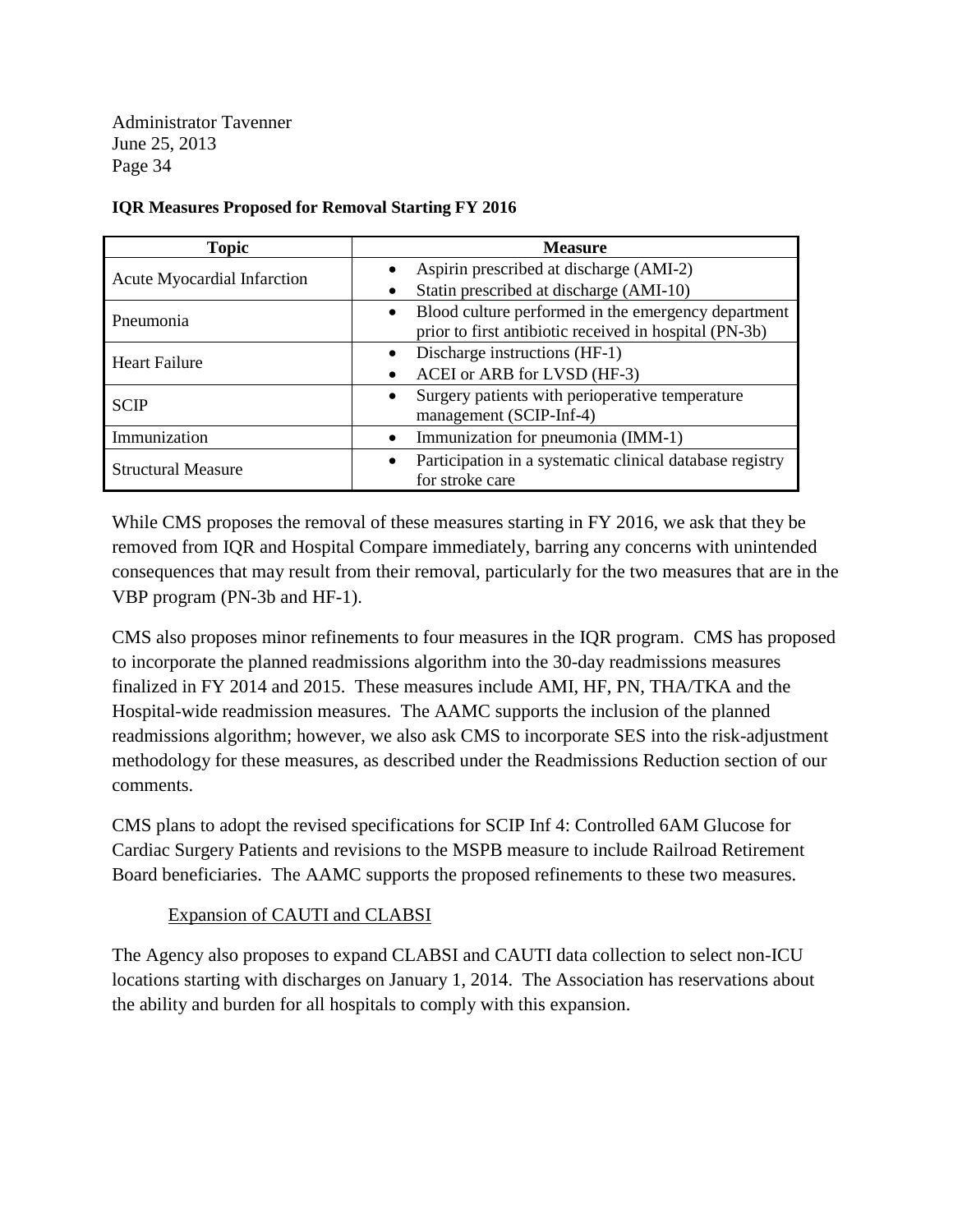## FY 2016 Measures

Starting in FY 2016, CMS proposes to add five new claims based measures: Hospital 30-day All-Cause Risk Standardized Readmissions Rate following COPD Hospitalization, Hospital 30-day All-Cause Risk Standardized Mortality Rate following COPD Hospitalization Risk, Hospital 30 day All-Cause Risk Standardized Readmissions Rate following an Admission for Acute Ischemic Stroke, Hospital 30-day All-Cause Risk Standardized Rate of Mortality Following an Admission for Acute Ischemic Stroke, and the Risk-Standardized Payment Associated with a 30 Day Episode of Care for AMI.

## *Stroke Readmissions and Mortality Measures*

The AAMC has serious concerns with the stroke readmission and mortality measures. These measures are not NQF endorsed, were not recommended by the MAP, and have not been validated. The measure developer withdrew the measures from NQF consideration to reevaluate their approach to the risk-adjustment methodology. The AAMC does not support these measures for IQR.

### *COPD Readmissions and Mortality Measures*

As stated earlier, CMS proposes to add the 30-Day All Cause COPD Readmissions measure to the Readmissions Reduction Program starting in FY 2015, and to the IQR Program in FY 2016. The AAMC supports efforts to reduce COPD readmissions, and this measure is NQF endorsed and MAP approved. Moreover, we strongly believe that all measures should be reported in the IQR program before being used in a performance program. Therefore, the Association supports inclusion of the readmission measure (with modifications) in the IQR program for FY 2015, and not in the Readmissions Program before FY 2017. We reiterate the Association's objection to CMS' not adequately adjusting for socio-economic status (SES) factors and believe this measure should be modified prior to implementation.

The AAMC supports the inclusion of the COPD mortality measures in the IQR program; however, we strongly urge CMS to include adequate risk-adjustment modifications to the measures that address both SES and clinical factors. In addition, the current measure does not adequately address end-of-life or palliative care, which can inappropriately affect those hospitals with large palliative care programs.

## *AMI Payment Per Episode of Care*

Last, CMS proposes to add an AMI episode of care measure to track variation in the cost of care for AMI surrounding an AMI hospitalization. This measure is not NQF-endorsed, nor was it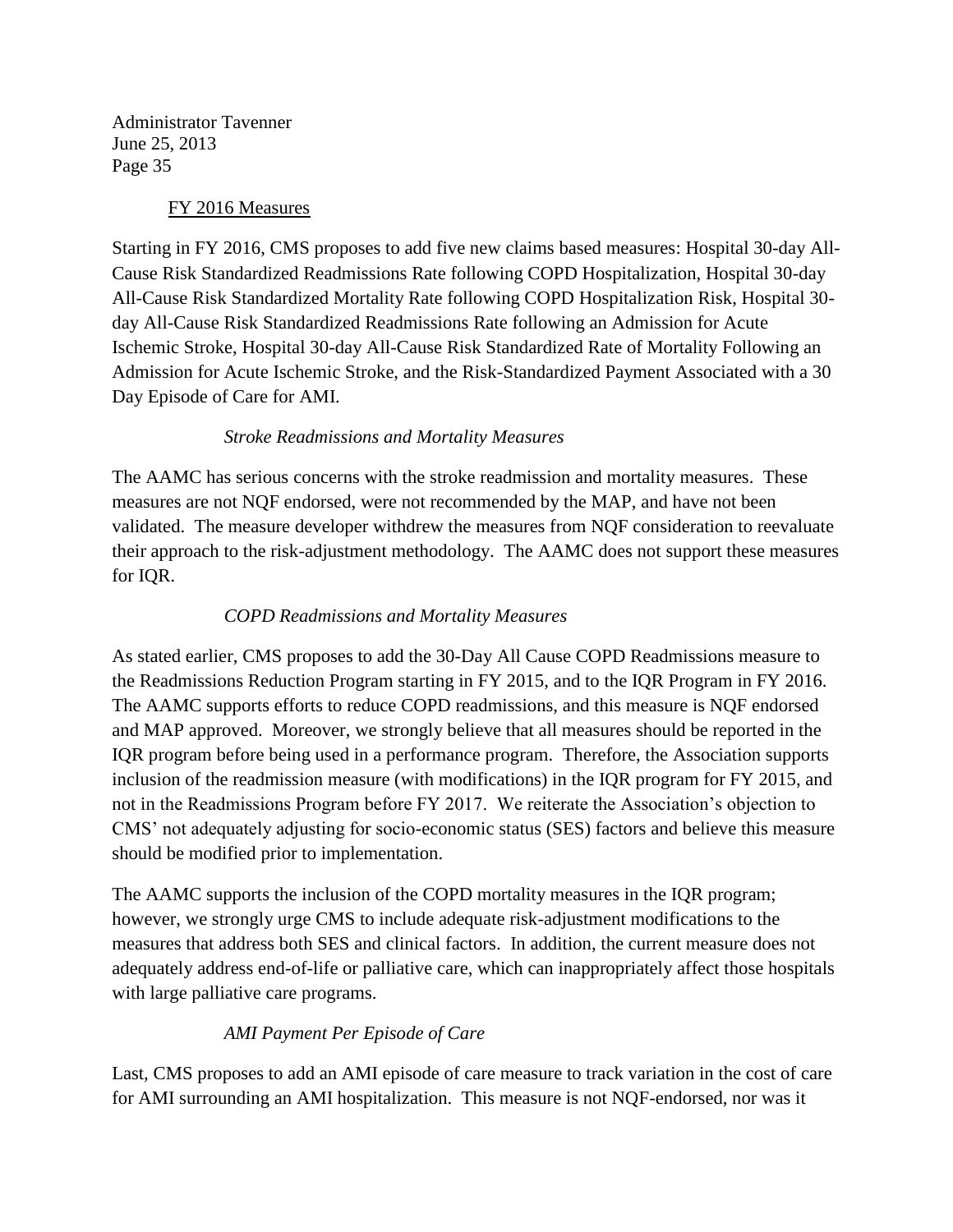supported by MAP (MAP did support the direction, but required NQF endorsement). The AAMC is concerned that this measure is another variant of measures used for other Medicare programs. For example, the Bundled Payment for Care Improvement (BPCI) Initiative has logic for measuring costs around an AMI admission. Similarly, CMS is developing an episode grouper for physician measurement. It is unclear how this AMI measure relates to these other measures.

## Alignment of IQR and MU Programs

CMS has proposed an initiative to allow hospitals to electronically report 16 measures in the IQR program in CY 2014. These 16 measures include eight stroke measures, six venous thromboembolism measures, one perinatal care measure, plus one of two emergency department measures. Hospitals would electronically report at least one quarter of their CY 2014 quality measure data for these measures, and could choose to use this electronically reported data to fulfill the requirements of the EHR incentive program. While the proposed program is voluntary, CMS intends to make electronic reporting mandatory for select measures in next year's IPPS rule.

The AAMC appreciates that CMS has listened to stakeholders' concerns and comments about electronically reporting EHR measures. The proposed EHR reporting option is voluntary and removes some previous barriers to alignment. The proposal also recognizes that data extracted from an EHR may not be accurate enough for public reporting or pay-for-performance programs.

Unfortunately, the AAMC believes the proposal focuses more on electronic submission and less on the accuracy of the information. An alternative approach is allowing hospitals to receive credit when they either: 1) pull quality data from an EHR and allow a chart abstractor to validate that information in the IQR specifications, or 2) have a chart abstractor use the EHR to pull the required data with the IQR specifications. Ultimately, the AAMC believes that new measures developed specifically for EHR reporting will need to be developed and tested. However, with these options, the focus is on receiving information that is correct and using the EHR as a tool, rather than the reverse.

## **QUALITY REPORTING PROGRAMS FOR OTHER FACILITIES**

## **PPS Exempt Cancer Center Hospital Quality Reporting (PCHQR) Recommendations**

As CMS continues to implement and expand the PCHQR program, the Agency should consider the relative value and associated burden of reporting measures. In particular, CMS should consider the appropriateness of cancer-specific measures, particularly outcome measures. CMS should also consider implementing a sampling protocol, similar to IQR, to minimize burden.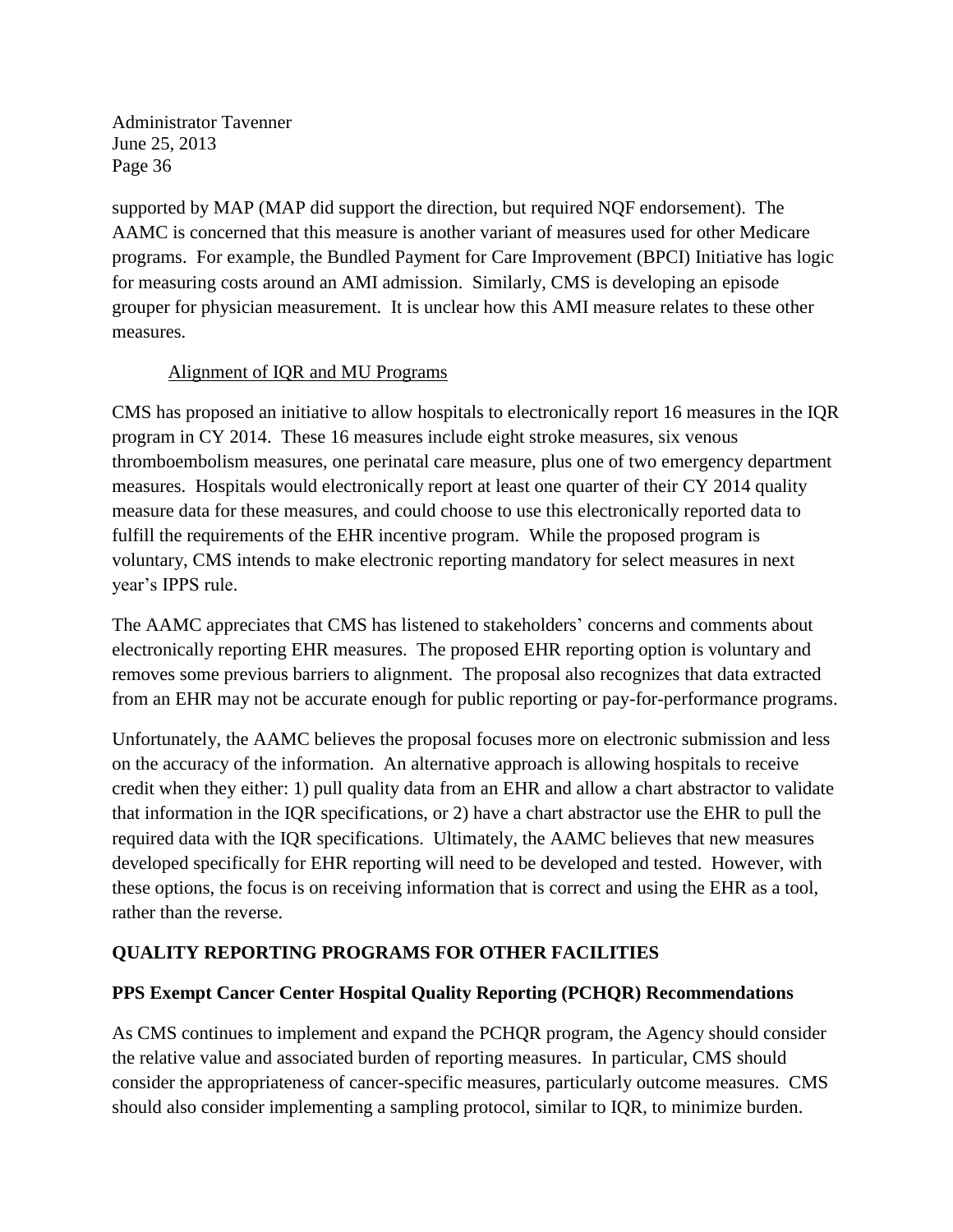## **Inpatient Psychiatric Facility Quality Reporting Program (IPFQR) Recommendations**

The AAMC does not support two of the proposed measures: 1) Alcohol and Drug Use Status after Discharge; 7 and 30 days, and 2) Follow-up after Hospitalization for Mental Illness; 7 and 30 days. The Alcohol and Drug Use Status 7 and 30 days after Discharge is not NQF endorsed and requires contacting each patient after discharge. Follow-up after Hospitalization for Mental Illness is specified by the steward for either collection through chart abstraction or calculation using claims/administrative data. Hospitals do not have access to claims data or to outpatient services provided outside their institution or system, creating a significant barrier to data collection.

# **ADMISSION AND MEDICAL REVIEW CRITERIA OF HOSPITAL INPATIENT SERVICES UNDER MEDICARE PART A**

CMS makes a number of proposals and clarifications regarding admissions policies and criteria for medical review for hospital inpatient services. These proposals stem from the Agency's concern about the increase in the number of cases of Medicare beneficiaries receiving observation services for more than 48 hours. CMS notes that "the trend towards the provision of extended observation services may be attributable in part to hospitals' concerns about Medicare's payment policy for billing under Part B when a Part A hospital inpatient claim is denied because a Medicare review contractor determines that the inpatient admission was not reasonable and necessary under section  $1862(a)(1)(A)$  of the Act."

As discussed in detail below, the AAMC has concerns regarding CMS' proposed requirements for physician orders for inpatient stays, proposed guidelines for inpatient admissions, and proposed payment adjustment. The AAMC also urges CMS to use the Agency's regulatory authority to count observation days when determining whether the three-day requirement for skilled nursing facility (SNF) coverage is met.

# **CMS Should Modify Requirements for Physician Orders for Inpatient Stays So Supervised Residents in Approved Training Programs Can Meet the Criteria**

CMS proposes revising the Condition of Participation found at 42 CFR §412.3(b) that "the hospital inpatient admission order must be furnished by a physician or other specified practitioner." The AAMC requests that CMS specify that an order by a resident who is in an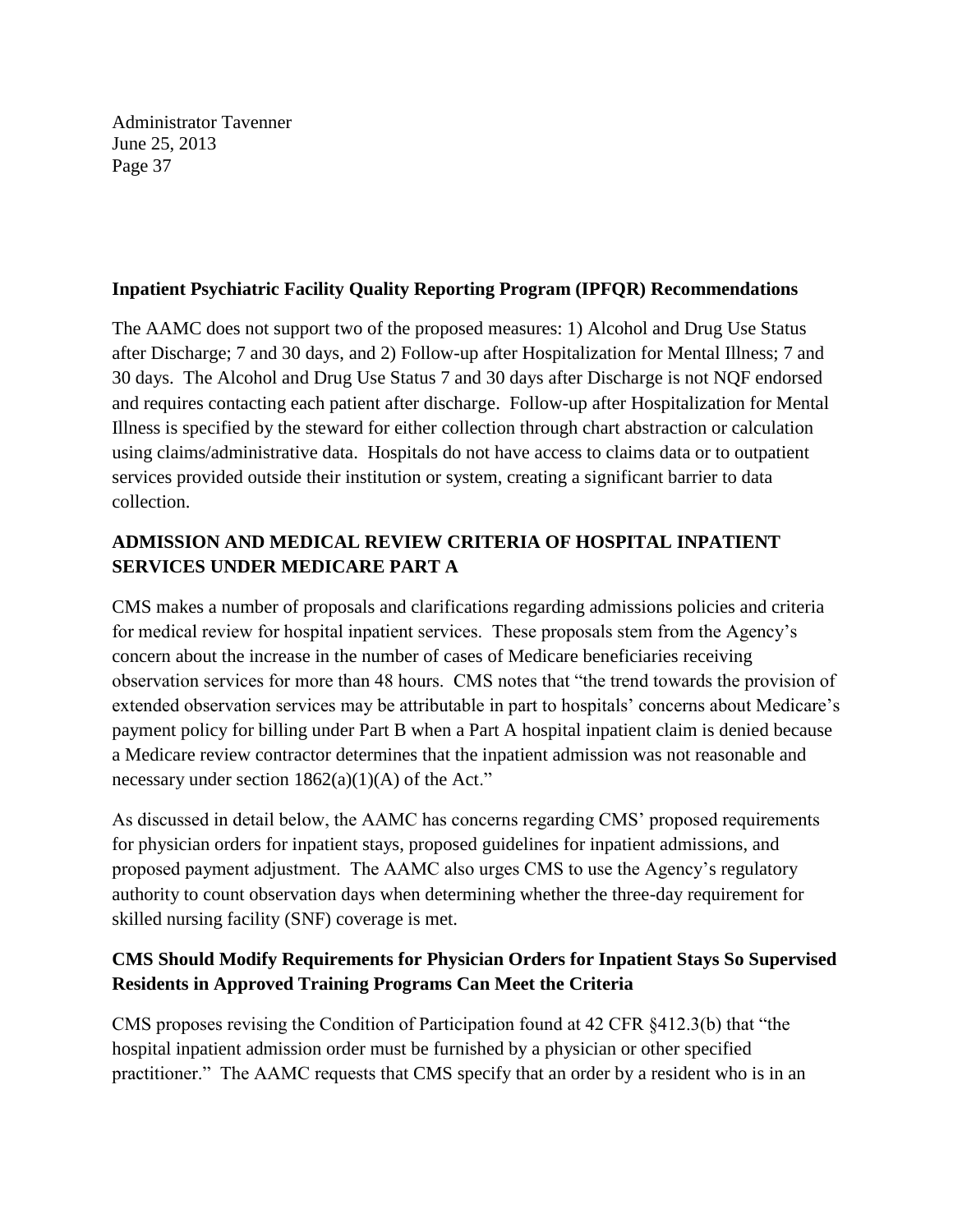approved training program and admits a patient while under the supervision of an attending physician will meet these criteria.

It is a common and regular occurrence at teaching hospitals for residents to admit patients and is done in accordance with state licensure, practice requirements and hospital by-laws. The attending physician is the patient's physician of record, while the resident proceeds with all necessary tests, orders and initial treatment for admission of the patient to the inpatient setting, in consultation with the attending and other physicians. Allowing residents to admit patients under these circumstances would be analogous to CMS' decision to allow residents to sign orders and referrals and would improve the quality of care and speed of needed treatment for patients. As CMS said in the final rule, *Changes in Provider and Supplier Enrollment, Ordering, and Referring, and Documentation Requirements* (77 *Fed. Reg.* 25284):

. . . if States allow residents who have a provisional license, or are otherwise permitted by State law to practice or order and certify services, we will permit them to enroll in Medicare to order and certify, at the direction of their teaching institution. (p. 25306)

CMS should be clear that allowing residents to admit patients is not an improper delegation by the attending physician. The resident is considered part of the care team and a benefit to patients. Additionally, residency is a necessary and required part of every physician's training.

# **CMS' Policy Proposal on Admission and Medical Review Criteria for Hospital Inpatient Services Under Medicare Part A Should be Revised**

The AAMC appreciates CMS' attempts to address the serious problems for hospitals and beneficiaries caused by contractor denials of one-day inpatient stays. While the Agency puts forth a proposal to address the problem, the proposal does not provide reassurance to either hospitals or beneficiaries that decisions made by physicians about care will not continue to be overturned frequently by Medicare contractors. Also, CMS proposes no change to the policy that observation stays will not count toward the 3-day stay that is required if Medicare is to pay for a beneficiary's care in a skilled nursing facility (SNF).

# CMS Should Give Presumptive Weight to Physician Orders and Certification Unless There is Substantial Evidence of a Pattern of Inadequate or Missing Documentation

CMS states that "[n]o presumptive weight shall be assigned to the physician order under §412.3 or the physician's certification . . . in determining the medical necessity of inpatient hospital services under section 1862(a)(1) of the Act." The Agency then describes the documentation that will be reviewed to establish that an inpatient stay was medically necessary. The AAMC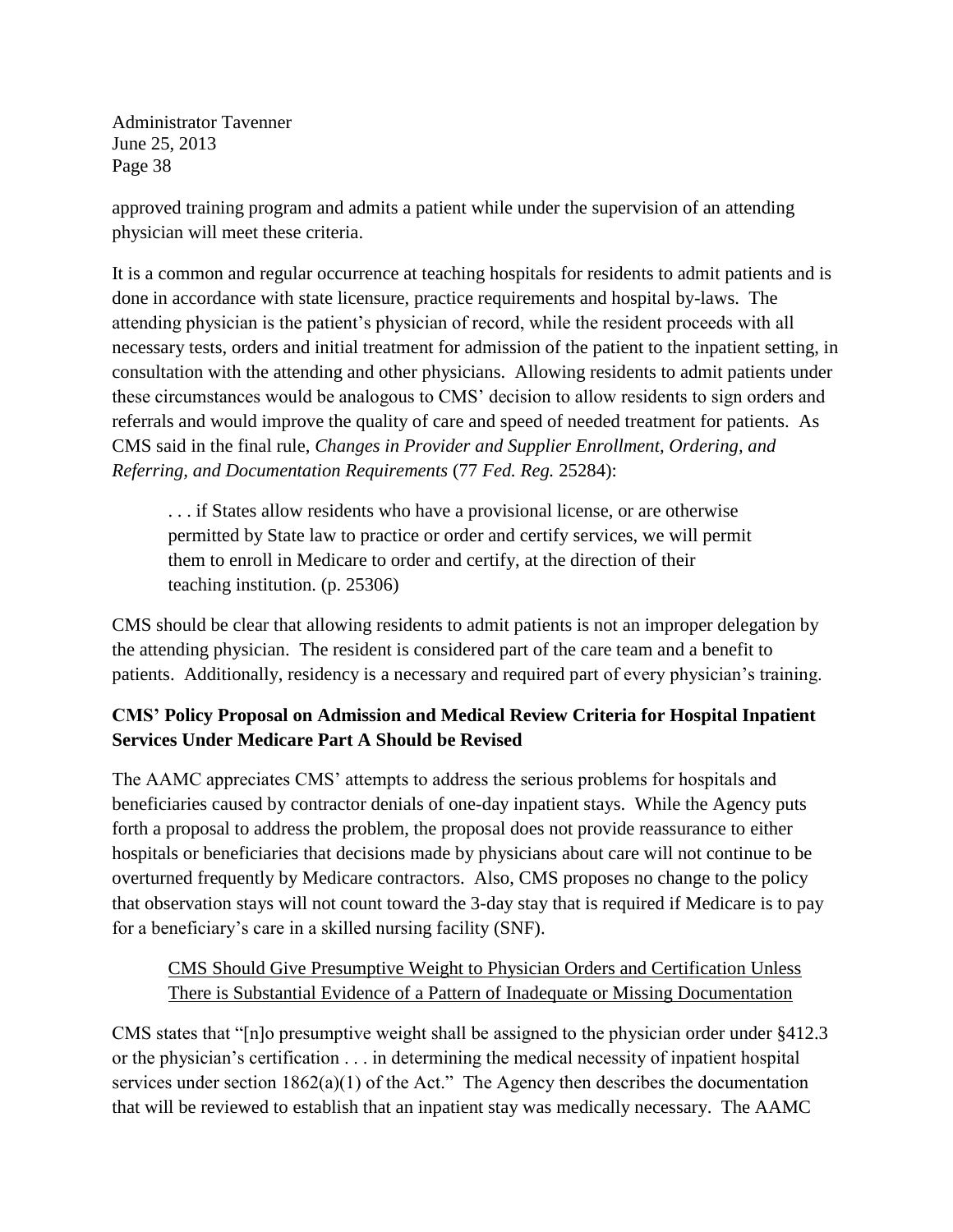supports the need for the medical record to substantiate physician orders and certification. However, CMS should recognize that for good quality patient care, and because of the robust compliance programs hospitals have implemented to ensure that CMS requirements are followed, documentation in the medical record will be sufficient in the vast majority of cases. Therefore, the AAMC asks that CMS give presumptive weight to physician orders and certification except in cases where there is substantial evidence—such as a pattern of inadequate or missing documentation—that indicates that a review of the medical record is warranted.

## CMS' Inpatient Hospital Admission Guidelines Need to Be Revised

CMS proposes that contractors would "presume" that hospital inpatient status is reasonable and necessary for beneficiaries who require more than one Medicare utilization day–*i.e*., encounters crossing 2 midnights—after admission if in the physician's judgment, the beneficiary's length of stay would exceed a 2-midnight threshold.

CMS requests comments on the proposed method of calculating the 2-midnight requirement that would "start the clock" when the beneficiary is moved from any outpatient area to a bed in the hospital in which the additional hospital services will be provided. At high occupancy hospitals, such a those of the AAMC members, it is not unusual for a patient to have to wait several hours or more for a bed to become available, even after a physician has written an inpatient order. For example, a physician may write an inpatient order in the emergency room at 10 p.m. on a Monday night, the patient may be moved to the inpatient setting at 1 a.m. Tuesday morning, and the patient may be discharged at 7 a.m. on Wednesday morning. Under CMS' proposal, this case would not have qualified for presumptive reasonability, even though the patient required inpatient care across two midnights. Circumstances outside the control of the hospital should not result in the denial of an inpatient admission that is reasonable and necessary. **If the 2 midnight proposal is finalized, the AAMC urges CMS to make the starting point the time at which the physician orders the inpatient stay.**

Although CMS says the Agency is creating a presumption that a stay crossing 2-midnights is appropriate, it is clear CMS expects contractors to review these stays to ensure that the medical record supports "a reasonable expectation of the needed duration of the stay relative to the 2 midnight threshold." Even with this new policy, the reality seems to be that hospitals can expect little change in audit activity. Hospitals will remain at risk for having these stays reviewed and will remain concerned that despite their best efforts, the stay will be denied.

The Agency also makes clear that if the 2 midnight threshold is not crossed, "the services would be generally inappropriate for payment under Medicare Part A" and that "medical review efforts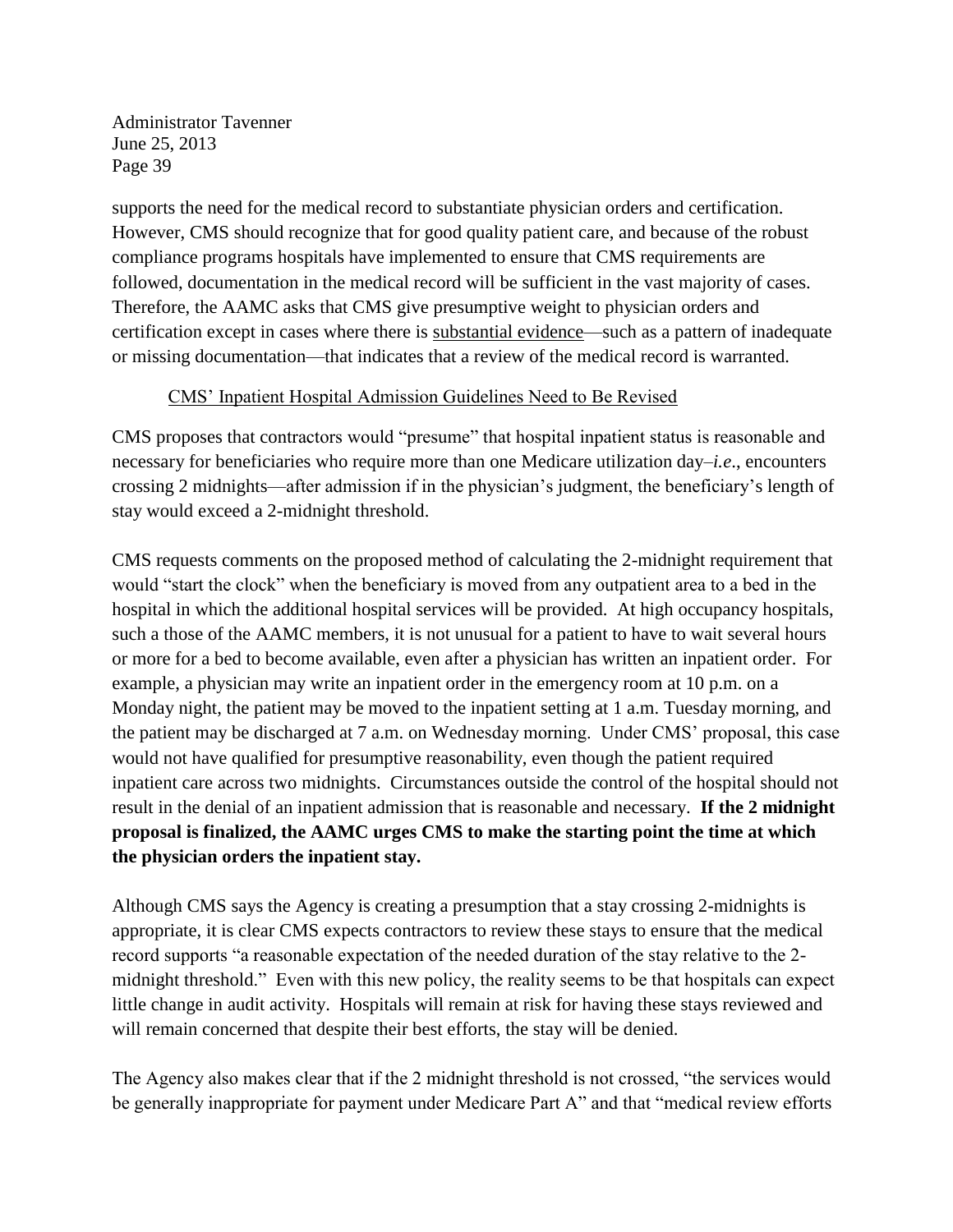will focus on those inpatient hospital admissions with lengths of stay crossing only 1 midnight or less." These instructions leave contractors with a very subjective decision about whether these stays were appropriate for inpatient admission.

The Agency also notes that audits are to be expected for hospital admissions greater than 2 midnights and will focus on "undue delays in the provision of care in an attempt to meet the 2 midnight threshold . . ." **The AAMC urges CMS to be clear that Medicare contractors will be directed to audit stays of 1 midnight or less, 2-midnights, or 2-midnight stays that are longer than expected, only if a pattern of abuse is detected. CMS also must change the audit criteria contractors are expected to use, so they are consistent with the policy that is adopted in the final rule.** 

Finally, CMS proposes that even if the physician's expectation of a 2-midnight stay is fully supported by appropriate documentation, transfer or death that result in a shorter stay will be deemed exceptions to the 2-midnight rule. The AAMC supports these exceptions.

# **CMS Should Use the Agency's Regulatory Authority to Count Observation Days When Determining Whether the 3-Day Requirement for SNF Coverage is Met**

CMS' proposed policy regarding medical review criteria addresses the issue of denials of certain inpatient stays, but it fails to address a problem that falls particularly hard on beneficiaries observation stays are not counted for the 3-day stay that is required for Medicare coverage of a beneficiary's skilled nursing care. When a beneficiary does not meet the 3-day requirement, Medicare will not pay for the skilled nursing stay, even if it is medically necessary. When CMS published the proposed rule, *Prospective Payment System and Consolidated Billing for Skilled Nursing Facilities for FY 2006* (70 *Fed. Reg*. 29070), the Agency solicited comments about whether observation days should be counted for the 3-day requirement. At that time, the Agency noted that practice and treatment of observation time may have changed and that "the effect of not counting this observation time under the existing policy ultimately might be to restrict SNF coverage to a narrower segment of the beneficiary population than Congress originally intended" 70 *Fed. Reg*. 29099. CMS chose not to finalize this proposal, saying "we note that we are continuing to review this issue, but are not yet ready to make a final determination at this time." 70 *Fed. Reg*. 45050. Eight years later, this issue continues to plague Medicare beneficiaries and the providers who care for them—as many continue to be denied coverage for needed stays in SNFs. CMS has demonstrated that the Agency can change current policy through regulation, particularly when the change reflects current health care practice. **The AAMC urges CMS to take this opportunity to revise the regulation and allow observation stays to count toward**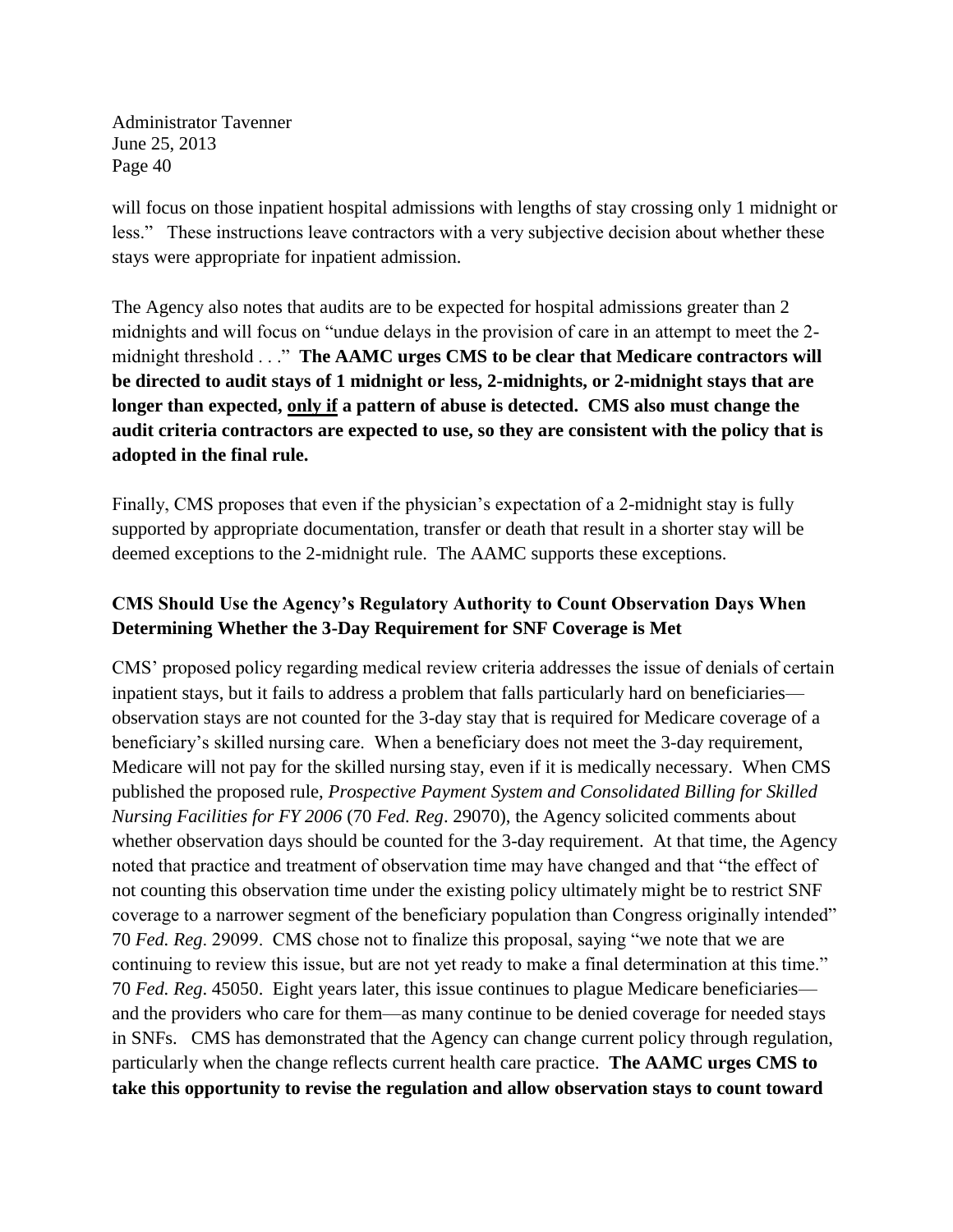## **the 3-day requirement. This proposal received adequate comment in 2005 and should now be finalized.**

# **CMS' Proposed Payment Adjustment Based on the 2-Midnight Proposal is Unprecedented and Cannot be Verified**

The AAMC strongly opposes CMS's proposal that the 2-midnight policy requires a reduction in the standardized amount by 0.2 percent. This proposed payment adjustment is against all IPPS precedent, and it is questionable whether CMS has the authority to take it. Support for this proposed reduction rests on actuary estimates. However, CMS has not shared the data used for these estimates, and it has not been possible to replicate the finding that this change will result in a \$220 million in additional IPPS expenditures. Therefore, the AAMC requests that CMS not finalize this proposed reduction.

# **THE MS-DRG DOCUMENTATION AND CODING ADJUSTMENT**

# **CMS Should Gradually Implement the Documentation and Coding Adjustments Required by the American Taxpayers Relief Act of 2012 (ATRA)**

The purpose of the transition from CMS diagnosis-related groups (CMS-DRGs) to Medicareseverity DRGs (MS-DRGs) was to better account for severity of illness in Medicare hospital payment rates. When this process began, the MS-DRG relative weights for FY 2008 were calibrated with the intention that this transition would be budget neutral. The goal was for Medicare payments to increase only if there was an actual increase in patient severity ("real" case-mix change). CMS believes to the extent that higher payments have resulted from more cases being assigned higher-weighted DRGs since the transition to MS-DRGs without evidence of a change in a hospital's real case mix, the Agency should recoup these higher payments. The AAMC continues to strongly oppose the documentation and coding adjustments the Agency has made, because the Association believes that higher-weighted DRGs can in fact result from increases in patient severity. We urge CMS to examine medical records data to distinguish documentation and coding changes from real case mix change and reduce the documentation and coding offset accordingly. Alternatively, the Agency should use a methodology that reflects historical trends in case mix index changes.

Congress passed the American Taxpayers Relief Act of 2012 (ATRA) to avert the "fiscal cliff." Sec. 631 of ATRA requires the Secretary of the Department of Health and Human Services (HHS) to make a recoupment adjustment or adjustments totaling \$11 billion, to recover overstated payments from FY 2010 through FY 2012. The adjustment is required to be completed by FY 2017. The ATRA requires a one-time recovery of prior overpayments, such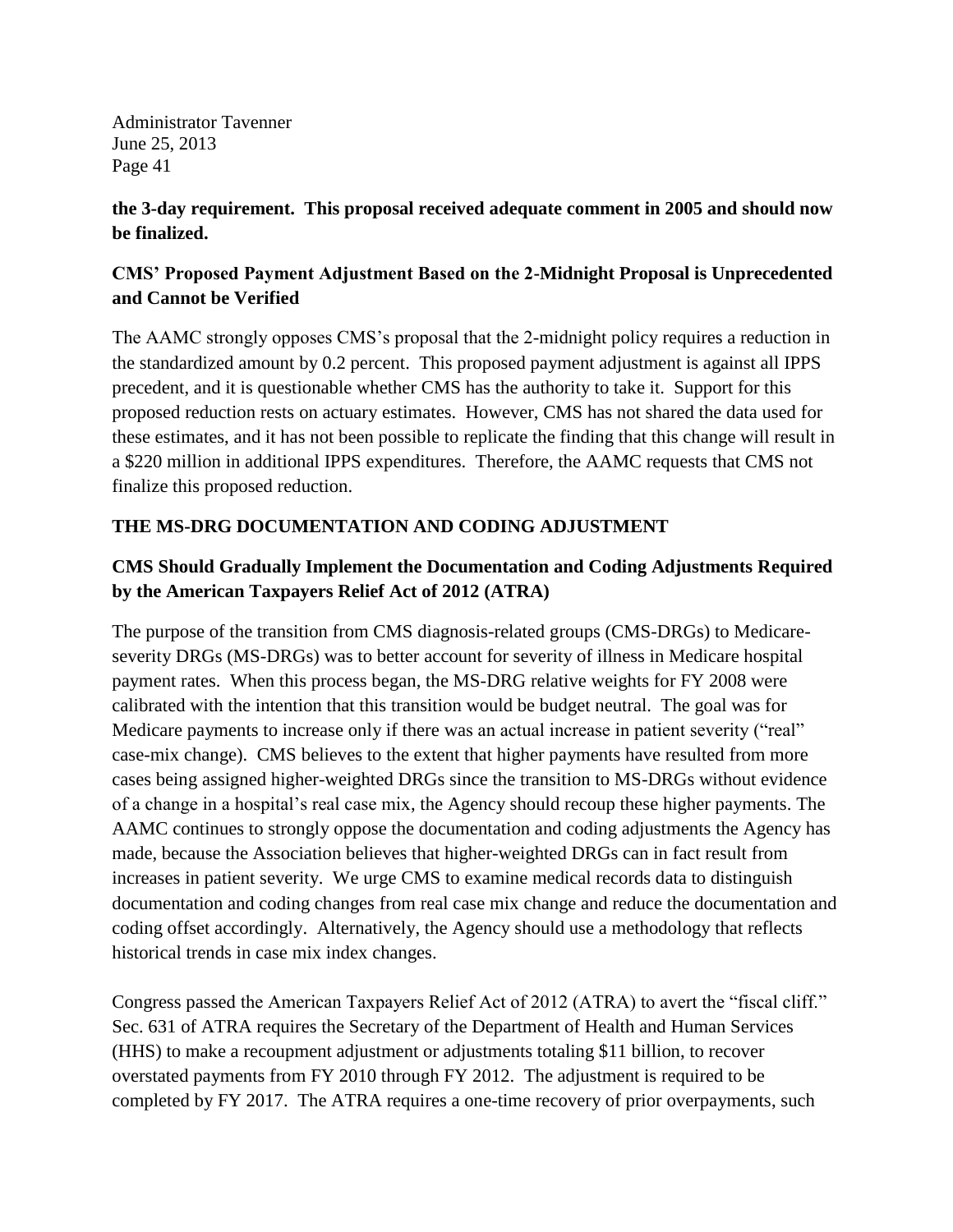that once the necessary amount of overpayment is recovered, any adjustment made to reduce rates in one year eventually will be offset by a positive adjustment.

CMS proposes a -0.8 percent recoupment adjustment to begin to recover the \$11 billion required by the ATRA. CMS estimates that this proposed adjustment would recover almost \$1 billion in FY 2014. While CMS does not propose a prospective adjustment, the proposed rule states that if CMS were to apply an additional prospective adjustment, it would be -0.55 percent.

In the FY 2013 final rule, CMS reduced the FY 2013 standardized amounts by 1.9 percentage points. This adjustment was intended to complete the adjustments determined to be necessary to account for coding changes occurring in FY 2008 and FY 2009. In previous IPPS proposed rule comment letters, the AAMC found fault with the methodology used to determine prospective documentation and coding adjustments related to the FY 2008/FY 2009 case mix changes. In the AAMC's comment letter on the FY 2011 inpatient proposed rule, the Association discussed analysis that we, the American Hospital Association (AHA), and Federation of American Hospitals (FAH) conducted showing that the reduction due to documentation and coding should be much smaller than CMS' methodology indicated, because the documentation and coding effect is substantially lower than CMS' results. (*See* AAMC letter to Ms. Marilyn Tavenner, June 18, 2010.) The following year, we performed additional analyses to respond to issues CMS raised in the FY 2012 IPPS final rule, and our results continued to indicate that a smaller documentation and coding adjustment was warranted. (*See* AAMC Letter to Mr. Donald Berwick, June 20, 2011.) Accordingly, the Association disagrees with Congress' rationale for requiring a recoupment adjustment in the ATRA, based on the reasoning that delaying prospective adjustments from the FY 2008/FY 2009 transition through FY 2013 resulted in IPPS payments in FY 2010, 2011, and 2012 that were overstated.

At the same time, the AAMC understands that CMS has been directed by Congress to make an \$11 billion recoupment adjustment over a four year period. Recognizing this, the AAMC appreciates CMS' proposal to phase in this adjustment and strongly encourages CMS to continue to implement this adjustment gradually through FY 2017.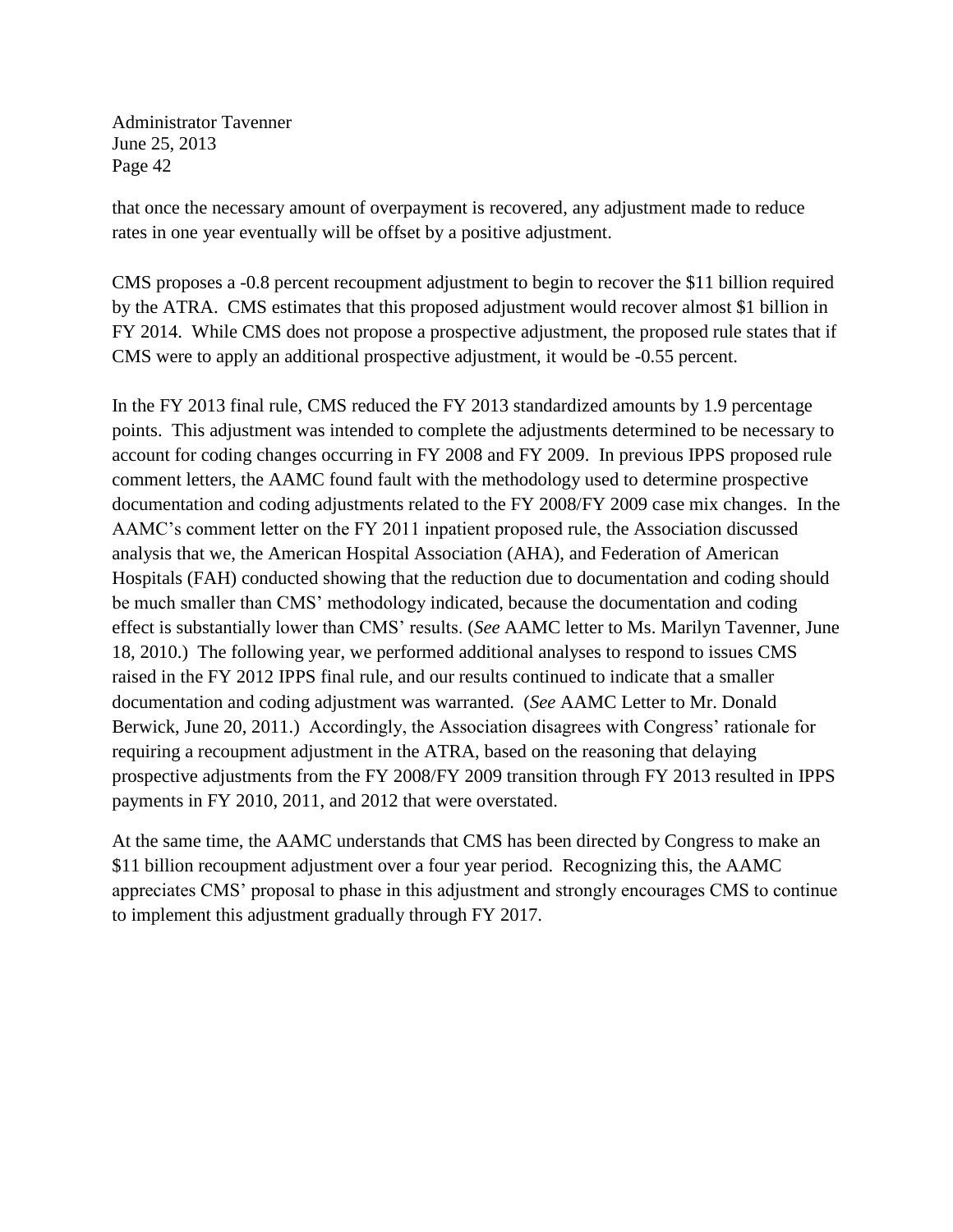## **REVISED MS-DRG WEIGHTS/COST CENTERS**

## **CMS Should Not Finalize the Proposed CT and MRI Cost-to-Charge Ratios (CCR)**

In recent years, CMS has added four cost centers to the cost report to get a better understanding of the costs associated with specific services. In the FY 2009 inpatient PPS final rule, CMS split the medical supplies cost center into two – one for relatively inexpensive medical supplies and another for more expensive devices (such as pacemakers and other implantable devices). In the FY 2011 inpatient PPS final rule, CMS split the general radiology cost center into three – one for general radiology, one for magnetic resonance imaging (MRI) scans and another for computed tomography (CT) scans. The FY 2011 IPPS rule also finalized splitting cardiology into two categories: cardiology and cardiac catheterization.

CMS now proposes to add these four new cost centers to the calculation of MS-DRG relative weights starting in FY 2014. This proposal would increase the number of cost-to-charge ratio (CCR) categories from 15 to 19. The AAMC is particularly concerned about adding the two new radiology CCRs. Although a large number of hospitals are reporting the new cost centers, AAMC members have noted that the capital costs for CT and MRI are not applied consistently. For example, some hospitals do not directly allocate capital expense, but rather allocate by the square foot, which undercounts the relatively high capital costs for CT and MRI machines. Other hospitals have difficulty separating out the CT and MRI costs from the general radiology costs.

These variations in applying costs could distort the relative value of advanced imaging services. CMS estimates if the Agency uses three CCRs (one general radiology, MRI scans, and CT scans), general radiology would have a relative weight of 0.170, but MRI and CT scan CCRs would be reduced to weights of 0.091 and 0.045, respectively. These levels seem exceptionally low and do not pass face validity. The new CCRs could affect outpatient fees as well as physician office fees and could result in a CT of the abdomen or head being reimbursed at a similar level to a routine chest X-ray. This distortion would also underpay MS-DRGs that rely on these services for proper patient care. For example, the six MS-DRGs that would experience the most decreases from this proposal are trauma and concussion.

Inaccuracies in the relative weights result in distortions in the payment system. The AAMC has serious concerns about the validity and accuracy of the CT and MRI CCR, and urges CMS to reconsider adopting them. The Association also asks CMS to consider if there are similar issues with other new cost centers.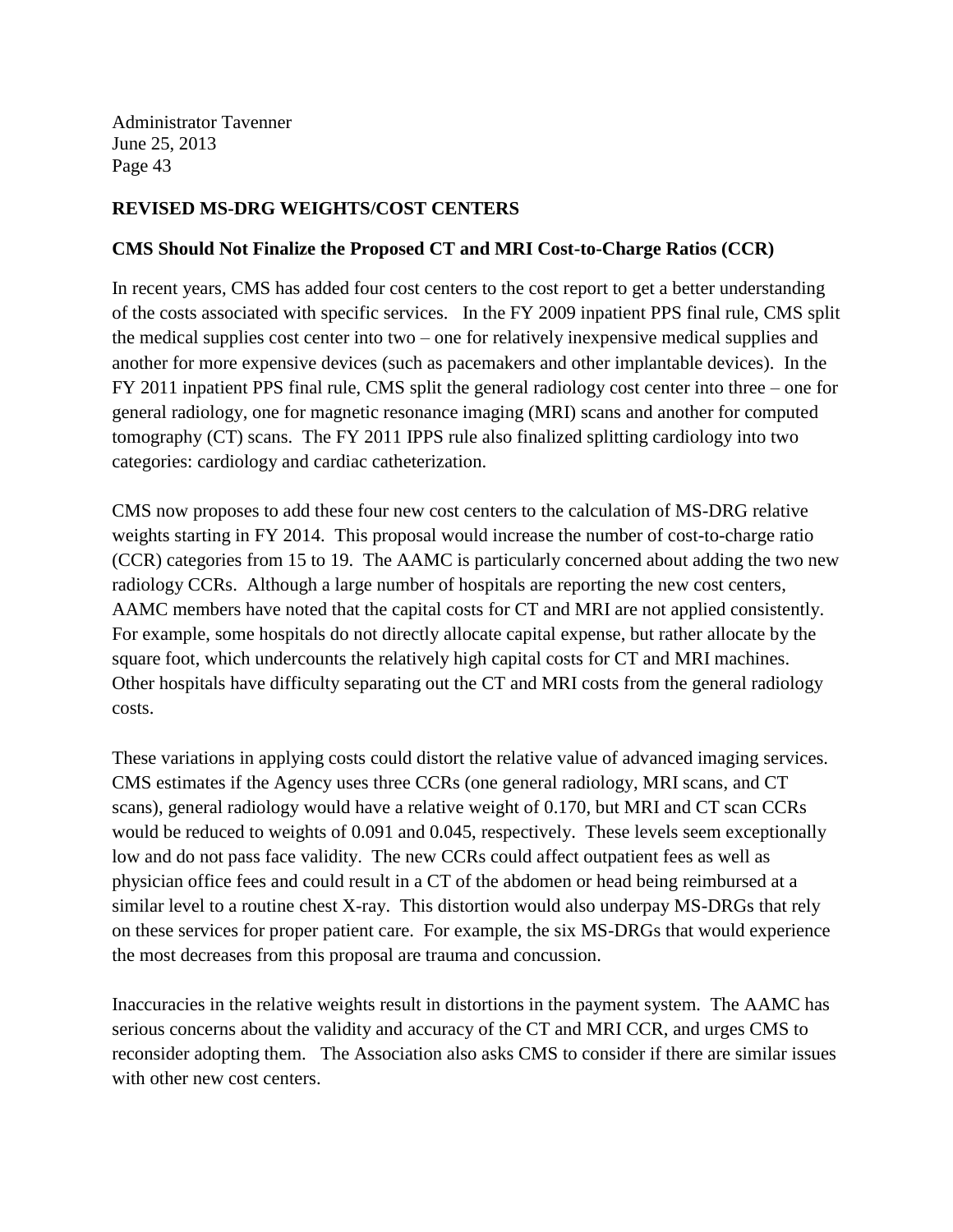## **ADD-ON PAYMENTS FOR NEW SERVICES AND TECHNOLOGIES**

Each year, new technologies may be considered for add-on payments if they meet the established criteria for newness and the DRG prospective payment otherwise applicable to the discharge is deemed inadequate. For FY 2014, CMS proposes that three new technologies from FY 2013 will continue to receive the add-on payment: Voraxaze®, DIFICID™, and Zenith®F. Graft. CMS proposes new technology payments for five new technologies for FY 2013, though the Agency seeks comments on a variety of issues related to each: Kcentra™, Argus®II Retinal Prosthesis System, RNS® System, Zilver®PTX®, and MitraClip® System. The AAMC supports add-on payments for these new technologies to ensure accurate payment.

## **OUTLIER PAYMENTS**

Inpatient PPS, hospitals receive an outlier payment if the costs of a particular Medicare case exceed the relevant MS-DRG operating and capital payment (including any disproportionate share hospital (DSH), indirect medical education (IME), or new technology add-on payments) plus an outlier threshold. This sum is referred to as the outlier "fixed-loss cost threshold." To determine whether the costs of a case exceed the fixed-loss cost threshold, a hospital's cost to charge ratio (CCR) is applied to the total covered charges for the case to convert the charges to estimated costs. Payments are then made based on a marginal cost factor, which is equal to 80 percent of the case's estimated costs above the threshold calculation.

The outlier fixed-loss cost threshold is set at a level that is intended to result in outlier payments that are between 5 and 6 percent of total operating DRG payments plus outlier payments. Outlier payments are budget neutral. Each year, the Agency finances the outlier payment pool by reducing the inpatient standardized amount by 5.1 percent and estimating a cost threshold that should result in outlier payments that equal 5.1 percent. For FY 2014, CMS continues to set the target for total outlier payments at 5.1 percent of total operating DRG payments.

For a number of years, CMS has received comments from many stakeholders, the AAMC included, regarding the accuracy of the Agency's methodology for calculating the outlier threshold. In the FY 2013 IPPS proposed rule, CMS welcomed comments on ways to enhance the accuracy of the calculation methodology for the outlier fixed-loss cost threshold. 77 *Fed. Reg.* at 28144. The Agency received many comments regarding this policy and is proposing revisions for FY 2014 and subsequent years.

CMS proposes two key changes in the proposed rule. First, for FY 2014, CMS proposes a new methodology to inflate charges using a one-year period of the most recent charge data. CMS